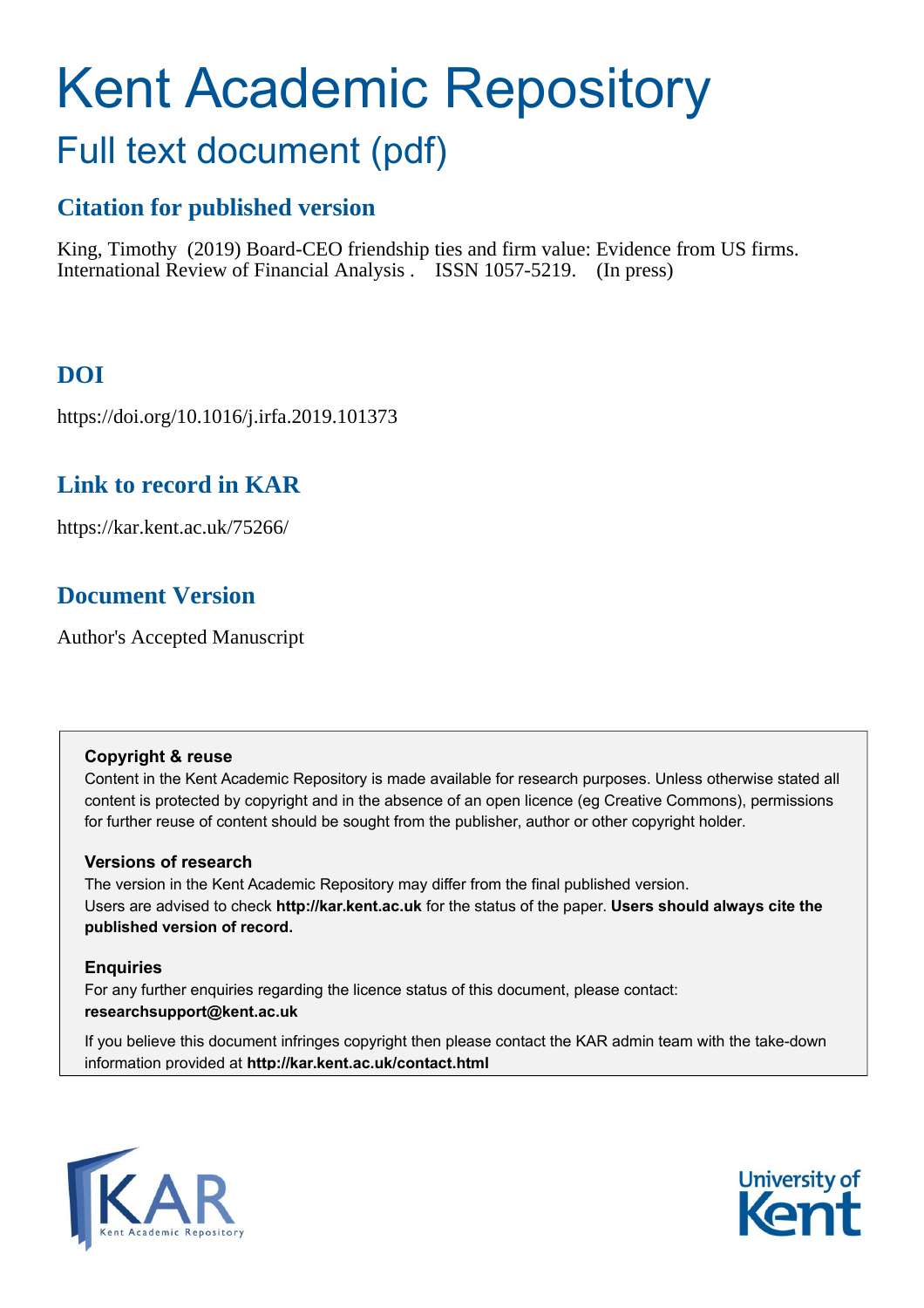#### Accepted Manuscript

Board-CEO friendship ties and firm value: Evidence from US firms



Yaoyao Fan, Agyenim Boateng, Timothy King, Claire MacRae

| PII:            | S1057-5219(19)30078-X                      |
|-----------------|--------------------------------------------|
| DOI:            | https://doi.org/10.1016/j.irfa.2019.101373 |
| Article Number: | 101373                                     |
| Reference:      | <b>FINANA 101373</b>                       |
| To appear in:   | International Review of Financial Analysis |
| Received date:  | 2 February 2019                            |
| Revised date:   | 4 July 2019                                |
|                 |                                            |
| Accepted date:  | 6 July 2019                                |

Please cite this article as: Y. Fan, A. Boateng, T. King, et al., Board-CEO friendship ties and firm value: Evidence from US firms, International Review of Financial Analysis, <https://doi.org/10.1016/j.irfa.2019.101373>

This is a PDF file of an unedited manuscript that has been accepted for publication. As a service to our customers we are providing this early version of the manuscript. The manuscript will undergo copyediting, typesetting, and review of the resulting proof before it is published in its final form. Please note that during the production process errors may be discovered which could affect the content, and all legal disclaimers that apply to the journal pertain.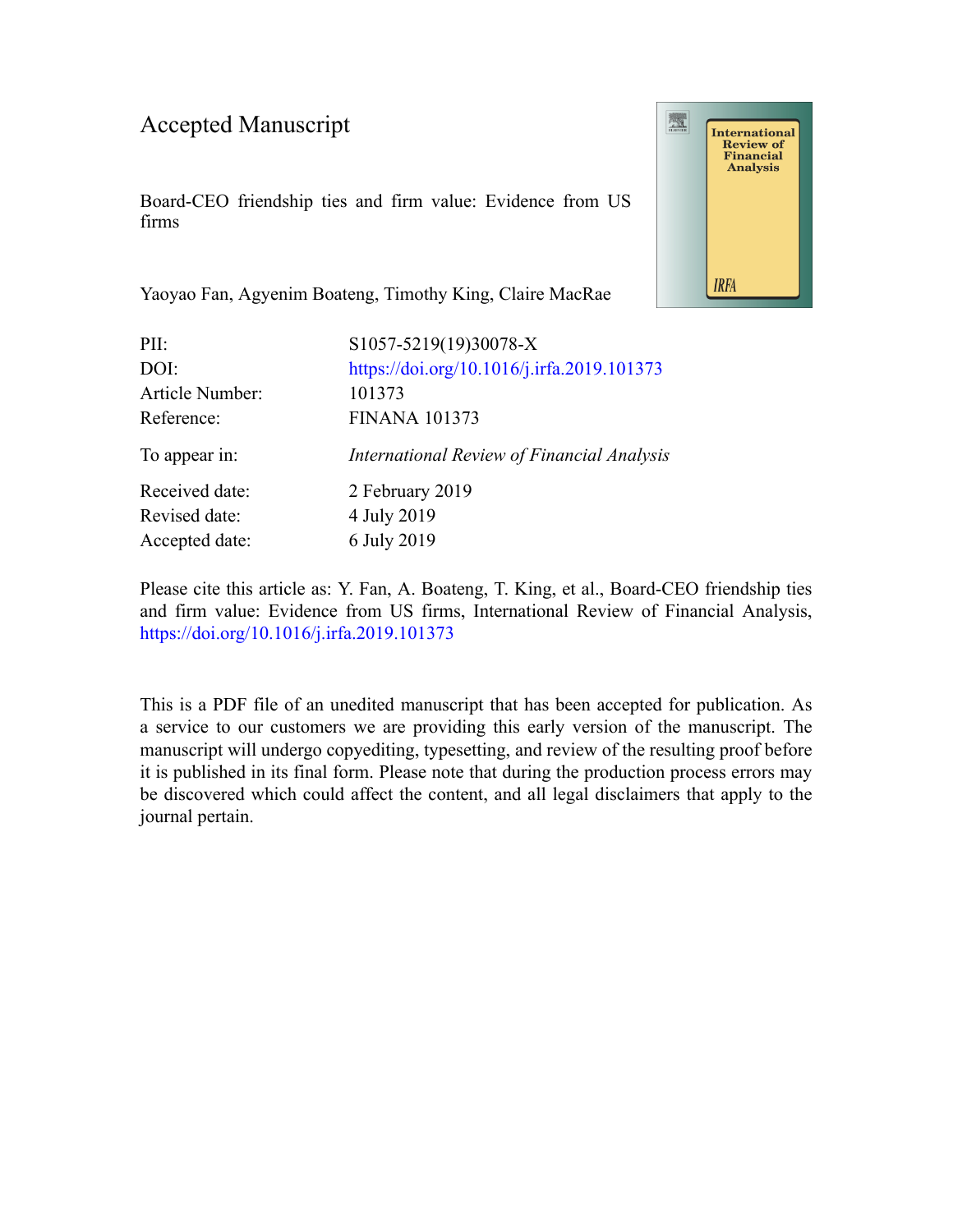#### **Board-CEO friendship ties and firm value: Evidence from US firms**

 **By**

Yaoyao Fan\*, Agyenim Boateng\*\*, Timothy King\*\*\*, Claire MacRae\*\*\*\*

- \* International School of Business and Finance, Sun Yat-sen University, China
- Ether Business and Finance, Sun Factsen University, Capture Castle Business School, De Montfort University, Leicester, UK<br>siness School, University of Kent, UK<br>School of Business & Society, Glasgow Caledonian University, I \*\* Leicester Castle Business School, De Montfort University, Leicester, UK
- \*\* Kent Business School, University of Kent, UK
- \*\*\* Glasgow School of Business & Society, Glasgow Caledonian University, UK

#### **\*\* Corresponding author:**

Agyenim Boateng, Leicester Castle Business School, De Montfort University, LE1 9BH, UK.

E-Mail: agyenim.boateng@dmu.ac.uk.

#### **Acknowledgement:**

**We are grateful to the Editor Professor Brian Lucey and the anonymous reviewer for** 

**their guidance and helpful comments.**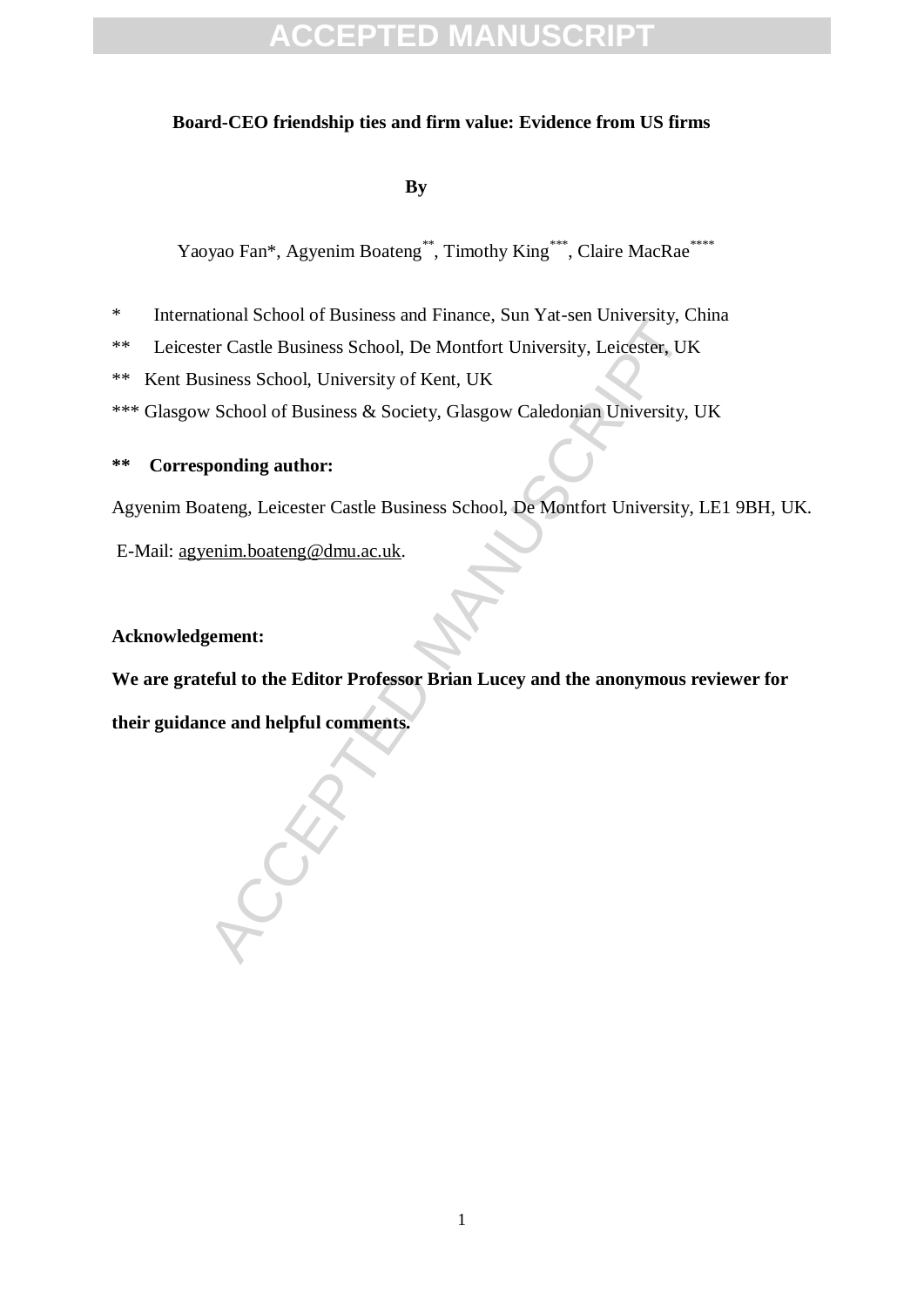#### **Board-CEO friendship ties and firm value: Evidence from US firms**

#### **Abstract**

This study examines the impact of board-CEO friendship ties on firm value and explores potential channels through which changes in firm value may be conveyed, based on a sample of 1,696 publicly listed firms in U.S. over the period of 2000-2014. The study reveals that board-CEO friendship ties have a negative and economically meaningful impact on firm value, as measured by Tobin's Q and Total Q. Regarding potential channels of firm value, we show that the negative influence of board-CEO friendship ties on firm value is reduced in firms with greater board advising requirements but intensified in firms with higher board monitoring needs. We also find social ties tend to destroy firm value whereas professional ties do not. Our results are robust to endogeneity concerns, and after controlling for board-CEO professional ties.

**Keywords**: Board-CEO friendship ties; Firm value; Agency theory, Directors

ACCEPTED MANUSCRIPT

JEL Classification: G30; M41

**1. Introduction**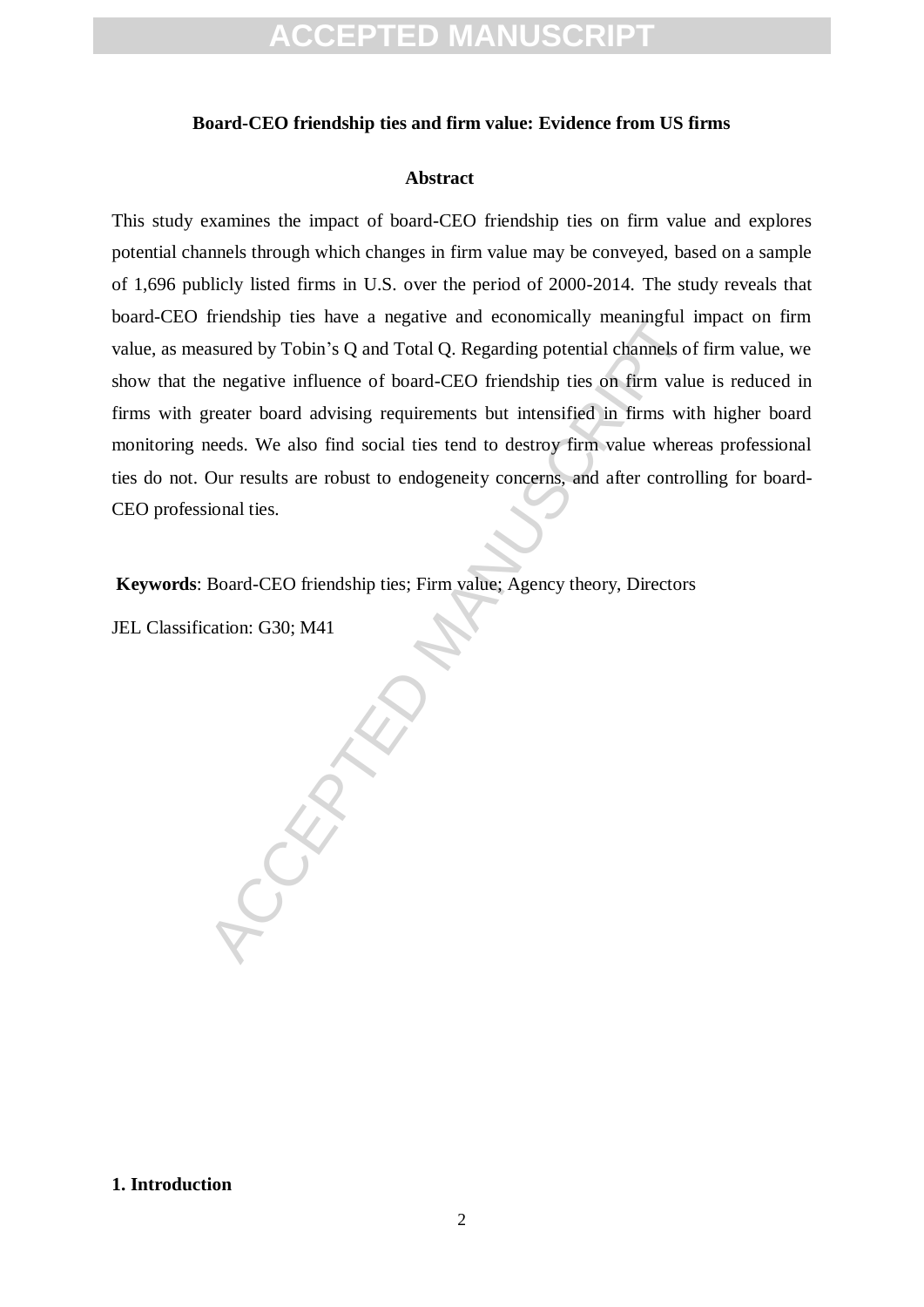ated with the separation of firm ownership and control, the resources on value added to the firm through the strength of directors and informal network ties and external contingencies) and hum<br>nd reputation) (Hillman and D Board directors fulfil an important corporate governance role. They contribute advice and counsel as well as overseeing and monitoring CEO behaviour on behalf of firm shareholders and wider stakeholders (Westphal, 1999; Hillman and Dalziel, 2003; Adams and Ferreira, 2007; Linck et al., 2008; Hwang and Kim, 2009; Zorn et al., 2017; Talavera, 2018). While, standard agency theoretical predictions stress a crucial role of corporate boards in reducing costs associated with the separation of firm ownership and control, the resource-based view (RBV) focuses on value added to the firm through the strength of directors' social capital (e.g. formal and informal network ties and external contingencies) and human capital (e.g. expertise, and reputation) (Hillman and Dalziel,  $2003$ )<sup>1</sup>. Together these theories posit that heterogeneity in board composition should have significant implications for firm value. It is therefore not surprising that the impact of board heterogeneity on firm-level outcomes has been the subject of increasing attention in the academic literature (Linck et al., 2008; Stevens and Radin, 2009; Adams and Ferreira, 2009; Fracassi and Tate, 2012; Falato et al., 2014; Armstrong et al., 2014; Guo and Masulis, 2015; Zorn et al. 2017; Talavera et al., 2018; Kang et al.,  $2018)^2$ .

Despite this attention, most studies focus on the effects of board-CEO social ties on board effectiveness, board selection, and the performance of new product introduction (Westphal, 1999; Wu, 2008; Hoitash, 2011; Hwang and Kim, 2009; Krishnan et al., 2011; Nguyen, 2012; Bruynseels and Cardinaels, 2014; Rose et al., 2014; Khanna et al., 2015; Schmidt, 2015; Houson et al., 2017). Relatively, little attention has been given to the effects of friendship ties between board directors and CEOs on firm value, including the channels

<sup>&</sup>lt;sup>1</sup> The value that individual directors can potentially contribute is highlighted in survey-based evidence, which suggests that institutional investors are willing to pay a premium for effective board governance (Investor Relations Business, 2000).

<sup>&</sup>lt;sup>2</sup> Extant empirical evidence supports the assertion that heterogeneity in board composition has significant implications for corporate actions and that board effectiveness varies with, for example, social connections with the CEO (Westphal, 1999; Nguyen, 2012; Rose et al., 2014), board independence (Nguyen, 2012; Zorn et al., 2017), directors current and past appointments on corporate boards (Sundaramurphy et al., 2014), and whether directors possess financial and/or scientific backgrounds (Sundaramurphy et al., 2014).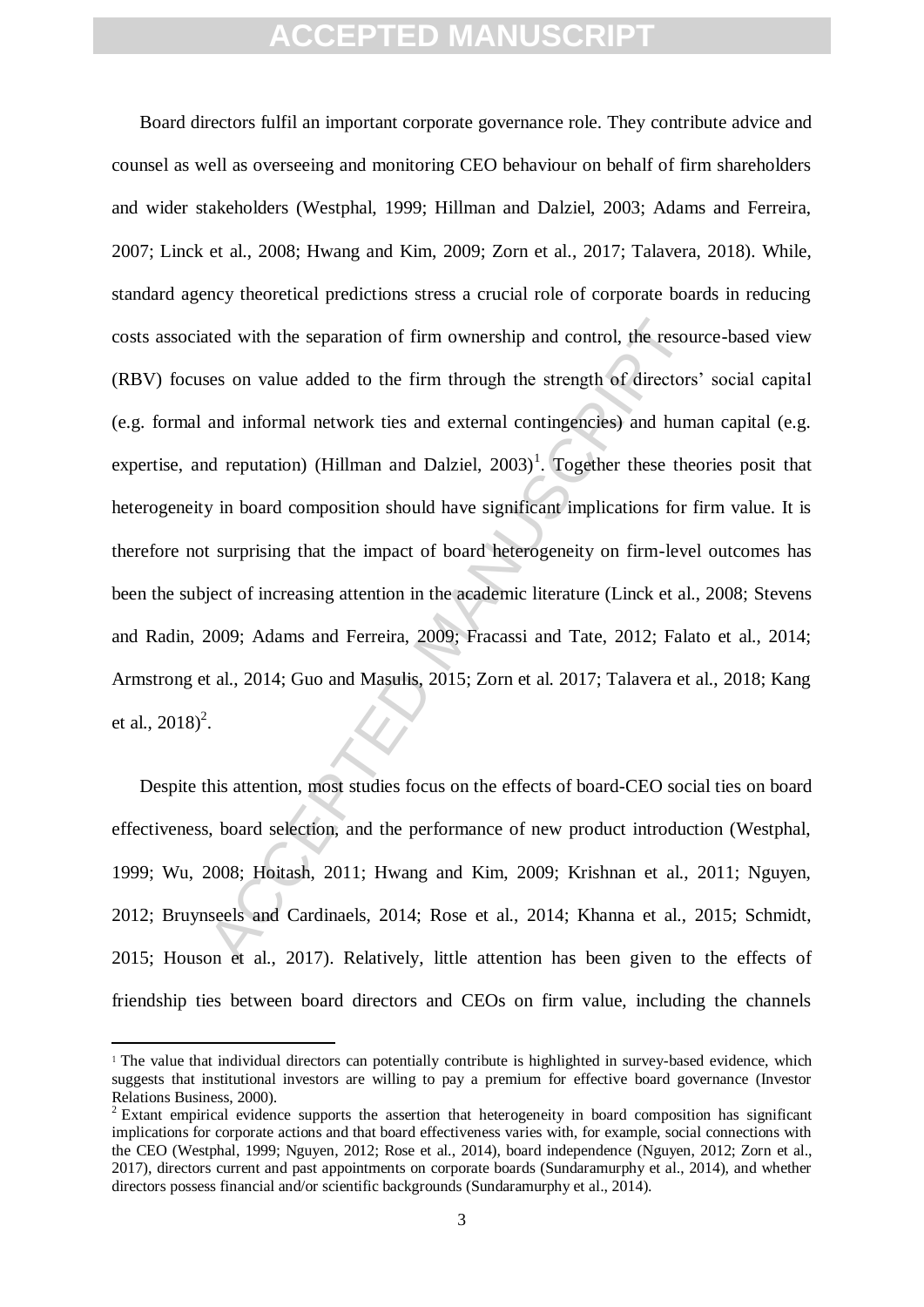through which firm value may occur (Adams and Ferreira, 2007; Fracassi and Tate,  $2012$ )<sup>3</sup>. Yet researchers such as Raheja (2005); Harris and Raviv (2006) and Adams at al. (2010) argue that the way boards are composed may bolster the credibility of the firm to outside investors, reduce cost of capital and increase firm value. For example, it may be argued that board-CEO social ties<sup>4</sup> may send a negative signal to the market because such ties may reduce effective monitoring, thereby engendering agency costs and resulting in erosion of firm value (Daily and Dalton, 1994).

tive monitoring, thereby engendering agency costs and resulting<br>Daily and Dalton, 1994).<br>argument why social ties should matter is given by RBV, which<br>accelerated manuscript and Siegel, 2007; Daily, Cercick and Mason, 1984 Another argument why social ties should matter is given by RBV, which supports the assertion that social network capabilities of top management teams can provide an important basis for firms' competitive advantages (Shrader and Siegel, 2007; Daily, Certo and Dalton, 2000; Hambrick and Mason, 1984). In turn, these competitive advantages are conjectured to be determinants of firm value because they influence a firm's strategy and decision-making (Peteraf, 1993; Pennings et al., 1998). Emphasizing the importance of board-CEO relationships, Leana and Van Baren (1999: 539) contend such relationships serve as "*a resource reflecting members' level of collective goal orientation and shared trust, which creates value by facilitating successful collective action*". Several studies (Barney, 1991; Amit and Schoemaker, 1993; Peteraf, 1993) argue that board-CEO social ties are likely to produce a competitive advantage and improve firm value because they are intangible, rare, and socially complex, which makes them difficult to imitate. Moreover, it is argued that board-CEO social ties should matter for firm value because they influence board advising and monitoring functions. In particular, the board's advising role, which is often limited by information asymmetries, may be reduced due to pre-existing network connections between

 $\overline{a}$ 

<sup>&</sup>lt;sup>3</sup> Board-CEO friendship ties are common in large U.S. firms, with existing evidence highlighting that CEOs regularly nominate friends to become firm directors (Westphal and Stern, 2006). In our sample, a typical CEO has a mean (median) 0.2371 (0.2737) director friendship ties.

<sup>4</sup> Board-CEO social ties refer to *Friendship Tie Breadth* and *Friendship Tie Depth* (Fracassi and Tate, 2012).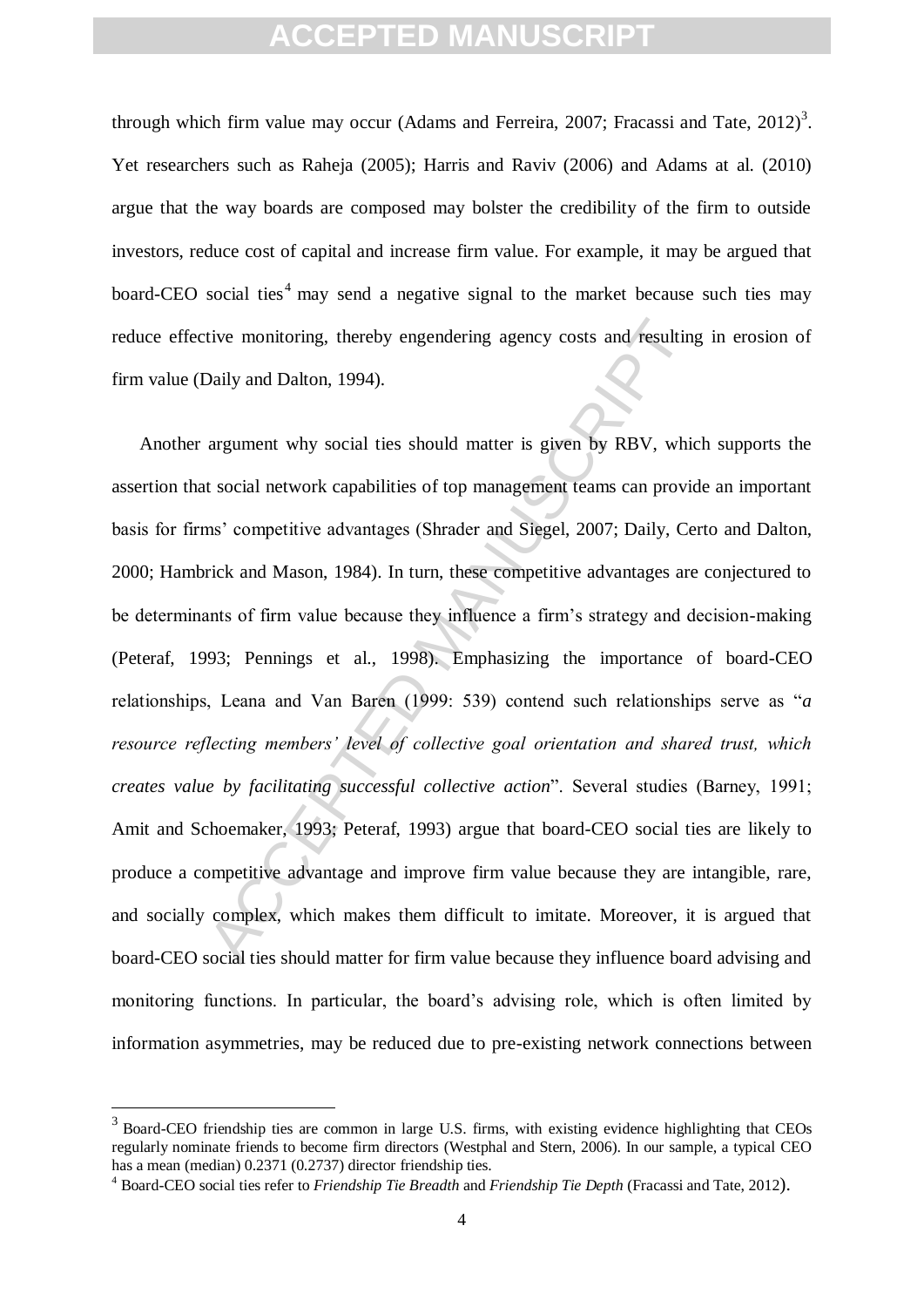the board and the CEO. Consequently, board-CEO social ties may improve the board's advising role, leading to increases in firm value. Conversely, from an agency cost perspective such social ties could be associated with lower firm value. For example, Fracassi and Tate (2012) demonstrate that CEO-board network ties weaken the intensity of board monitoring.

nanzations of board-CEO relationships, winch fery off oour age<br>ptions, offer interesting and seemingly conflicting predictions at<br>firm value. They also yield two key questions: 1) what are<br>of board-CEO social ties?; and 2) Operationalizations of board-CEO relationships, which rely on both agency theory and RBV assumptions, offer interesting and seemingly conflicting predictions as to how they might impact firm value. They also yield two key questions: 1) what are the firm value implications of board-CEO social ties?; and 2) assuming such ties matter, through which channels do board-CEO network connections influence firm value? Wu (2008) points out that the effects of the relationship between the board and top executives on organisational outcomes remains inconclusive and under-researched. More recently, Kumar and Zattoni (2018) called for investigation of factors that may impede boards' efficacy and the implication of these for firm value. Unfortunately, with the exception of Fracassi and Tate (2012) and Kang et al. (2018), no systematic attention has been given to the effects of board-CEO friendship ties on firm value. It is pertinent to note that, Fracassi and Tate (2012) and Kang et al (2018) examined the effects of CEO-director social connection on board selection, firm value and firm innovation respectively. However, they ignored the channels through which such connections affect firm value. Crucially, it remains unclear, how friendship ties between board directors and CEOs may impact firm value, and, assuming such ties matter for firm value, through which channels<sup>5</sup> (Adams and Ferreira, 2007). This study attempts to address this gap.

We address these two key research questions using a rich dataset containing 14,433 firmyear observations drawn from 1,696 publicly listed U.S. firms from 2000 to 2014. To

<sup>&</sup>lt;sup>5</sup> Following prior theoretical work (Adams and Ferreira, 2007; Linck et al., 2008) we identify board monitoring and advising as two channels through which changes in firm value may occur.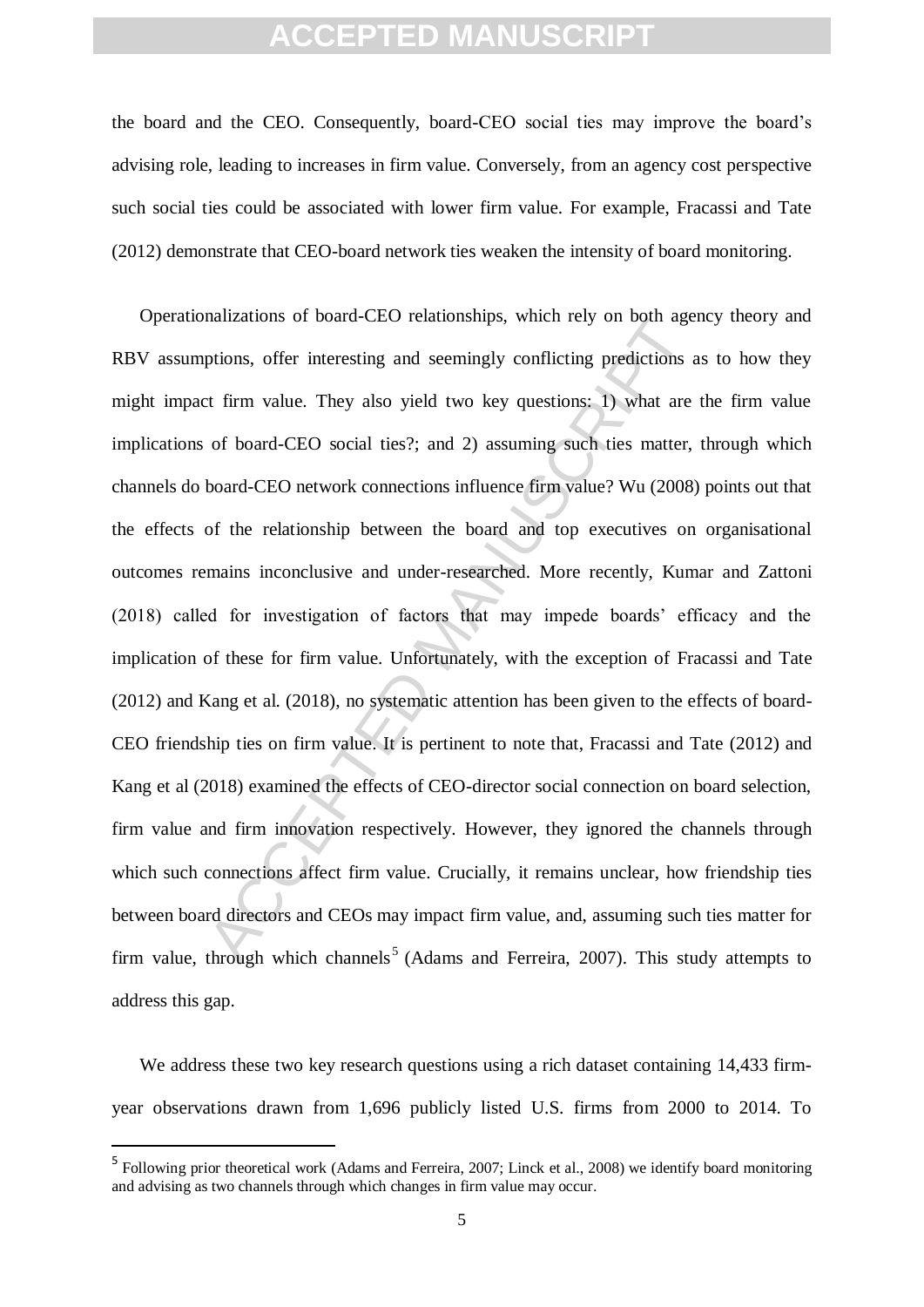examine how board-CEO friendship ties impact firm value, we follow recent studies (Fracassi and Tate, 2012; Khanna et al., 2015; Schmidt, 2015), in specifying two friendship tie measures: *Friendship Tie Breadth*, defined as the number of directors with friendship ties to the CEO divided by the total number of board directors, and, *Friendship Tie Depth*, computed as the number of friendship ties a CEO has with board directors divided by the total number of board directors. We specify *Tobin's Q<sup>6</sup>* as our main proxy for firm value and check the robustness of our results using alternative performance measures (including, Total Q, the volatility of firm profitability, the Demerjian et al. (2012) measure of managerial ability and using various proxies for board advising and monitoring functions).

c of board directors. We specify *Tobin's*  $Q^6$  as our main proxy for bustness of our results using alternative performance measures (i<br>ility of firm profitability, the Demerjian et al. (2012) measure<br>sing various proxie By way of preview, our main results reveal that both the breadth and depth of board-CEO friendship ties are negatively and significantly related to firm value, although the impact of breadth ties appears stronger. Regarding the channels through which board-CEO network ties matter, we find the effects of interactions between CEO-board friendship ties and monitoring variables (i.e., CEO duality, tenure and CEO share ownership) to be negative, which suggests that such ties lead to loss of firm value through the monitoring channel. However, interactions between CEO-board friendship ties and proxies representing the need for advising (i.e. size, firm diversification and research & development intensity) are positive and significant, which indicate that such ties can contribute positively to firm value by improving the quality of board advising. Our results are robust to further tests, including the use of alternative model specifications that control for professional ties, additional variables, as well as for sources of endogeneity.

Our study makes three primary contributions. First, by combining agency theory and RBV, it furthers our understanding on how social ties between boards and managers

<sup>6</sup> Variable definitions can be found in Appendix A.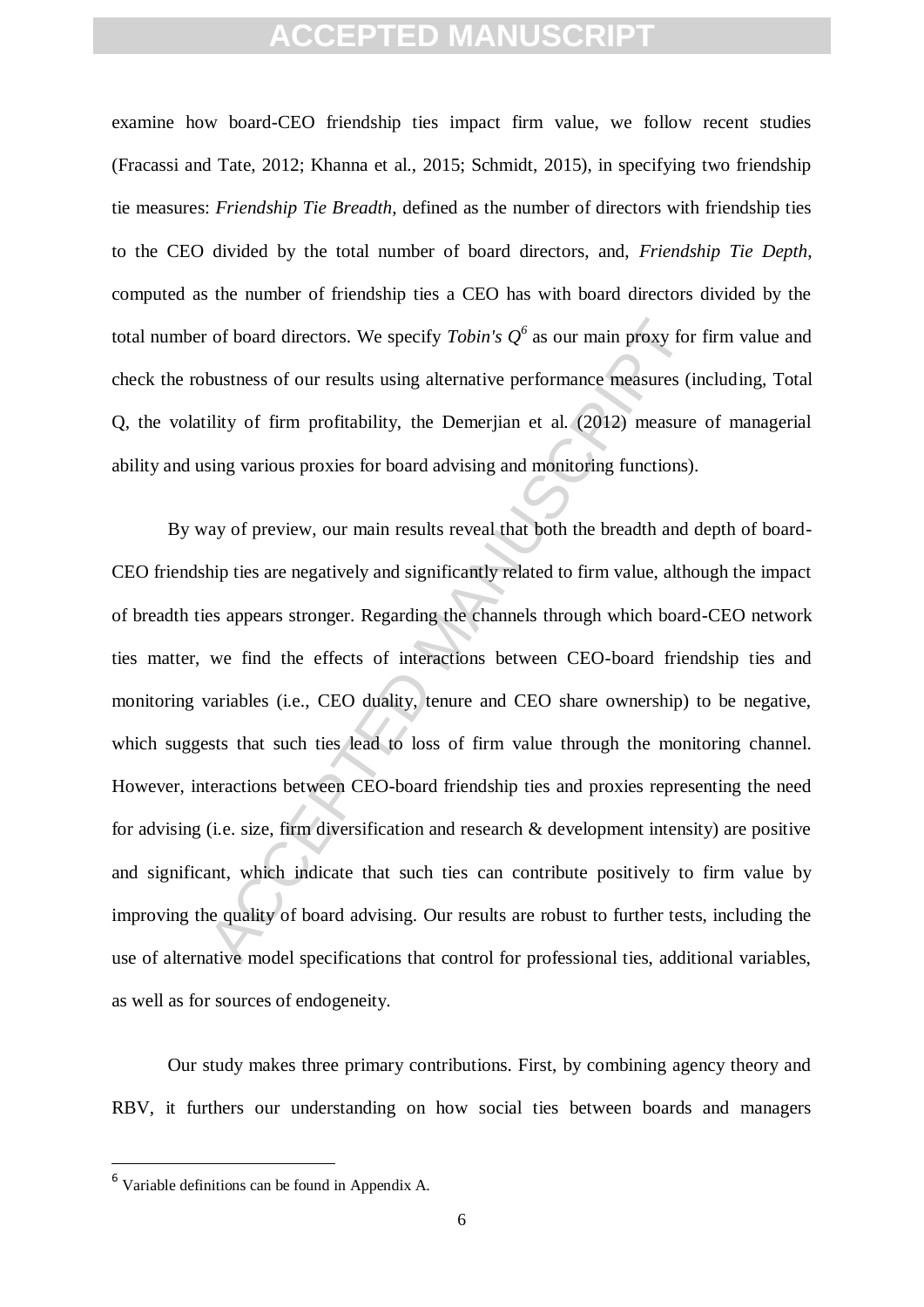In particular, our results reinforce the view that, whereas social tiumsel, such ties work to undermine the monitoring effectiven egative implications for firm value. We provide incremental he direct value relevance of boa influence firm value. More specifically, we show that board-CEO friendship ties are associated with firm value. Over the past two decades, the press, academics and practitioners have raised concerns about board composition, monitoring and advising roles of the board, due to the waves of corporate scandals and frauds that continue to destroy firm value. The findings of our study yield fresh insight on the consequences of board-CEO social ties on firm value. In particular, our results reinforce the view that, whereas social ties may lead to effective counsel, such ties work to undermine the monitoring effectiveness of boards, leading to negative implications for firm value. We provide incremental evidence with respect to the direct value relevance of board-CEO social ties; extending the studies by Westphal (1999), Kang et al. (2018) and Fracassi and Tate (2012) by showing that social ties are associated with losses in firm value whereas professional ties are not. Specifically, exploiting exogenous departures of friendship-tied directors attributable to retirements or deaths, our findings reveal that director deaths or retirements linked to the loss of CEO friendship tied directors are associated with an increase of 3.21% in firm value, relative to the departures of non-friendship-tied directors or unconnected directors.

Second, we contribute evidence as to how CEO-board friendship ties impact firm value by analysing the role of board advising and monitoring as potential channels through which board-CEO friendship ties may impact firm value. Theoretically, it is unclear whether board advisory and monitoring functions are complementary or conflicting (Adams and Ferreira, 2007). However, exploration of these channels is important because the impact of the board on firm value is likely to be heterogeneous across firms (Adams and Ferreira, 2009). Our evidence suggests that both board advising and monitoring are plausible mechanisms through which board-CEO friendship ties affect firm value, and that they are generally complementary. In this regard our paper adds to theoretical understanding as to how CEO-director friendship ties impact firm performance.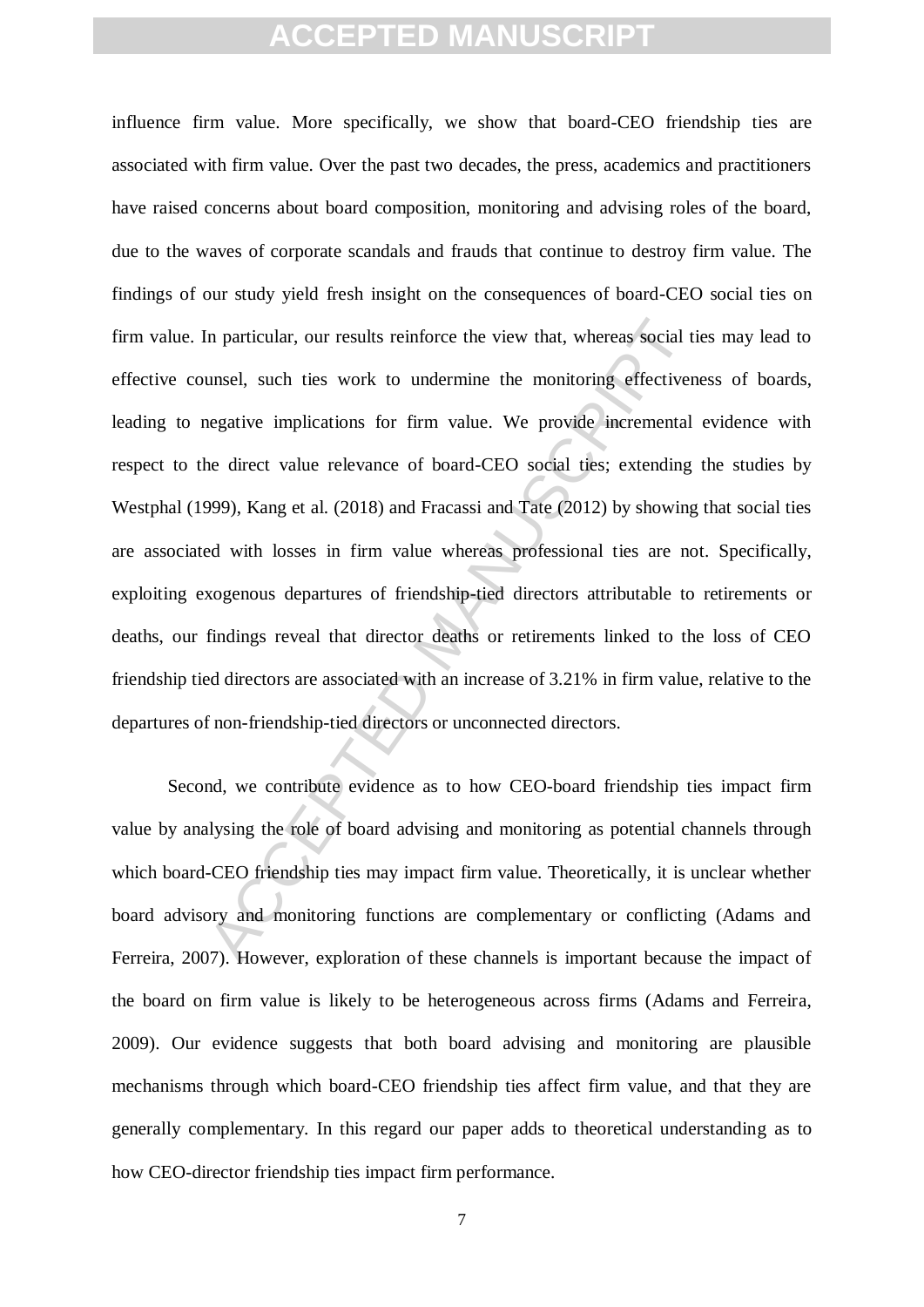Lastly, we reconcile ambiguous predictions in the literature regarding relations between CEO-board ties and firm-level outcomes by demonstrating that friendship ties have a negative impact on firm value, but that this negative impact is mitigated in firms with higher advising needs. Our results here speak to the heterogeneous impact of such ties across firms (Adams and Ferreira, 2009). In short, we show that the negative influence of board-CEO friendship ties on firm value is reduced in complex firms with higher advising needs but amplified in less complex firms with higher monitoring requirements. Assessing the relative strength of both channels, we further reveal that board monitoring is the strongest channel through which declines in firm value attributable to board-CEO friendship ties occur.

The remainder of the paper proceeds as follows. Section 2 reviews relevant theoretical literature and develops the hypothesis of the study. Section 3 describes the data, introduces variables and presents descriptive statistics. Section 4 presents our empirical findings. Section 5 concludes.

#### **2. Hypothesis development**

es on firm value is reduced in complex firms with higher advised less complex firms with higher monitoring requirements. Assess<br>sooth channels, we further reveal that board monitoring is the stresh declines in firm value a Theoretical explanations of the effects of the board-CEO relationship, which may be formal (professional) or informal (social network connections), are rooted in two perspectives, namely, agency theory and RBV. From an agency standpoint, effective boards independently monitor and evaluate strategic decisions and performance of the firm (Fama and Jensen, 1983). Research evidence support the notion that competent monitoring is achieved by the board whose composition is dominated by outside directors (Zahra and Pearce, 1989; Dalton et al., 1998). In this study, we argue that friendship ties may exert a negative influence on firm value because such ties imply a similarity of beliefs, attitudes, traits and a strong psychological bond between individuals (Allan, 1979). Friendship ties therefore lead to a heightened sense of trust and favourable interpretation of others' actions.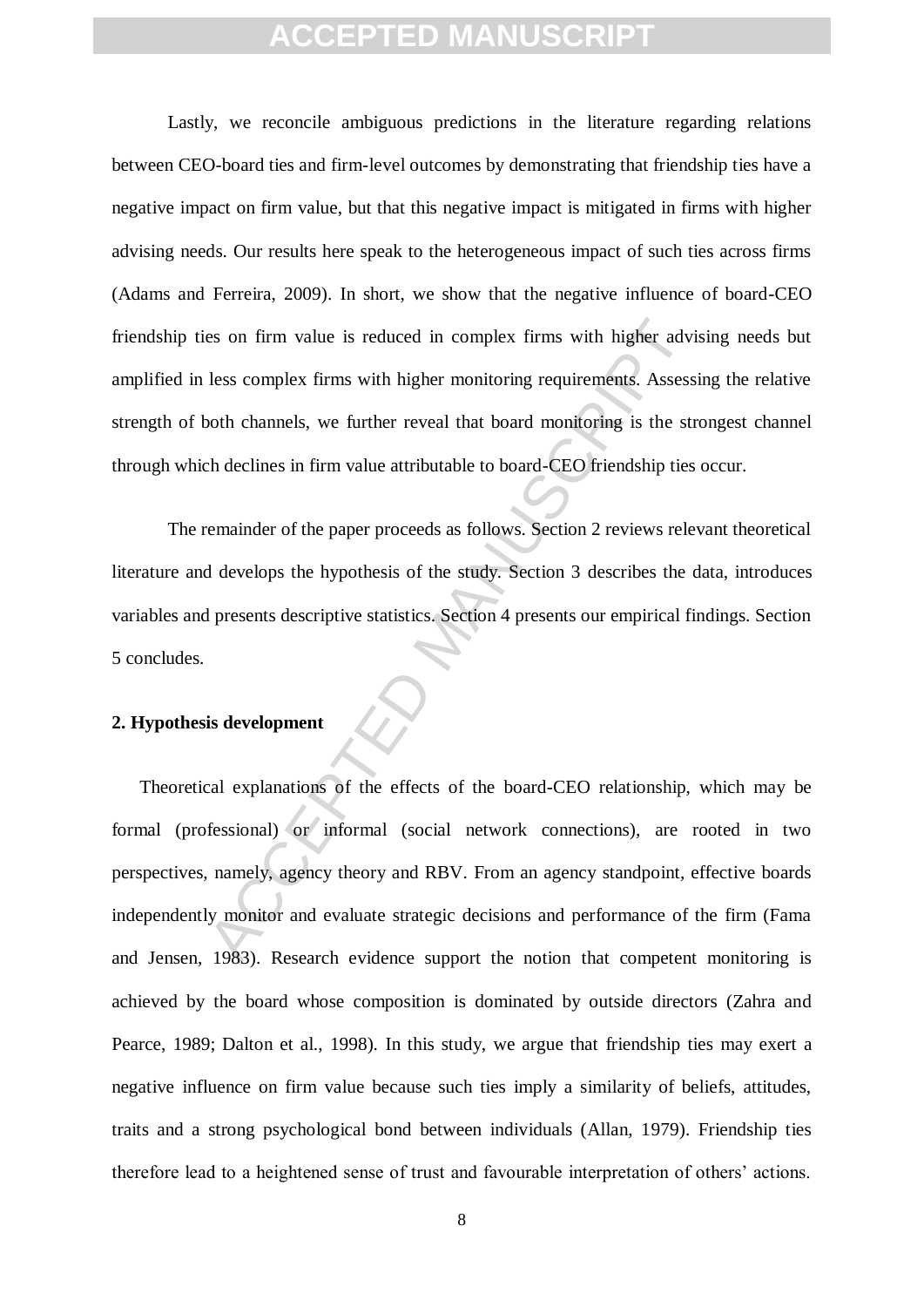Thus, friendship ties may lead to familiarity bias and undermine the quality of board monitoring and directors' fiduciary duties (Boeker, 1992; Linck et al., 2008; Bruynseels and Cardinaels, 2014), including board effectiveness in monitoring corporate strategy and decisions (Westphal, 1999; Fracassi and Tate, 2012). Boeker (1992) and Fahlenbrach and Stulz (2009) offer support for this view and suggest CEO- board social ties should not only serve as a signal of weak corporate governance to the market, but also tend to exacerbate agency costs - leading to erosion in firm value.

ignal of weak corporate governance to the market, but also tend<br>increase in a social manuscription.<br>Intrast, and drawing on RBV, researchers assert that social capital<br>sides in a social relationship (Burt, 1992; Tsai and G In contrast, and drawing on RBV, researchers assert that social capital, defined as an asset that resides in a social relationship (Burt, 1992; Tsai and Ghoshal, 1998), constitutes a valuable resource for the conduct of a firm's strategy and hence impacts firm value (Nahapiet and Ghoshal, 1998; Blyler and Coff, 2003). In this respect, corporate boards are viewed as providers of resources as they advise CEOs and executive management on firm strategy and other managerial issues (Wu, 2008; Johnson et al., 1996). This strand of literature argues that board-CEO friendship ties promote greater board involvement in corporate decision-making, which can contribute positively to firm value. For example, friendship-tied directors may be better positioned to signal discontent with firms' corporate strategies; because a shared common background may make it easier for CEOs and directors to share information, which would have been more difficult to communicate without such connections (Houston et al., 2018). Consistent with this, several studies (Hoitash, 2011; Fracassi and Tate, 2008; Raheja, 2005; Harris and Raviv, 2006) view board-CEO friendship ties as a vehicle through which valuable information can flow between CEOs and directors.

Overall, theoretical arguments infer that board-CEO friendship ties may, on one hand, weaken the monitoring role of the board, whilst, conversely, improve the board advising role. Consequently, the net effect of board-CEO friendship ties on firm value and the channels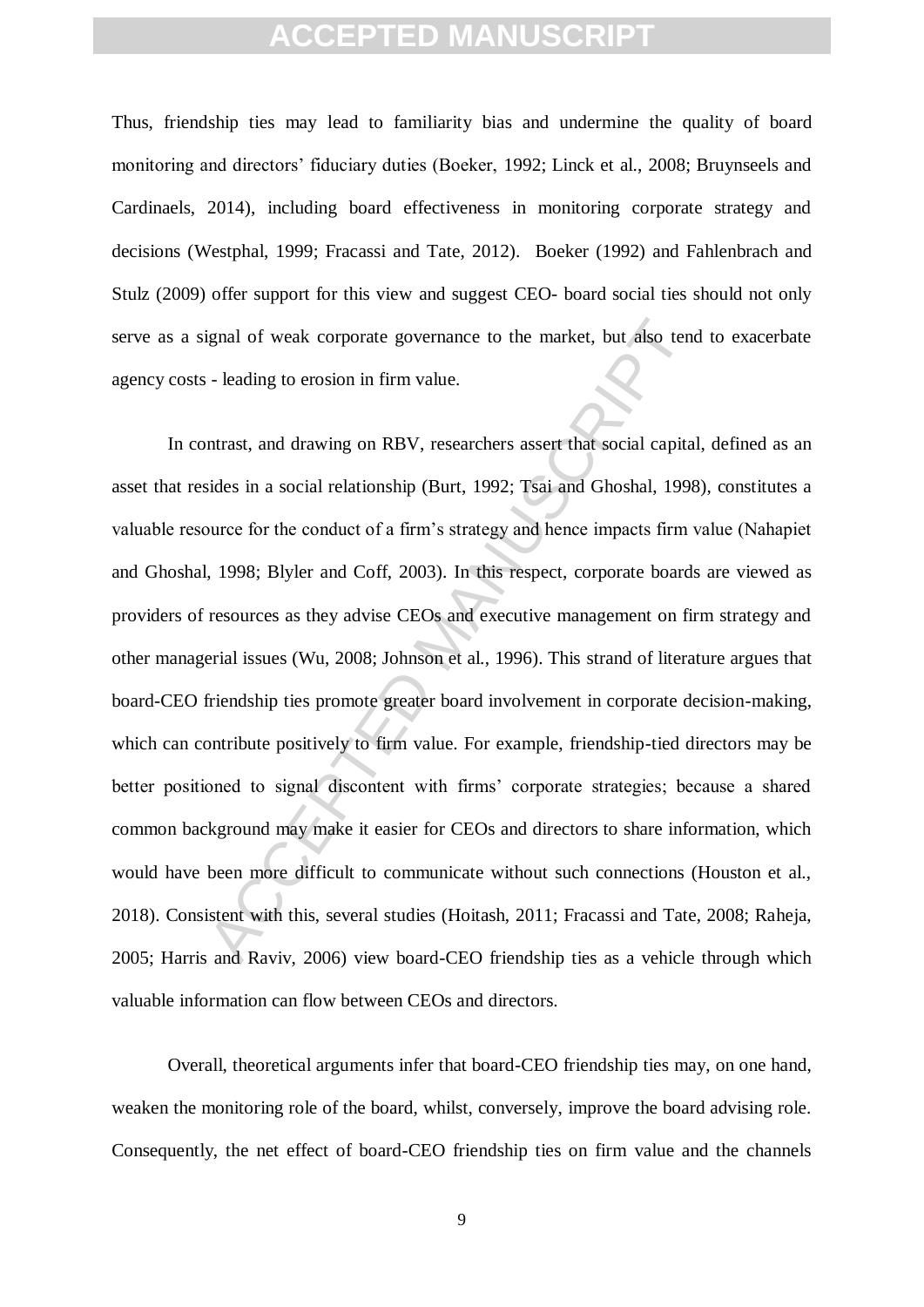through which such ties influence, remains unclear. Moreover, the dynamic nature of board-CEO relationships and their uncertain firm value effects, calls for a multi-theoretical perspective and rigorous empirical analyses to disentangle their effect (Finkelstein and Hambrick, 1996; Wu, 2008). This study attempts to address this gap. In light of the above, we formulate the following hypotheses:

Hypothesis 1a: Board-CEO friendly ties are associated with loss of firm value.

Hypothesis 1b: Board-CEO friendly ties are associated with increases in firm value.

Hypothesis 2: Board-CEO friendship ties will serve to strengthen the quality of board advising, leading to increases in firm value.

Hypothesis 3: Board-CEO friendship ties will serve to undermine the quality of board monitoring, leading to losses in firm value.

#### **3. Data and variable measurement**

#### **3.1 Data**

-

1a: Board-CEO friendly ties are associated with loss of firm value.<br>
1b: Board-CEO friendly ties are associated with increases in firm v<br>
2: Board-CEO friendship ties will serve to strengthen the qu<br>
13: Board-CEO friendsh Our sample of U.S. firms is derived from BoardEx, Compustat, and CRSP databases. We begin by sourcing information on the biographical characteristics of directors and CEOs of publicly listed U.S. firms from BoardEx. This rich dataset provides demographic information such as age, gender, and historical activities such as employment record, social activity engagement (e.g., charity and leisure clubs), education background (including degree, graduation year and institution names) for each board director and CEO. Our initial sample consists of 18,432 firm-years observations from firms with complete information on social tie connections between  $2000$  and  $2014<sup>7</sup>$ . To this dataset, we match firm financials and market data from Compustat and CRSP databases, excluding financial and public utility firms from

<sup>&</sup>lt;sup>7</sup> Like Francassi and Tate (2012), to avoid issues with survivorship bias, we do not include observations before 2000 because of incomplete information on board composition prior to this period.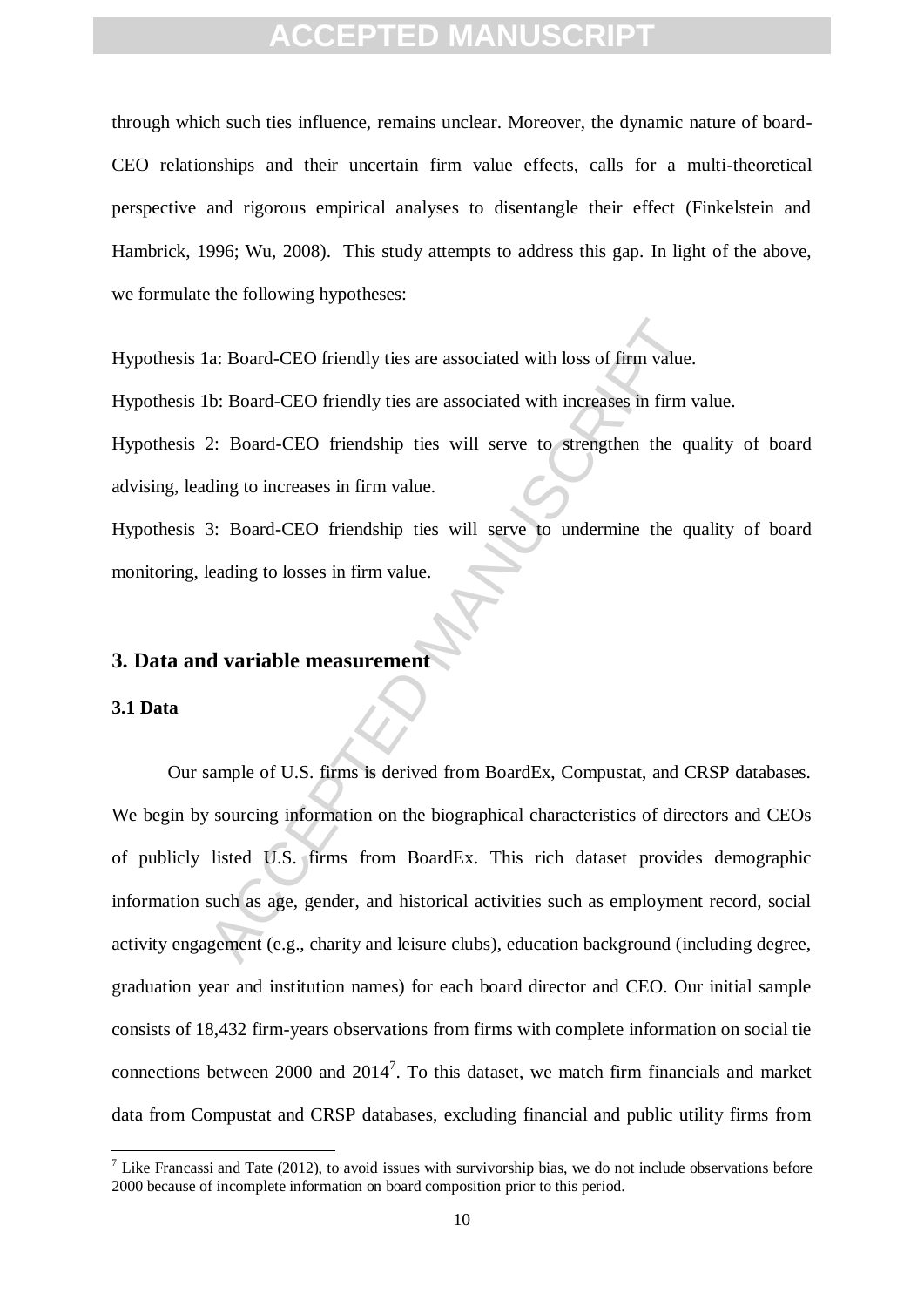our sample. Our matched sample includes 2,786 unique CEOs and 20,487 directors drawn from 1,696 U.S. firms. The final unbalanced dataset boasts 14,433 firm-year observations from 2000-2014.

#### **3.2 Variable descriptions**

#### 3.2.1 Dependent variable

dent variable is firm value and we specify *Tobin's*  $Q$  as our the production of the section of the section of the section of the section of the section of the section of firm value, *Tobin's Q* is calculated as the rati Our main dependent variable is firm value and we specify *Tobin's Q* as our first measure of firm value following previous studies (Kiel and Nicholson, 2003; Coles et al., 2008; Hwang and Kim, 2009; Carter et al., 2010; Fracassi and Tate, 2012; Khanna et al., 2015). Widelyemployed as a measure of firm value, *Tobin's Q* is calculated as the ratio of the market value of assets<sup>8</sup> to book value of assets, computed at an annual frequency (Coles et al., 2008; Fracassi and Tate, 2012). Our second measure of firm value is *Total Q* (as introduced by Peters and Taylor  $(2017)^9$ , which is computed as a firm's market value divided by its total capital: where total capital is defined as the sum of its physical and intangible capital, both measured at replacement cost. In this calculation, the replacement cost of a firm's intangible capital is computed by accumulating prior investments in research and development and selling, general and administrative expenses. Peters and Taylor (2017) demonstrate that their new measure, which incorporates intangible capital in the denominator (i.e., the replacement cost of a firm's capital), is a superior proxy for firm value than Tobin's Q, in terms of capturing firms' physical and intangible investment opportunities.

#### 3.2.2 Explanatory variables

<u>.</u>

<sup>&</sup>lt;sup>8</sup> We calculate a firm's market value as the book value of assets minus the book value of equity, plus the market value of equity.

<sup>&</sup>lt;sup>9</sup> We download this data directly from Wharton Research Data Services (WRDS).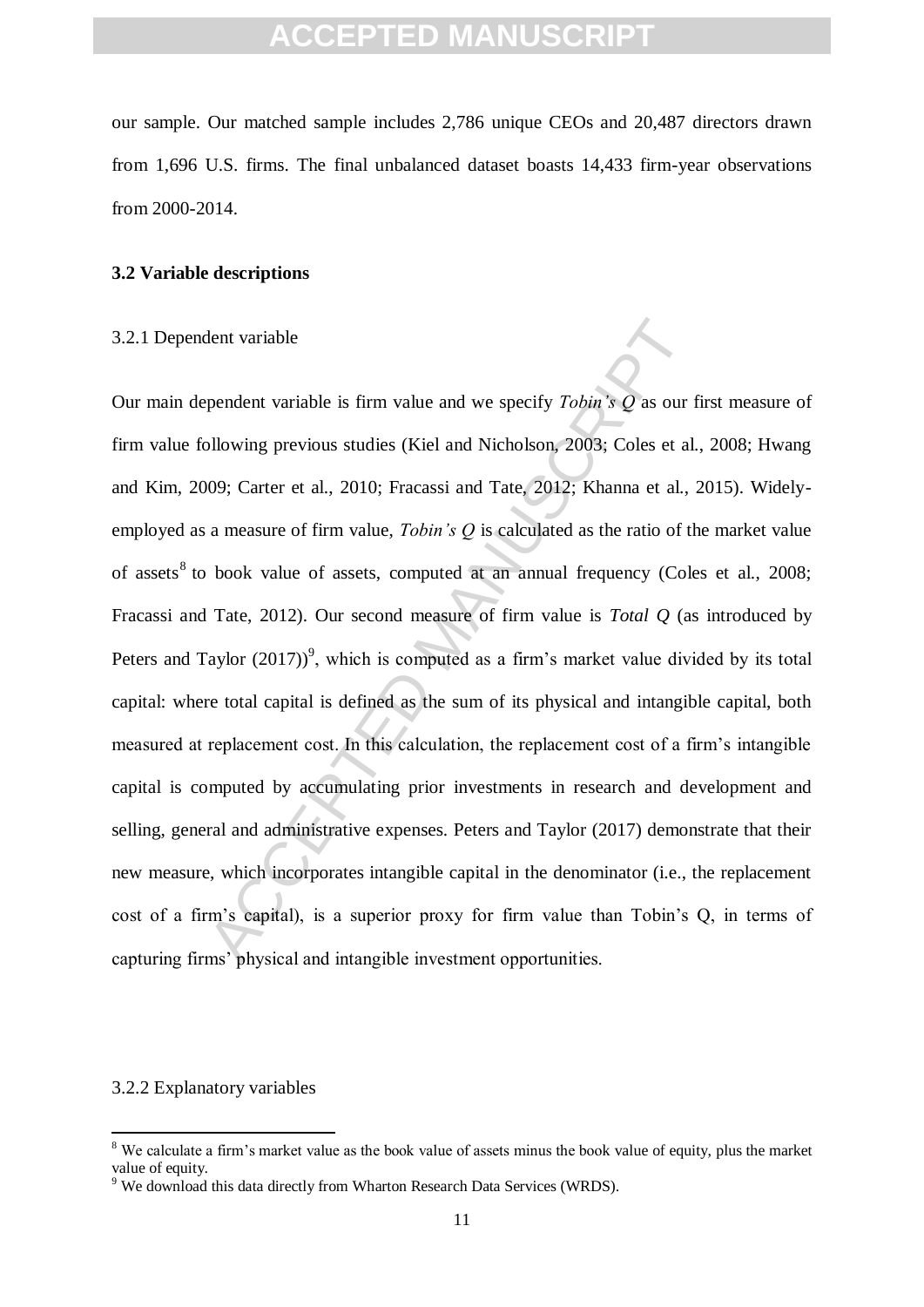In line with recent studies (e.g., Schmidt, 2015; Kang, et al., 2018), we classify a director as friendship-tied to the CEO if she has shared educational background or memberships of social organizations, such as golf clubs, fraternities, charitable organizations, trusts and university boards, during overlapping years with the CEO. Our focus is on non-professional ties, since professional ties established through shared past and present employment outside the firm tend to be transactional and competitive in nature (Khanna et al., 2015; Kang et al., 2018). In contrast, non-professional ties are more likely to foster friendship (trust and loyalty) between these two parties and this plays an important role in information sharing (Adams and Ferreira, 2009; Westphal, 1999; Westphal, et al., 2006; Kroll et al., 2008).

It of the transactional and competitive in nature (Khanna et al., 20<br>
Intrast, non-professional ties are more likely to foster friendship (tr<br>
se two parties and this plays an important role in information shari<br>
199; West We employ two principal friendship tie measures: *Friendship Tie Breadth* and *Friendship Tie Depth* (Fracassi and Tate, 2012; Khanna et al., 2015; Schmidt, 2015). *Friendship Tie Breadth* is defined as the number of directors with friendship-ties to the CEO divided by the total number of board directors. The value of *Friendship Tie Breadth* ranges from zero to one. A value of zero would mean that no board directors have CEO friendship ties, whilst a value of one would indicate that all board directors possess friendship ties with the CEO. *Friendship Tie Depth* is computed as the total number of friendship ties the CEO has with board directors divided by the total number of board directors. The value of *Friendship Tie Depth* ranges from zero at the lower bound and rises with the number of connections. For instance, *Friendship Tie Depth* would exceed a value of one if individual directors have multiple sources of friendship ties with the CEO, which would imply a stronger strength of the friendship-tie. While we expect tie breadth and depth to impact on firm value, we are theoretically agonistic regarding the strength and direction of their effects on firm value.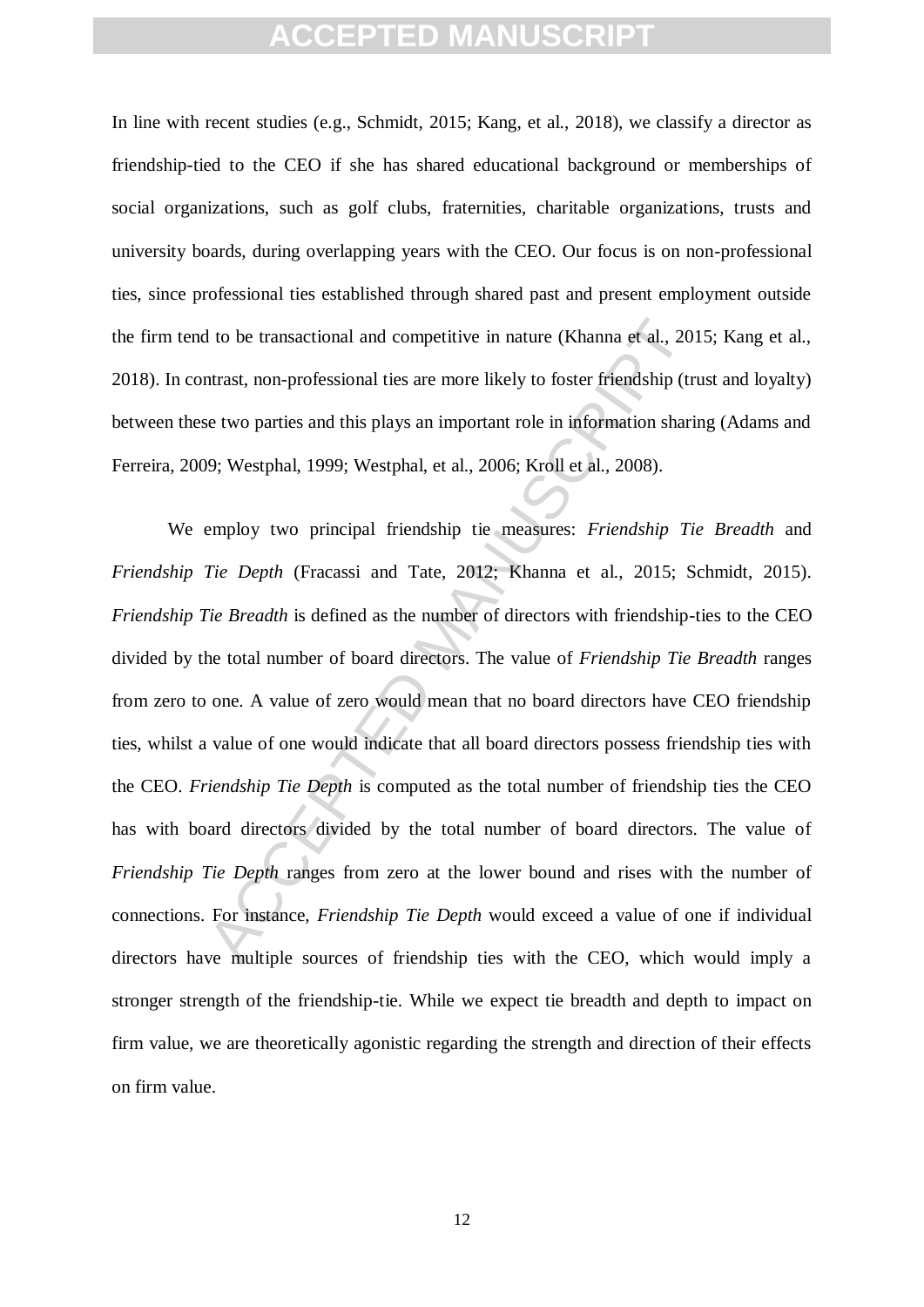#### 3.2.3 Control Variables

and chain. Since the manager inset enects meadure auriouses unit<br>according to whether CEOs were externally, or internally recri-<br>r, 2014), we also include: *CEO Outside*, a dummy variable equencied from outside the focal f For CEO characteristics, we employ *CEO Duality*, a dummy variable equal to one if the CEO also serves as chairman of the board. Stevenson and Radin (2009) find that CEO friendshiptied directors wield greater board power and that their influence is strongest if the CEO also serves as board chair. Since the manager fixed effects literature attributes differences in firm performance according to whether CEOs were externally, or internally recruited (Custodio and Metzger, 2014), we also include: *CEO Outside*, a dummy variable equal to one if the CEO was recruited from outside the focal firm, and *CEO Age*, the natural logarithm of CEO age, to proxy for proximity to retirement age (Linck et al., 2008; Custodio and Metzger, 2014). We control for CEOs implicit equity based risk-taking incentives (Custodio and Metzger, 2014; Ali and Zhang, 2015) with *CEO Stock Option*, the value of in-the-money stock options owned by the CEO, comprising exercisable and un-exercisable stock options (Custodio and Metzger, 2014); *CEO Share Ownership*, calculated as the percentage of outstanding common shares held by the CEO (Ali and Zhang, 2015; Schmidt, 2015; Khanna et al., 2015).

To control for board structure, we include *Board Size*, the natural logarithm of the total number of directors on the board (Schmidt, 2015, and *Board Independence %*, computed as the number of independent directors divided by the total number of directors on the board (Linck et al., 2008; Fracassi and Tate, 2012; Ali and Zhang, 2015; Schmidt, 2015; Kang et al., 2018). Linck et al. (2012) show that board size and structure has evolved over time especially between pre- and post-SOX periods. Existing studies offer generally conflicting evidence as to how board size and board independence influence firm performance. Ali and Zhang (2015) find that a CEOs' propensity to overstate firm earnings varies with CEO tenure, and that this variation is reduced with increases in the extent of board independence. Fracassi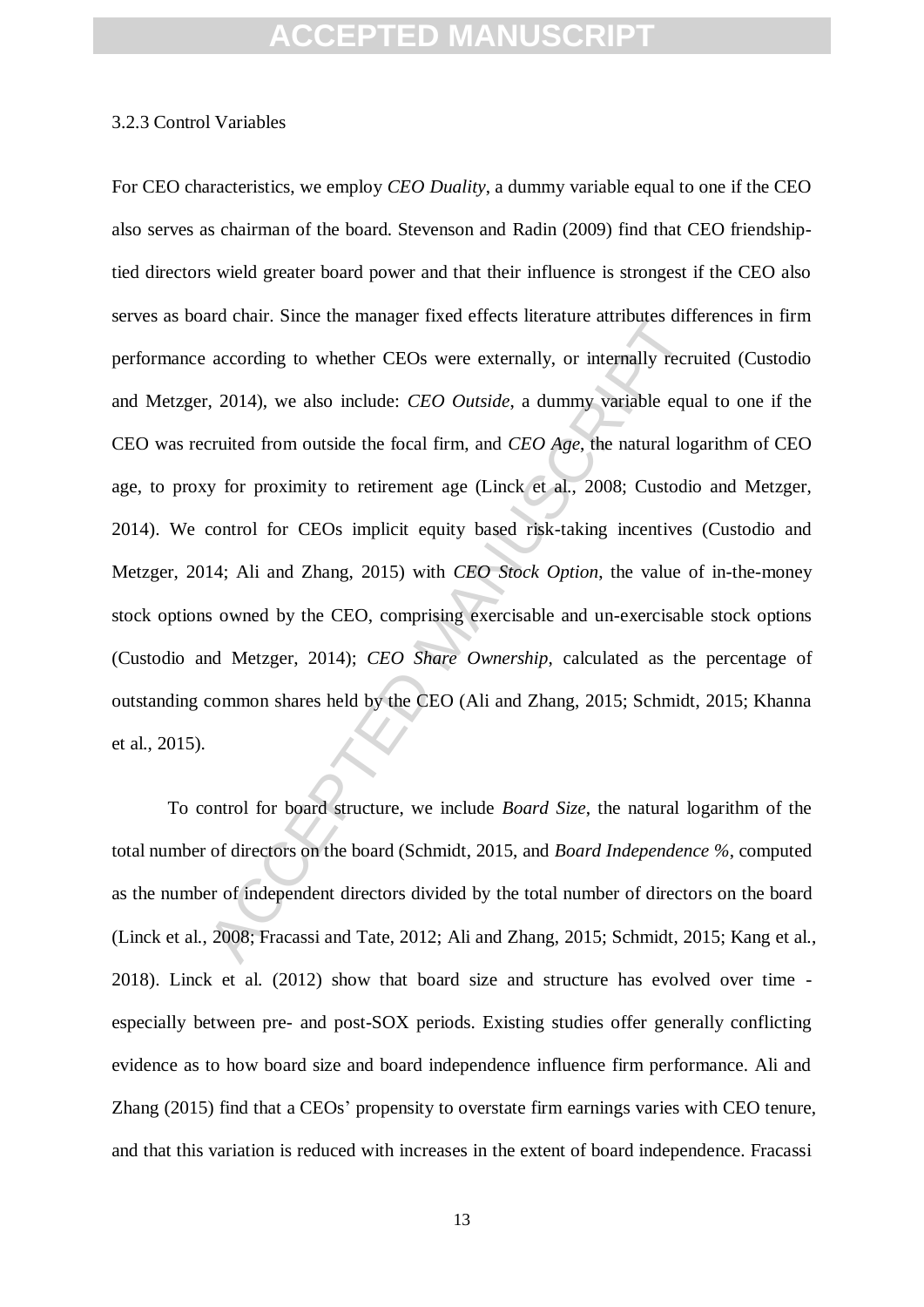and Tate (2012) show that larger boards are associated with lower firm valuations but find no significant effects attributable to board independence.

Finally, following prior studies (e.g., Cornett et al., 2009; Fracassi and Tate, 2012) we also employ several additional common controls for firm characteristics; *Stock Volatility*: the annualized variance of daily stock returns as a measure of total risk; *Leverage*: the total debt over total assets to control for differences in firms' capital structure; *Sales Growth*: the annual growth rate of sales; and *Total Assets*: the natural logarithm of total assets as a measure of firm size. The manner in which these variables are measured is provide in Appendix A.

#### **3.3 Descriptive statistics**

-

anance of daily stock returns as a measure of total fisk, *Leverage*<br>sets to control for differences in firms' capital structure; *Sales Gro*<br>of sales; and *Total Assets*: the natural logarithm of total assets a<br>le manner Table 1 displays descriptive statistics for the main variables and all sample firms<sup>10</sup>. Beginning with dependent variables, shown in Panel A, *Tobin's Q* has a slightly right skewed distribution with a mean (median) of 1.41 (1.02). Total Q, similarly, has a slight right skewed distribution with a mean (median) of 1.77 (0.94). These statistics are consistent with recent studies (Faleye, 2007; Fahlenbrach and Stulz, 2009; Peters and Taylor, 2017). In terms of board-CEO friendship, *Friendship Tie Breadth* indicates that a mean (median) 8% (6%) of board directors have friendship ties with the CEO. At the maximum, 80% of board directors are friendship-tied to the CEO. *Friendship Tie Depth* has a mean of 0.24, indicating that each CEO has an average 0.24 friendship ties with each director. A median value of 0.27 implies that each CEO has at least one friendship tie with one out of four directors. Regarding control variables, a quarter of firms have a CEO who serves in a dual capacity as both CEO and board Chairman. A typical CEO is aged 56 years old and holds stock options with a value of \$26 million dollars. Firms exhibit a preference for internally hired CEOs, with only 20% of

 $10$  We winsorize all continuous variable at the first and ninety-ninth percentile to control for potential outliers. We also obtain qualitatively the same results if instead we employ non-winzorized variables in our analysis.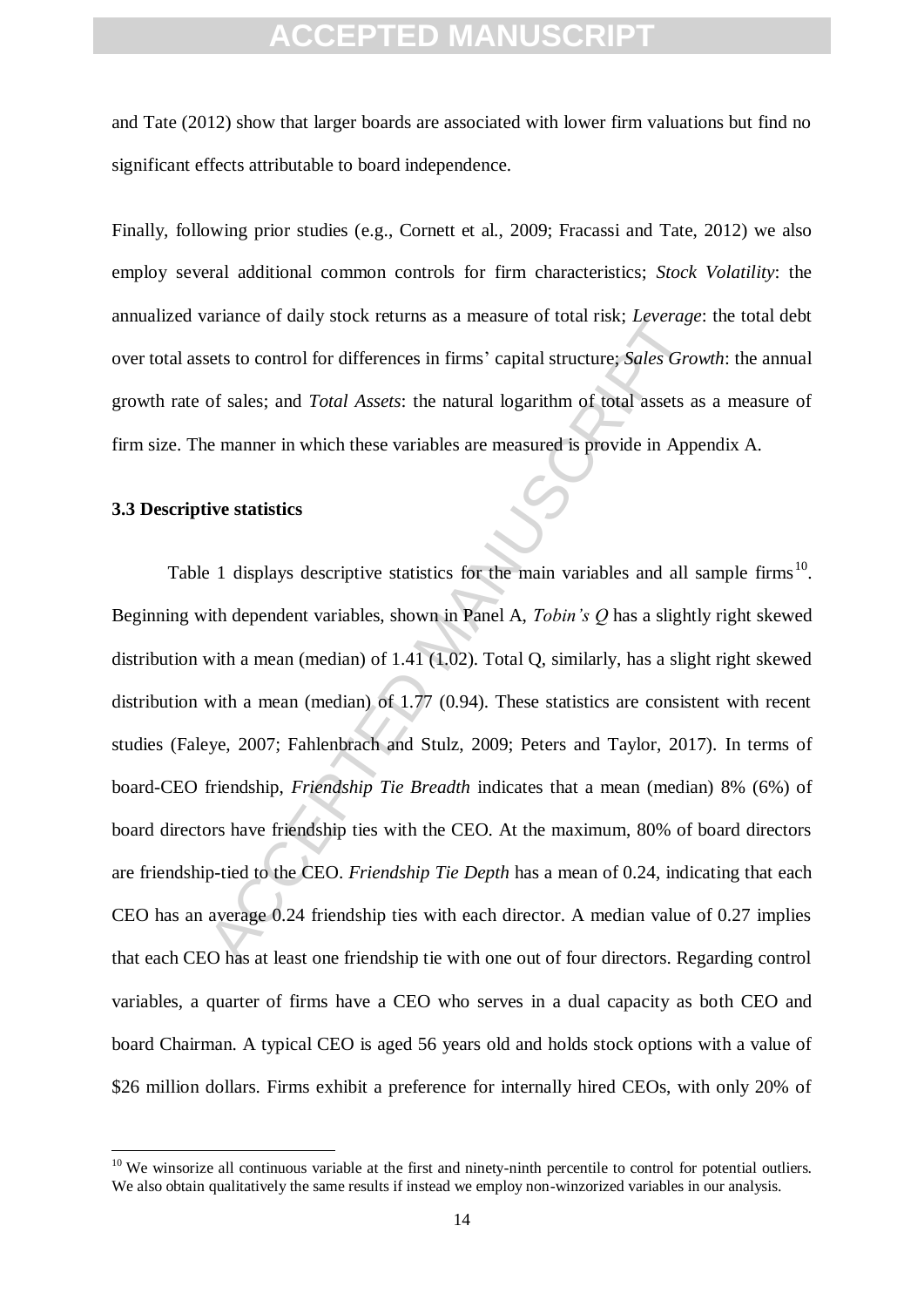CEOs being externally recruited. Boards have a mean (median) of 10 (9) directors, and independent directors account for 76.1% of board seats. With respect to firm characteristics, firms have total assets around \$5,000 million dollars at the mean, and book leverage of 20%. Firms have stock volatility with a mean value of 0.2648 and average growth in sales of 30%. These figures are similar to those reported in other studies (Fracassi and Tate, 2012; Armstrong et al., 2014; Kim et al., 2014; Ali and Zhang, 2015).

#### **[Insert Table 1 here]**

t al., 2014; Kim et al., 2014; Ali and Zhang, 2015).<br> **[Insert Table 1 here]**<br>
ppendix B, we present the correlation matrix for all indepen<br> *Tie Breadth* and *Friendship Tie Depth* are positively and signif<br>
that a board In Appendix B, we present the correlation matrix for all independent variables. *Friendship Tie Breadth* and *Friendship Tie Depth* are positively and significantly related, suggesting that a board with more friendship-tied directors tends to have a higher number of friendship ties between directors and the CEO. *CEO Duality CEO Age* and *CEO Share Ownership* are positively correlated to *Friendship Tie Breadth* and *Friendship Tie Depth*, indicating that more experienced and powerful CEOs are more likely to gain external friendship ties with existing board members. Outside CEOs tend to have less friendship ties with directors. Firms with more directors on the board, and larger firms, tend to have broader and deeper friendship ties between the board and the CEO. Other correlation coefficients between independent variables are small on average, with average correlation coefficients below 0.05 on average, suggesting that multicollinearity is unlikely to be a significant concern in the multivariate analysis $^{11}$ .

 $11$  Variable inflation factor scores range from 2.978-7.482 and well below a cut-off point of 10, indicating that multicollinearity appears not to be a problem in this study (Neter et al., 1985).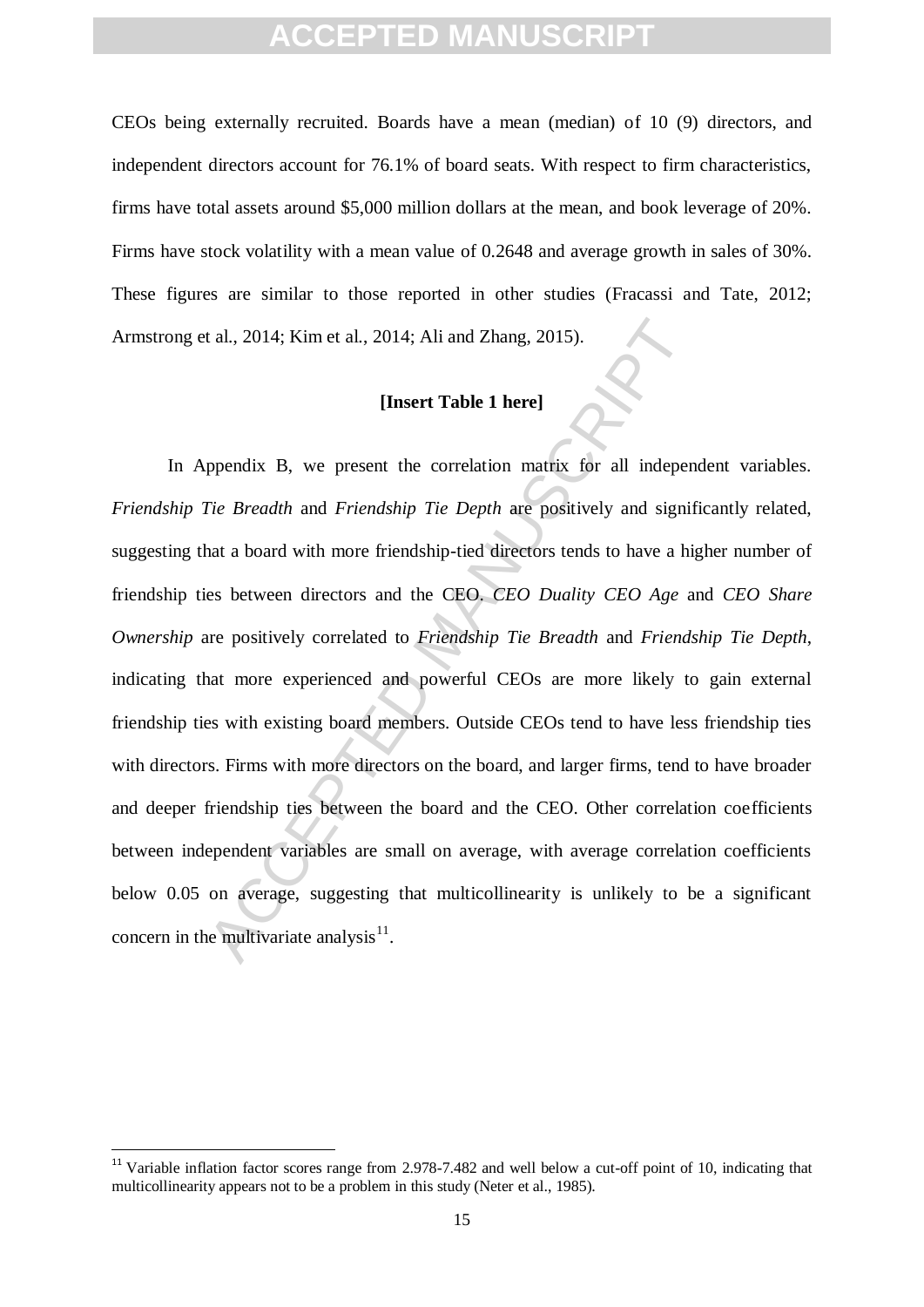#### **4. Results and discussion**

#### 4.1 Board-CEO ties and firm value

To examine the impact of board-CEO friendship ties on firm value, we estimate the following fixed-effect panel model:

 $Firm$  Value<sub>it</sub>

 $= \beta_0 + \beta_1(Friendship Tie Measures_{i,t}) + \beta_2(CEO Characteristics_{i,t})$ +  $\beta_3(B$ oard Characteristics<sub>i,t</sub>) +  $\beta_4(Firm$  Characterstics<sub>i,t</sub>) +  $\beta_5(Firm FE_i) + \beta_6(Year FE_t) + \varepsilon_{i,t}$  (1)

 $e_{i,t}$ <br>  $= \beta_0 + \beta_1(Friendship Tie Measures_{i,t}) + \beta_2(CEO Charac$ <br>  $+ \beta_3(Boad Characteristics_{i,t}) + \beta_4(Firm Characteristic$ <br>  $+ \beta_5(Firm FE_i) + \beta_6(Year FE_t) + \varepsilon_{i,t}$  (<br>  $= \varepsilon_F rirm Value,$  is *Tobin's Q* or *Total Q. Friendship Tie Measures*<br>  $= \varepsilon_F rirm Value,$  is *Tobin's Q* or *Total Q. Friendship* Where *Firm Value*, is *Tobin's Q* or *Total Q*. *Friendship Tie Measures* are captured by our two principal measures of board-CEO friendship ties: *Friendship Tie Breadth* or *Friendship Tie Depth*. We include three vectors of control variables that control for *CEO Characteristics*, *Board Characteristics*, and *Firm Characteristics*. Firm fixed-effects (*Firm FE*) and year fixed-effects (*Year FE*) are included to help mitigate endogeneity concerns from omitted variables. The error term is  $\varepsilon_{i,t}$ , and we cluster model standard errors at the firm-level to account for serial correlation of the error term.

Table 2 reports estimates from our fixed-effect regressions, which include both friendship tie measures: *Friendship Tie Breadth* and *Friendship Tie Depth*. Columns (1) and (2) show that *Friendship Tie Breadth* is negatively and significantly related to *Tobin's Q* and *Total Q* at the 5% level or above. The economic magnitude is substantial. For example, in column (1), the coefficient of *Friendship Tie Breadth* (-0.3022) on *Tobin's Q* implies that a one standard deviation increase in *Friendship Tie Breadth* leads to a decrease of 4.05 percentage points in *Tobin's Q*. Given the sample mean of *Tobin's Q* of 1.41, this effect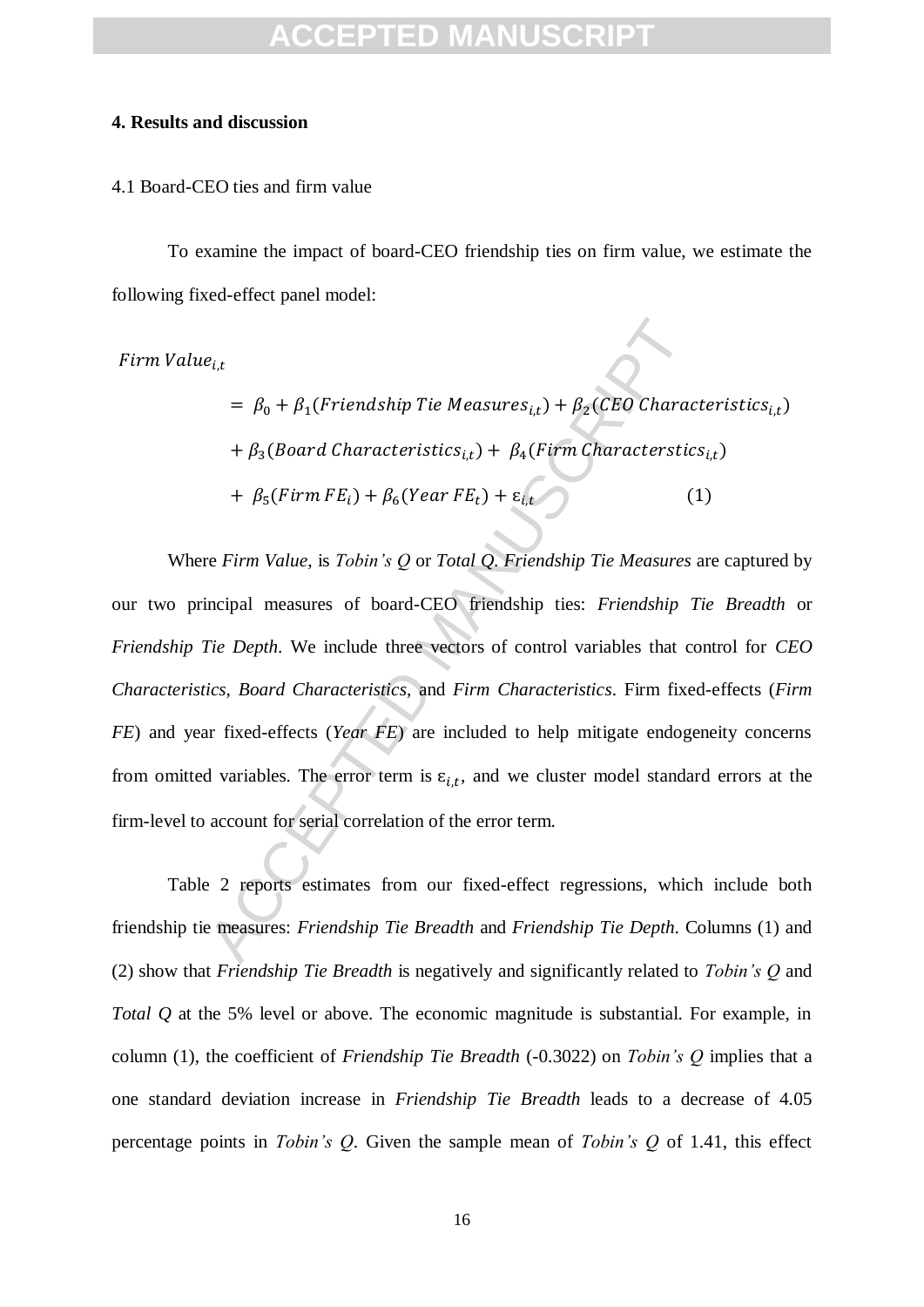induces a decrease of approximately 2.87% (\$281 million) in firm value. *Friendship Tie Breadth* has an even more substantial impact on *Total Q* (column (2)). In column (2), the coefficient of *Friendship Tie Breadth* (-1.3033) on *Total Q* implies that a one standard deviation increase in *Friendship Tie Breadth* leads to a decrease of 17.46 percentage points in *Total Q*. Given the sample mean of *Total Q* of 1.77, this effect induces a decrease of approximately 9.88% in firm value.

1y 9.88% in firm value.<br>
Erms of depth of board-CEO friendship ties, Columns (3) and<br>
Tie Depth has a negative and statistically significant influence or<br>
nonomic magnitude, given a *Friendship Tie Depth* coefficient<br>
a o In terms of depth of board-CEO friendship ties, Columns (3) and (4) show that *Friendship Tie Depth* has a negative and statistically significant influence on firm value. In terms of economic magnitude, given a *Friendship Tie Depth* coefficient of -0.0022 (in column (5)), a one standard deviation increase of *Friendship Tie Depth* leads to a decrease of 0.02% in *Tobin's Q*, which translates as a \$1.64 million value reduction in firm value. Given a *Friendship Tie Depth* coefficient of -0.0145 (in column (5)), a one standard deviation increase of *Friendship Tie Depth* leads to a decrease of 0.87% in *Total Q*. Taken together, our results are supportive of the conjecture that board-CEO friendship ties, are associated with increased agency cost, and reduction in firm value. Hypotheses 1a and 1b are therefore supported. The logic of our findings complies with those of Hwang and Kim (2009), Fracassi and Tate (2012), and Nguyen (2012).

Regarding control variables, *CEO Duality* has a positive influence on firm value at the 5% level in the case of *Tobin's Q*. This is interesting from the perspective that duality is often associated with greater CEO power and weakening of board monitoring (Cornett et al., 2009; Akbar et al., 2017). However, *CEO Duality* is not significant in the case of *Total Q*. As noted by Bartlett and Partnoy (2018), some of the observed relations for governance variables observable for Tobin's Q may not hold for Total Q because this measure serves to address some of the potential measurement errors of the simple Tobin's Q firm value proxy. We find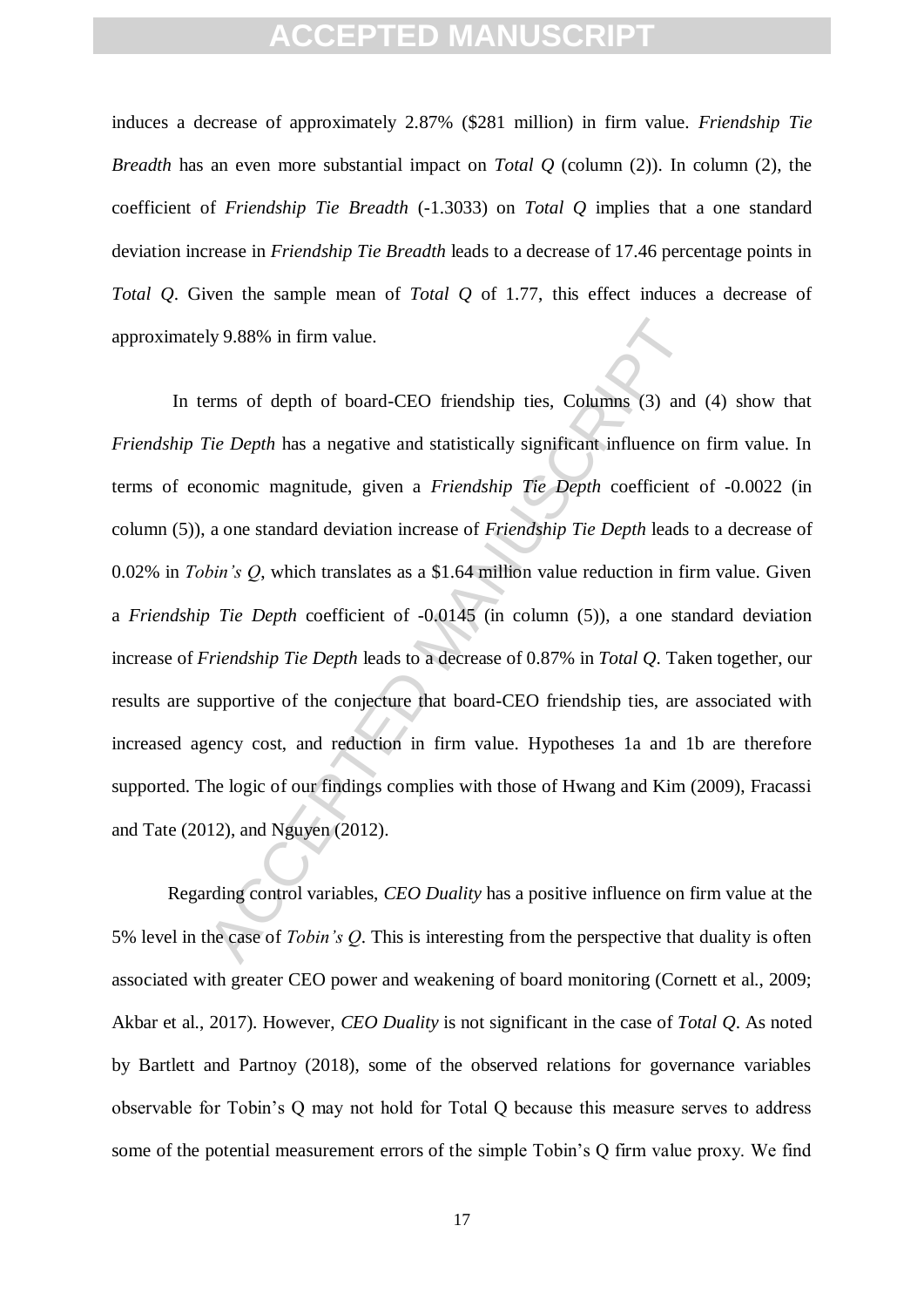ence that CEOs have stronger incentives to manipulate earnings on is more closely tied to the value of stock and option holdings (which results in erosion of firm value. *Board Size* and *Boara* have negative impacts on fi similar results for CEOs equity pay (as proxied by *CEO Stock Option*). In particular, we observe weak evidence that increases in *CEO Stock Option* is associated with a decline in *Tobin's Q* but not *Total Q*. However, the coefficients for *CEO Stock Option* imply no material impact on firm value. In contrast, point estimates for *CEO Share Ownership* imply a loss in firm value (*Tobin's Q*) in line with increases in CEOs share ownership. Prior studies provide evidence that CEOs have stronger incentives to manipulate earnings when their total compensation is more closely tied to the value of stock and option holdings (e.g., Cornett et al., 2009), which results in erosion of firm value. *Board Size* and *Board Independence percentage* have negative impacts on firm value but only in the case of *Total Q*. Our findings with respect to the impact of board size and independence on firm value, may tentatively imply that board-CEO friendship ties capture true independence (and incentives to monitor) better than conventional independence. We also find that firm size ((*Log (Total Assets)*) and *Leverage* are both significantly and negatively related to firm value in all regressions. This may imply that greater size and higher financial distress could hamper the firms' development and growth in the future. *Stock Volatility* and *Sales Growth* (in the case of *Tobin's Q*), reflecting a higher growth potential, have a positive impact on firm value.

#### **[Insert Table 2 here]**

#### **4.2 Channels through which friendship ties matter**

In this section, we explore potential channels through which these losses may be conveyed. Consistent with existing theory (Adams and Ferreira, 2007; Linck et al., 2008), we consider board advising and monitoring, as two, and to some extent mutually exclusive channels, through which board-CEO friendship ties may generate changes in firm value (Linck et al., 2008). First, board advising involves provision of advice and counsel to CEOs (Westphal, 1999; Adams and Ferreira, 2007; Franassi and Tate, 2012). Friendship connections between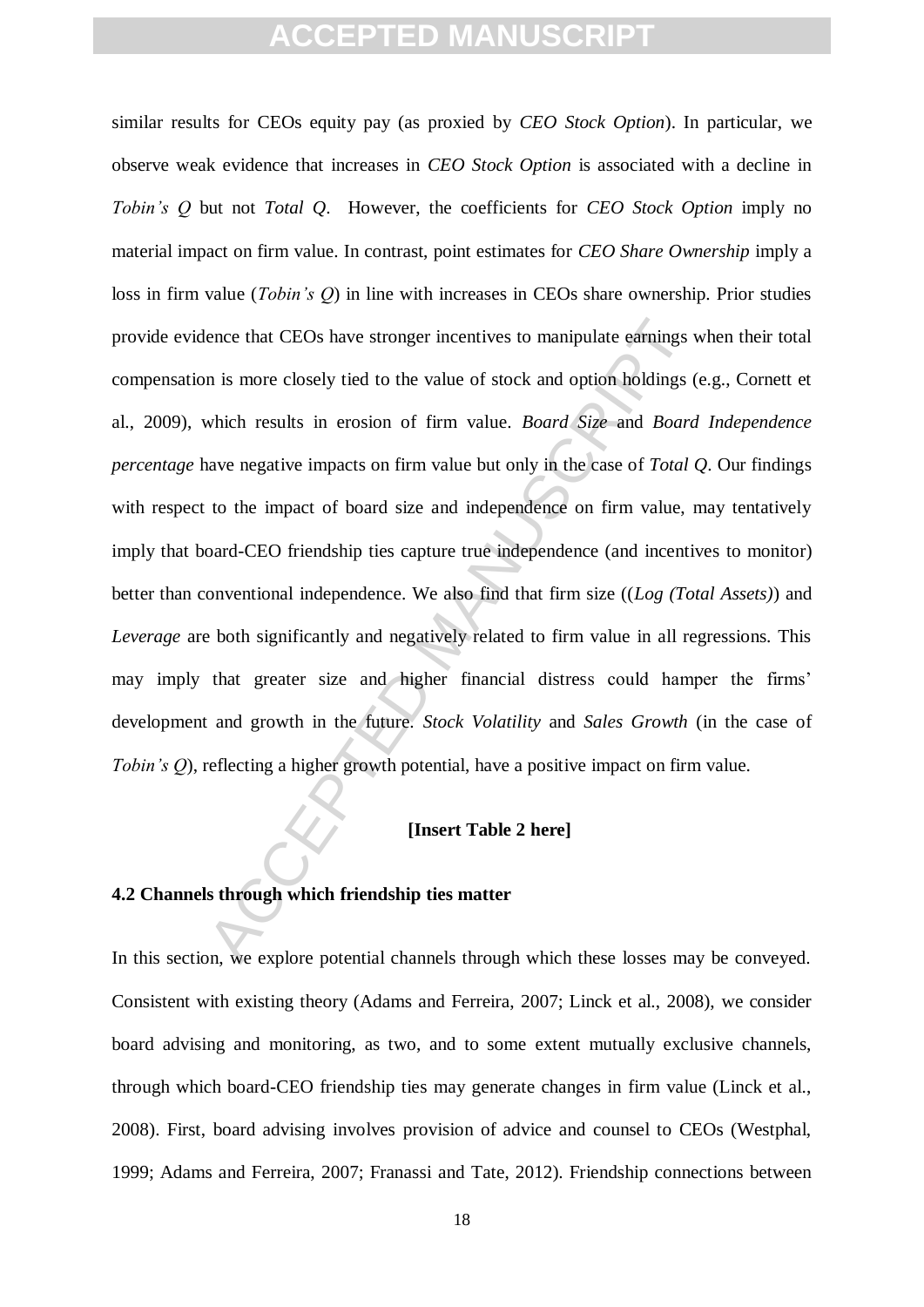board members and CEOs may encourage active dialogue between CEOs and directors, and increase the quality of board advising (Westphal, 1999; Adams and Ferreira, 2007). Prior studies suggest that increases in the quality of board advising may positively impact on firm performance (Ingram and Roberts, 2000; Adams and Ferreria, 2007; Schmidt, 2015). Schmidt (2015) finds that merger announcement market returns are largest in firms with greater board advising needs. In addition, the impact of board advising on firm operations is expected to vary considerably among firms. One important reason being that the need for board advising increases with the complexity of a firm's operations advising needs (Coles et al., 2008; Linck et al., 2008, Faleye et al., 2011). Considering these findings, we conjecture that the board advising channel should work to mitigate the negative impact of CEO friendship-tied directors on firm value. Furthermore, that this mitigating effect will vary with respect to the extent of a firm's complexity.

ds. In addition, the impact of board advising on firm operations<br>rably among firms. One important reason being that the need for<br>th the complexity of a firm's operations advising needs (Coles et a<br>Faleye et al., 2011). Con Following convention in the literature (Coles et al., 2008; Faleye, 2011) we proxy for firm complexity using the following three proxies: *Sales* (total firm sales), *Diversified Firm* (whether a firm operates in more than two industry segments according to SIC digit classification), and *R&D Intensity* (ratio of R&D expenses to total assets). The intuition is thus. First, because larger firms tend to have more outside contracting relationships and higher co-ordination needs, they require more board advising (Coles et al.,  $2008$ )<sup>12</sup>. Second, since firms operating in multiple industry segments face multi-dimensional operating challenges and competition, they stand to benefit most from board advising (Yermack, 1996). Third, because R&D intensive firms face higher project verification costs, they are expected to have greater board advising needs.

 $12$  Furthermore, and as argued in Adams and Ferreira (2003), cited in Markarian and Parbonetti (2007), controlling for firm diversification is further important for isolating the effect of CEO-director ties on firm value is further important because investors tend to discount the cash flows of poorly diversified firms relative to peers, partially because of inefficient allocation of firm resources.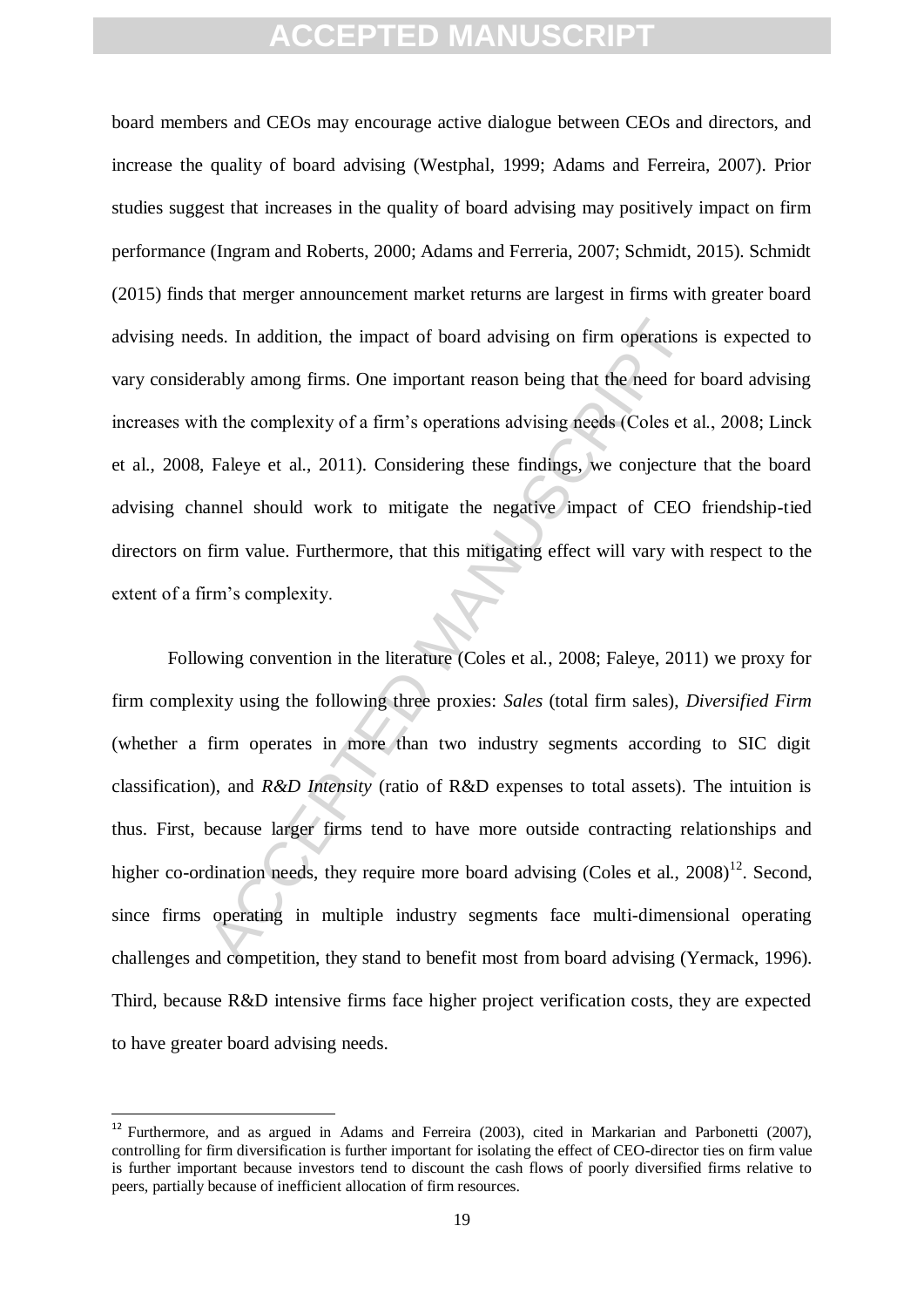1 Tate, 2012; Bruynseels and Cardinaels, 2014; Rose, 2014; Woos studies find that ineffective board monitoring induces CEC such as: excessive level of executive consumption and earning 2014; Bruynseels and Cardinaels, 2014 A second important channel through which directors may matter is the board monitoring function. For instance, it is widely documented that a primary duty of the board is to monitor (and potentially discipline) CEOs. Friendship connectedness between boards and CEOs could impair directors' willingness to monitor CEOs and to 'blow the whistle' on issues with management integrity and competence (Hwang and Kim, 2009; Nguyen, 2012; Fracassi and Tate, 2012; Bruynseels and Cardinaels, 2014; Rose, 2014; Wilbanks et al., 2017). Previous studies find that ineffective board monitoring induces CEOs' self-seeking behaviours, such as: excessive level of executive consumption and earnings management (Rose et al., 2014; Bruynseels and Cardinaels, 2014; Krishnan et al., 2011; Armstrong et al., 2014), which could result in firm efficiency, fraud or even corporate bankruptcy (Khanna et al., 2015). For example, Armstrong et al. (2014) find that increases in board monitoring can effectively reduce agency costs through greater management disclosure and improved analyst following. Moreover, since previous studies generally associate poor corporate governance (higher agency costs) with reduced firm performance (Bhagat and Bolton, 2013), we expect that board-CEO friendship ties exacerbate losses in firm value when agency conflicts are more severe.

Based on previous studies, we utilize CEO duality, independent board proportion and board appointed after CEO ratio to proxy for firm corporate governance (Westphal and Zajac, 1995; Pathan, 2009; Morse et al., 2011; Fracassi and Tate, 2012; Baldenius et al., 2014; Coles et al., 2014; Khanna et al., 2015). CEO duality limits the information flow to other board directors and then decreases the efficiency of board monitoring, and thus firms with the CEO as the chairman of the board need the board to put more efforts on monitoring. Independent directors are generally believed to be better monitors of CEOs since they attempt to maintain their reputation in directorship market. So, firms with larger percentage of independent directors can benefit more due to the significant increase of board monitoring. When directors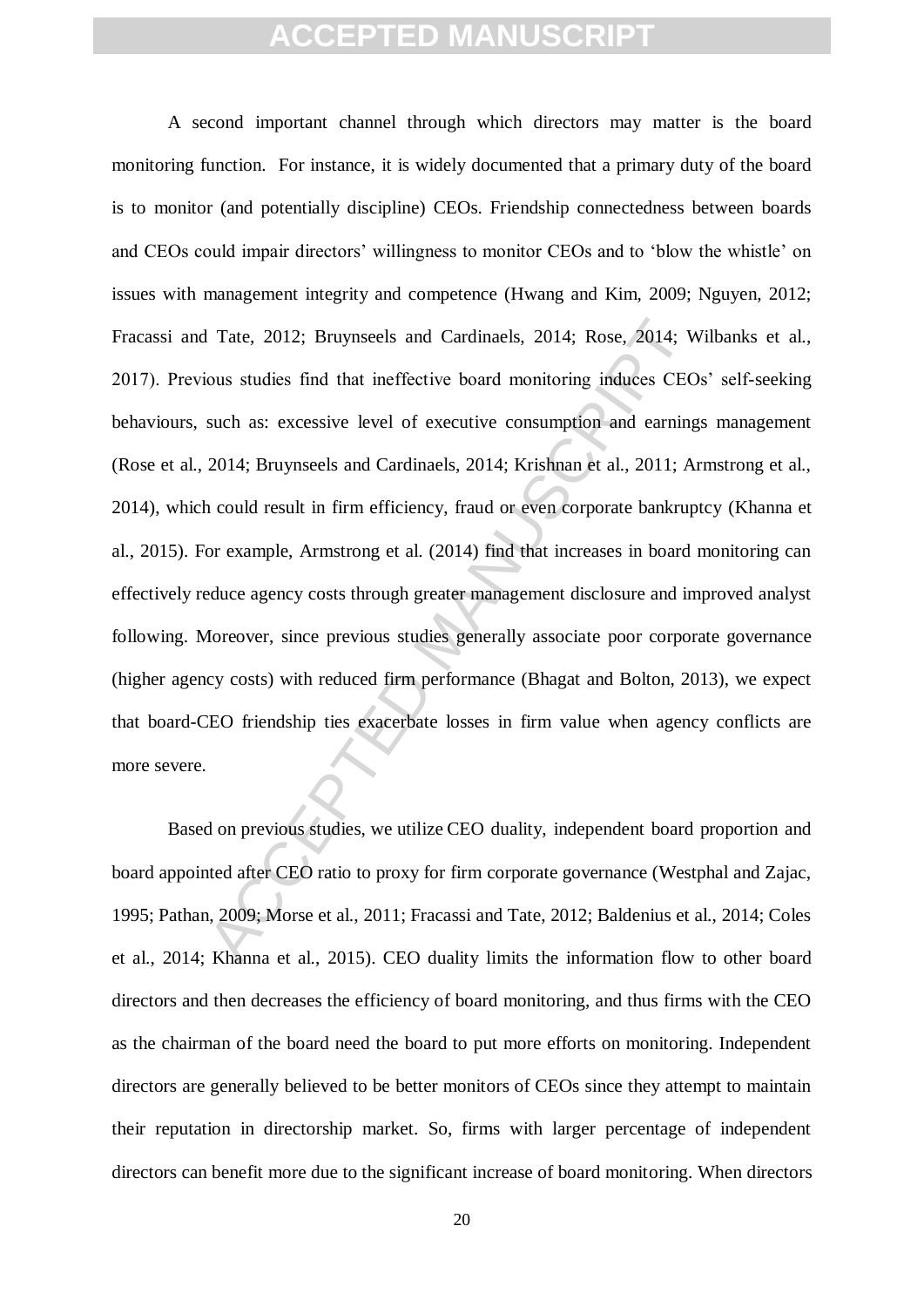are appointed during a CEO's tenure, directors tend to be beholden to the CEO because the CEO is heavily involved in recruiting, nominating and appointing them, and then they are less likely to discipline the CEO. So, firms with higher percentage of directors appointed after the CEO tend to less effective in board monitoring.

Based on the discussion of advising and monitoring channels we specify six proxies for monitoring channels and three for advising channels motivated by recent studies. In particular we specify the following 'monitoring' variables: *CEO Duality* (Cornett et al., 2009; Akbar et al., 2017), *Founder CEO* (Antia et al. 2010), *CEO Tenure, CEO Share Ratio* (Ali and Zhang, 2015; Schmidt, 2015; Khanna et al., 2015), *CEO Education* (King et al., 2016), and *CEO Decision Horizon* (Antia et al. 2010), and the following 'advising' proxies: *Firm*  Sales, *Firm Diversification*, and *R&D Intensity* (Coles et al., 2008), respectively<sup>13</sup>

ing channels and three for advising channels motivated by rec<br>
specify the following 'monitoring' variables: *CEO Duality* (Corr<br>
2017), *Founder CEO* (Antia et al. 2010), *CEO Tenure, CEO* S<br>
2015; Schmidt, 2015; Khanna In Table 3, we begin by running alternative regressions, specifying the various monitoring and advising proxies as moderating factors that may influence the impact of board-CEO friendship ties on firm value, and accordingly interact each proxy with Friendship-Tie Breadth<sup>14</sup>. In columns (1)-(6), which examine the monitoring channel, we observe consistently, irrespective of specific proxy, negative and significant interactions between monitoring proxies and *Friendship Tie Breadth*. Our results suggest that one important mechanism through which friendship ties reduce firm value is by weakening the board monitoring function. In columns (7)-(9) of the same table we consider the proxies for the board advising channel. We find that each of the interactions between advising proxies and friendship ties is positive and significant. Interestingly the results suggest, consistent with an RBV, that there is an 'upside' to friendship ties between CEOs and directors. In particular,

<sup>&</sup>lt;sup>13</sup> We also conducted analyses using alternative monitoring proxies including founder CEOs and firm Cash Flows and obtain similar results.

 $14$  For brevity we do not show results for the Friendship Tie Depth measure. However we obtain similar results. These results are available on request.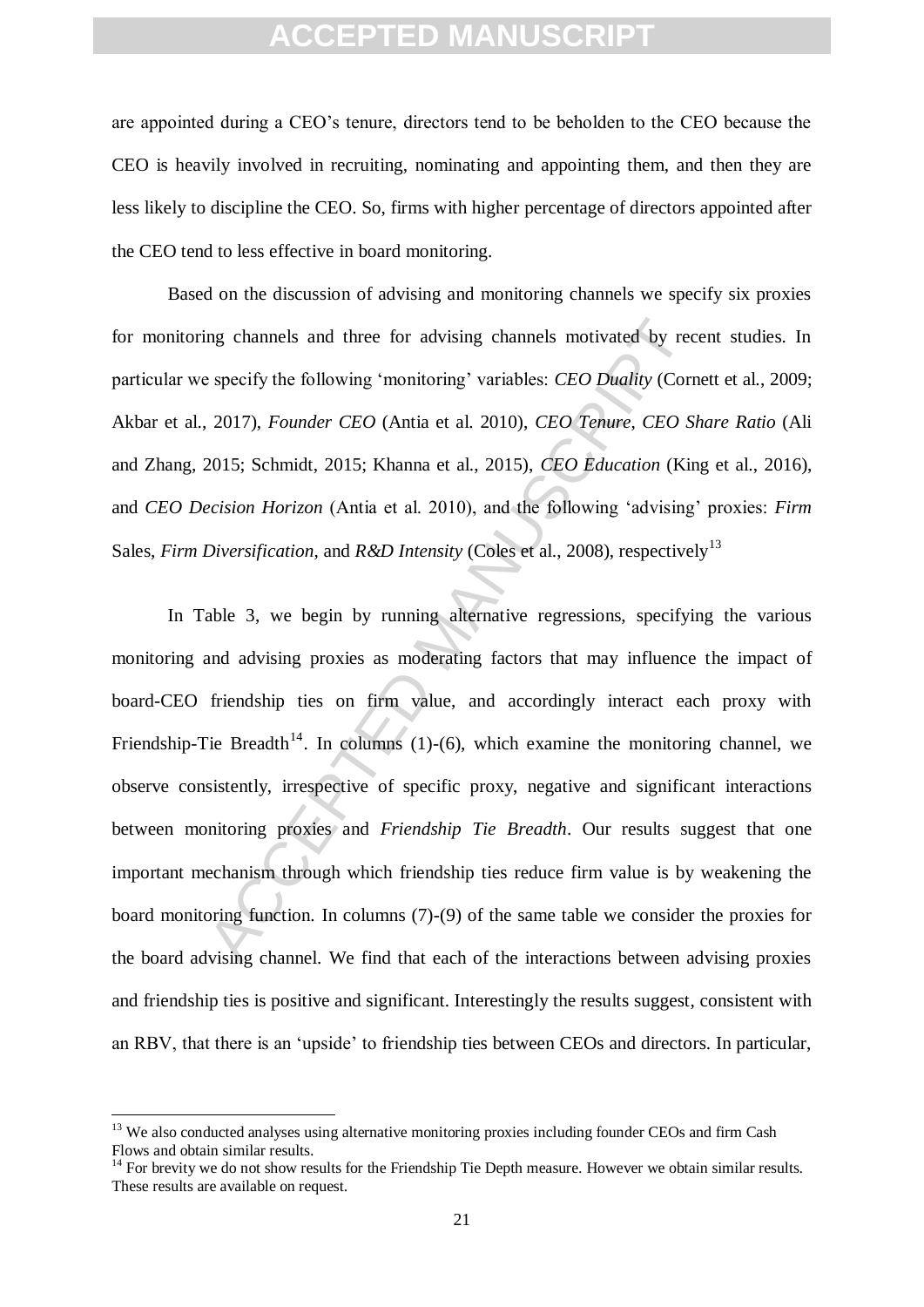the results suggest that such ties strengthen the quality of board advising, which can generate increases in firm value. Hypotheses 2 and 3 are therefore supported.

#### **[Insert Table 3 here]**

ture, it may be the case that some of our proxies may not sufficial<br>and advising functions. We employ factor analysis to further<br>and advising functions. We employ factor analysis to further<br>acceleration these variables exp Whilst the monitoring and advising proxies used in this study are widely established in the literature, it may be the case that some of our proxies may not sufficiently capture monitoring and advising functions. We employ factor analysis to further investigate the extent to which these variables explain advising and monitoring roles of the board. Table 4 Panel A reports the results of the factor analysis. The results indicate that *monitoring* and *advising factors have* eingenvalues of 2.6134 and 1.8884 respectively and are greater than one. The variables which include: *CEO Duality*, *CEO Tenure*, *CEO Share Ownership*, *CEO Education*, *CEO Decision Horizon* (the Monitoring factor), and *Firm Sales*, *Firm Diversification* and *R&D Intensity* (the Advising index), account for a total of 89.46 percent of observed variance in monitoring and advising roles of the board. Indeed, the results confirm that these variables capture about 90 percent of the monitoring and advising functions of the board.

Panel B of the same table presents the results of interaction between friendship tie breadth, monitoring and advising (*Friendship Tie Breadth\*Monitoring index* and *Friendship Tie Breadth\*Advising index)*. We document that board friendship ties reduce firm value through the monitoring channel whilst they can potentially improve firm value by improving the quality of board advising. We carried out similar analysis for friendship tie depth, monitoring and advising but the results not reported here appear the same.

[Insert Table 4 here]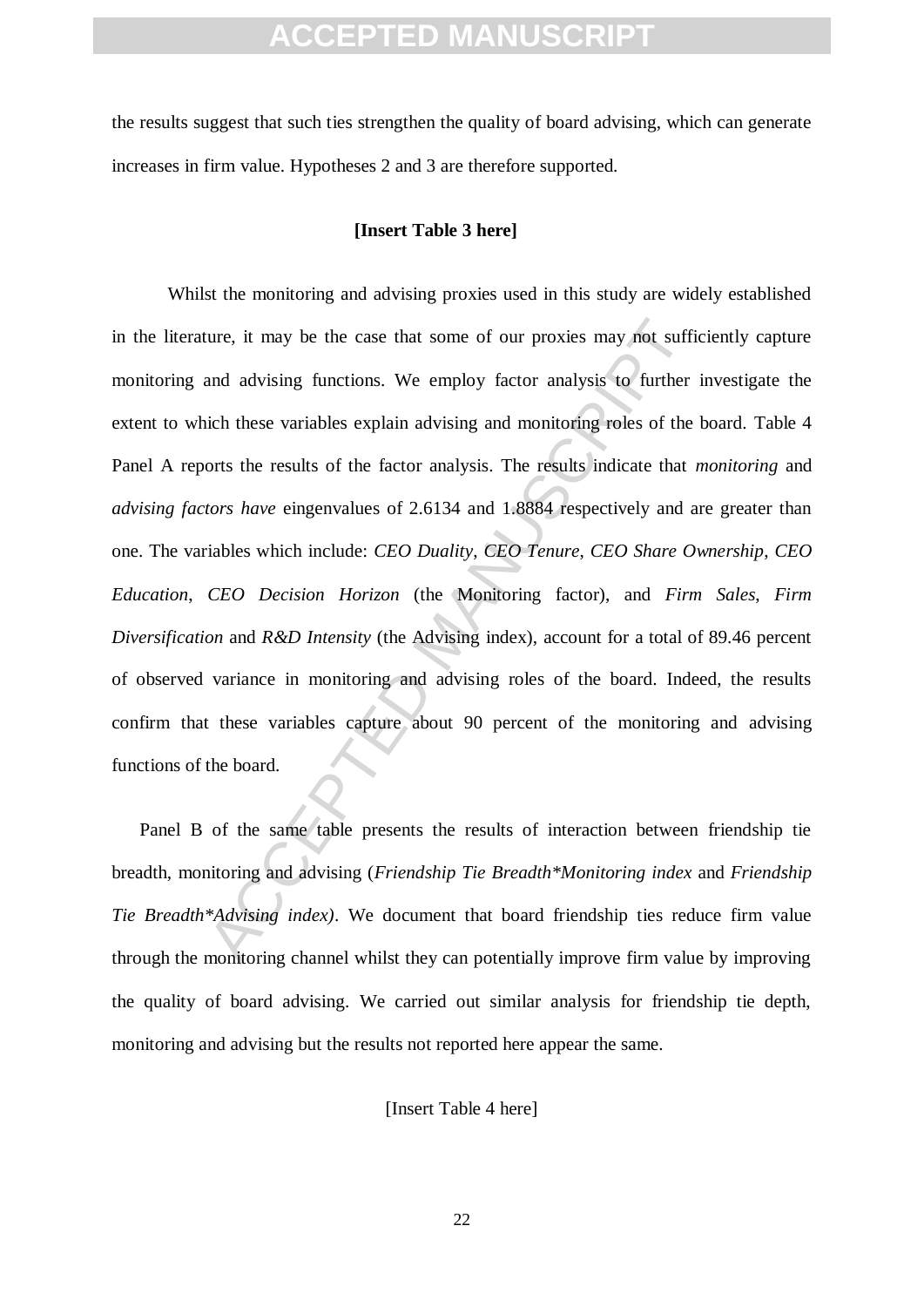#### **4.3 Controlling for board-CEO professional ties**

between CEOs and directors, rather than friendship ties whosts far have shown to be positive. For instance, it may be ties between CEOs and directors, rather than friendship ties, inges in firm value through the advising Although we have shown that board-CEO friendship ties can lead to reductions in firm value and the channels through such value changes occur, a remaining concern is that our board-CEO friendship tie measures may be correlated with professional ties. We therefore explore how professional ties differ from friendship ties by focusing on the advising channel, which the results thus far have shown to be positive. For instance, it may be the case that professional ties between CEOs and directors, rather than friendship ties, are driving the positive changes in firm value through the advising channels. To address this concern, we introduce controls for board-CEO professional ties to our regression framework, whilst including the proxies for board advising (*Firm Sales*, *Firm Diversification*, and *R&D Intensity*) explored in the previous section.

Following recent studies (Fracassi and Tate; 2012; Khanna et al., 2015; Schmidt, 2015), we classify a director as having professional ties with the CEO if she has shared past and present employments outside the firm with the CEO. Thus, we specify *Professional Tie Breadth*, computed as the number of board directors with professional ties to the CEO divided by the number of directors on the board.

Table 5 reports the results of the fixed-effect regressions that examine the impact of friendship ties on firm value (proxied by *Tobin's Q*)<sup>15</sup> and which explicitly control for board-CEO professional ties. Examining the results for the singular effects of friendship ties, we continue to find that our measures of friendship ties are significant and negative in sign (across all regressions), and in fact become larger in magnitude. In contrast, we find some

<sup>&</sup>lt;sup>15</sup> We exclude analysis using *Total Q* as the measure of firm value in this table for reasons of brevity. However, our results are quantitatively unchanged if we instead specify *Total Q* as the outcome variable. We also focus on *Friendship Tie Breadth* and *Friendship Tie Depth* measures in this table for reasons of brevity. Alterative results using *Total Q* and *Friendship Tie Depth* and *Professional Tie Depth* (calculated as the number of professional ties that the CEO has with directors divided by the total number of board directors) are available from the author's on request.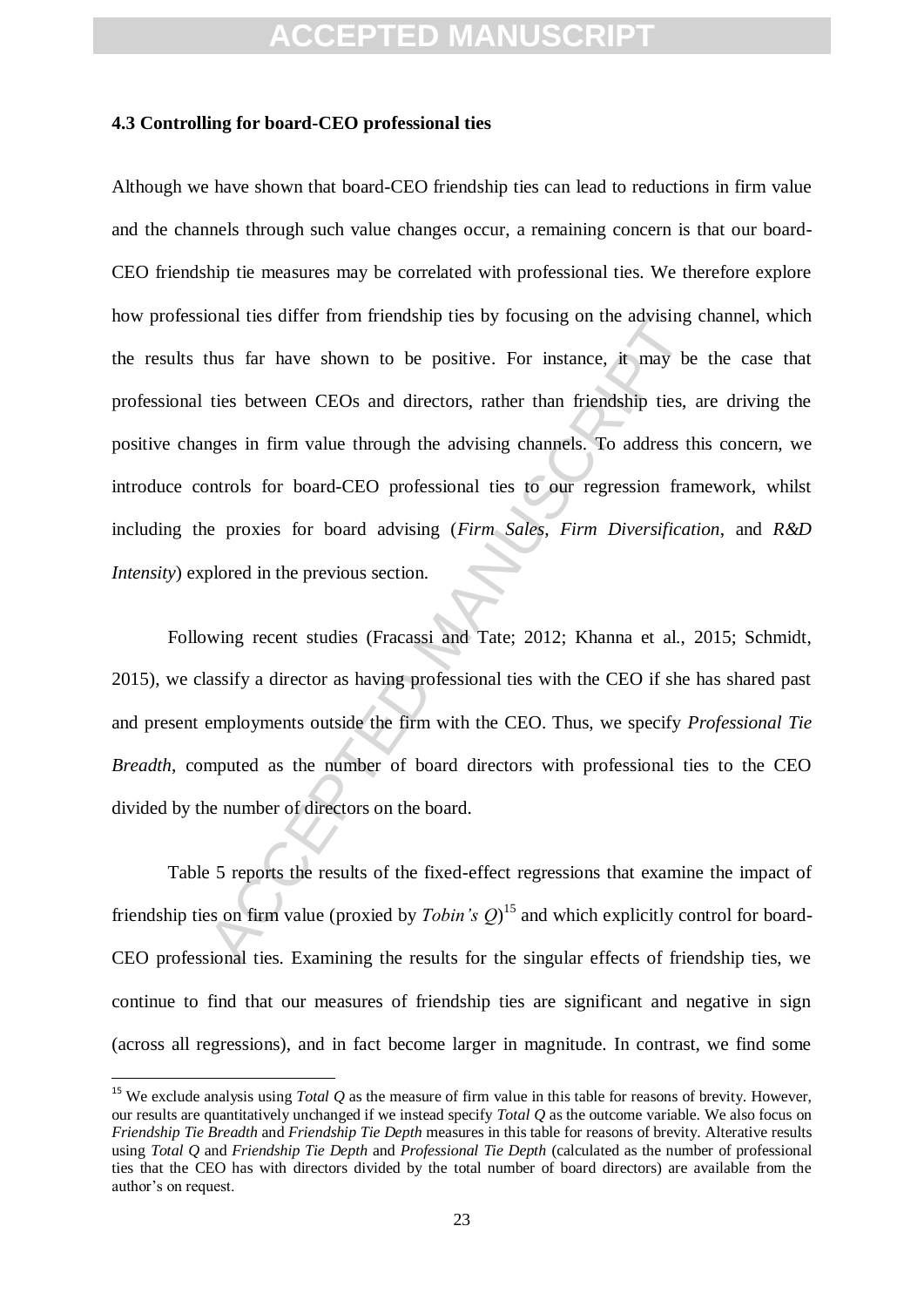weak evidence that professional ties may yield positive changes in firm value (in one out of three regressions at a 10 percent level of significance). Considering the results for interactions between friendship and professional ties with the proxies for board advising we find that both friendship and professional ties can contribute more positively to firm value in firms with higher sales, greater diversification and in more R&D intensive firms.

evidence indicates that board-CEO friendship ties have their over<br>
firm value, and thus should be considered distinct from board-CE<br>
foord monitoring point of view, the impact of friendship ties<br>
ggency cost view, whereas Our evidence indicates that board-CEO friendship ties have their own independent influence on firm value, and thus should be considered distinct from board-CEO professional ties. From a board monitoring point of view, the impact of friendship ties on firm value supports an agency cost view, whereas professional ties, which have a weak positive effect on firm value, offer greater support for a RDV of such ties. This interesting result tentatively implies that directors with professional ties to CEOs contribute positively to firm value, and to some extent serve to offset the negative influence of board-CEO friendship ties on firm value (Ingram and Roberts, 2000; Adams and Ferreira, 2007).

**[Insert Table 5 here]**

#### **4.4. Endogeneity concerns**

So far we employed fixed-effect regressions to address issues with unobserved heterogeneity if it is attributable to a firm fixed effect. However, the use of fixed effects do not explicitly address further sources of endogeneity, namely: simultaneity and reverse causality (Wintoki et al., 2012). For example, friendship ties between board members and CEOs may be a function of past firm performance, i.e. reverse causality. Furthermore, board-CEO friendship tie measures may be correlated with other variables and also mechanically related to firm performance. We take several steps to address the potential endogeneity of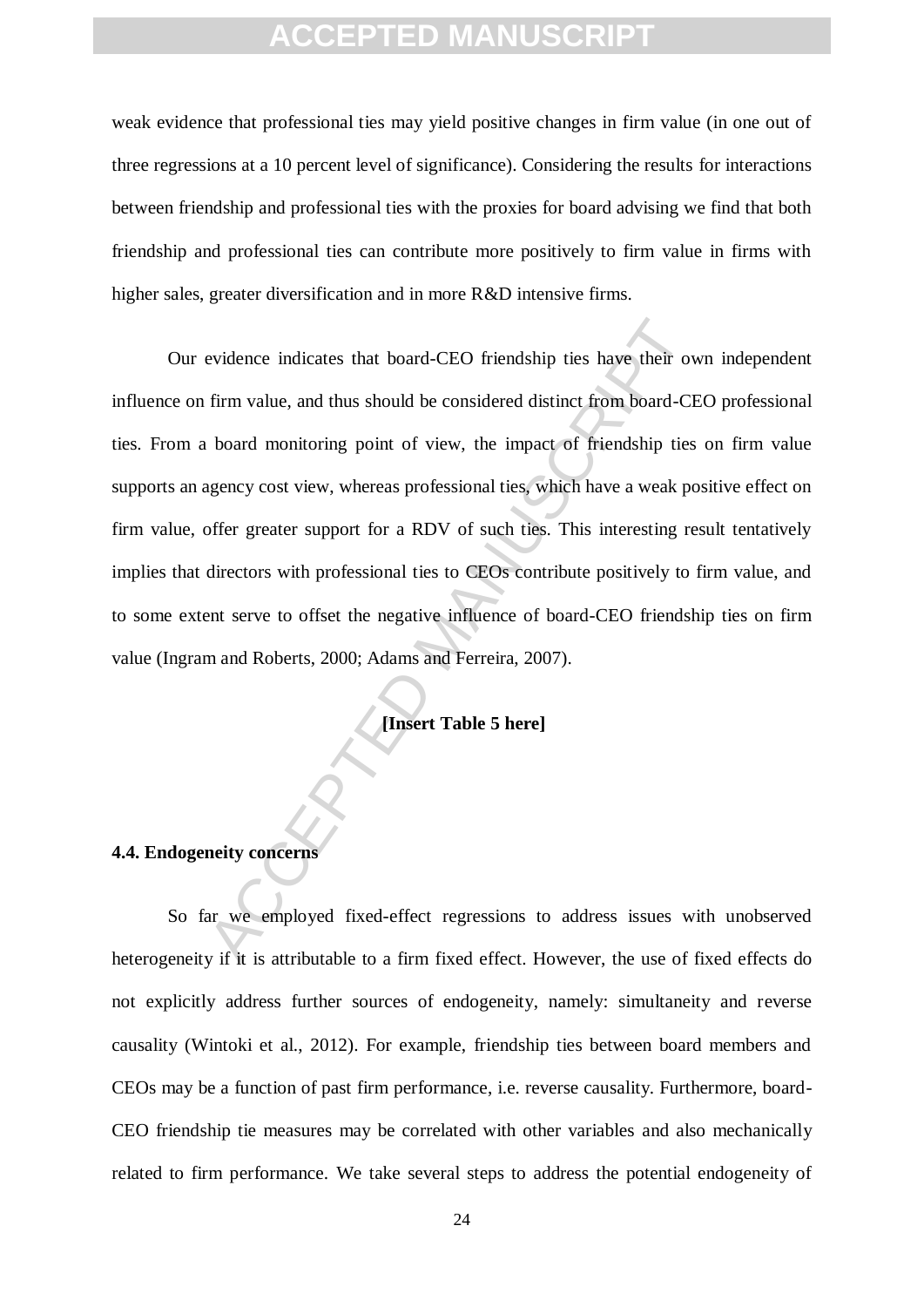board-CEO friendship ties. First, we employ the fixed effects 2SLS (FE-2SLS) estimator and instrument for board-CEO friendship-ties using deaths and retirements of directors (Fracassi and Tate, 2012; Falato et al., 2014). Second and thirdly, we exploit the exogenous shock of the passage of the Sarbanes-Oxley Act (SOX) as well as the 2007-2009 financial crisis, in order to more clearly show whether friendship ties negatively impact firm value following a regulatory shock that impacts firms differentially dependent upon existing board structure and following a significant negative economic shock, respectively.

#### *Deaths and retirements of directors: Instrumental variables*

most firms differentially dependent upon existing<br>g a significant negative economic shock, respectively.<br> *retirements of directors: Instrumental variables*<br>
irst address endogeneity concerns by introducing instrumental va We first address endogeneity concerns by introducing instrumental variables (IV) into our fixed-effect framework and employing the fixed effects-2SLS (FE-2SLS) estimator. A specific challenge we face is in identifying suitable instruments that are exogenous to firm performance but strongly correlated with our board-CEO friendship tie measures. We propose the retirements and deaths of directors who have friendship ties with the CEO as two suitable instruments, and define two dummy variables: *Death of Director* as a variable equal to one if a director with friendship ties dies, and *Retirement of Director*, which is equal to one if a departing director with friendship ties is at, or above, a firm's mandatory retirement age (Fracassi and Tate, 2012). This identification strategy draws on the notion that director departures, owing to retirement or death, are not plausibly driven by changes in firm value itself (Fracassi and Tate, 2012; Falato et al., 2014). However, it could be argued that the possible anticipation of some director deaths and retirements could violate the above assumption. On one hand, director deaths include not only sudden deaths due to heart attack, stroke, accident or murder, defined by Nguyen and Nielsen (2010), but also deaths due to prolonged illnesses, complications from specified diseases and surgery, which can be expected. To mitigate this issue, we only choose the directors that are still on boards in the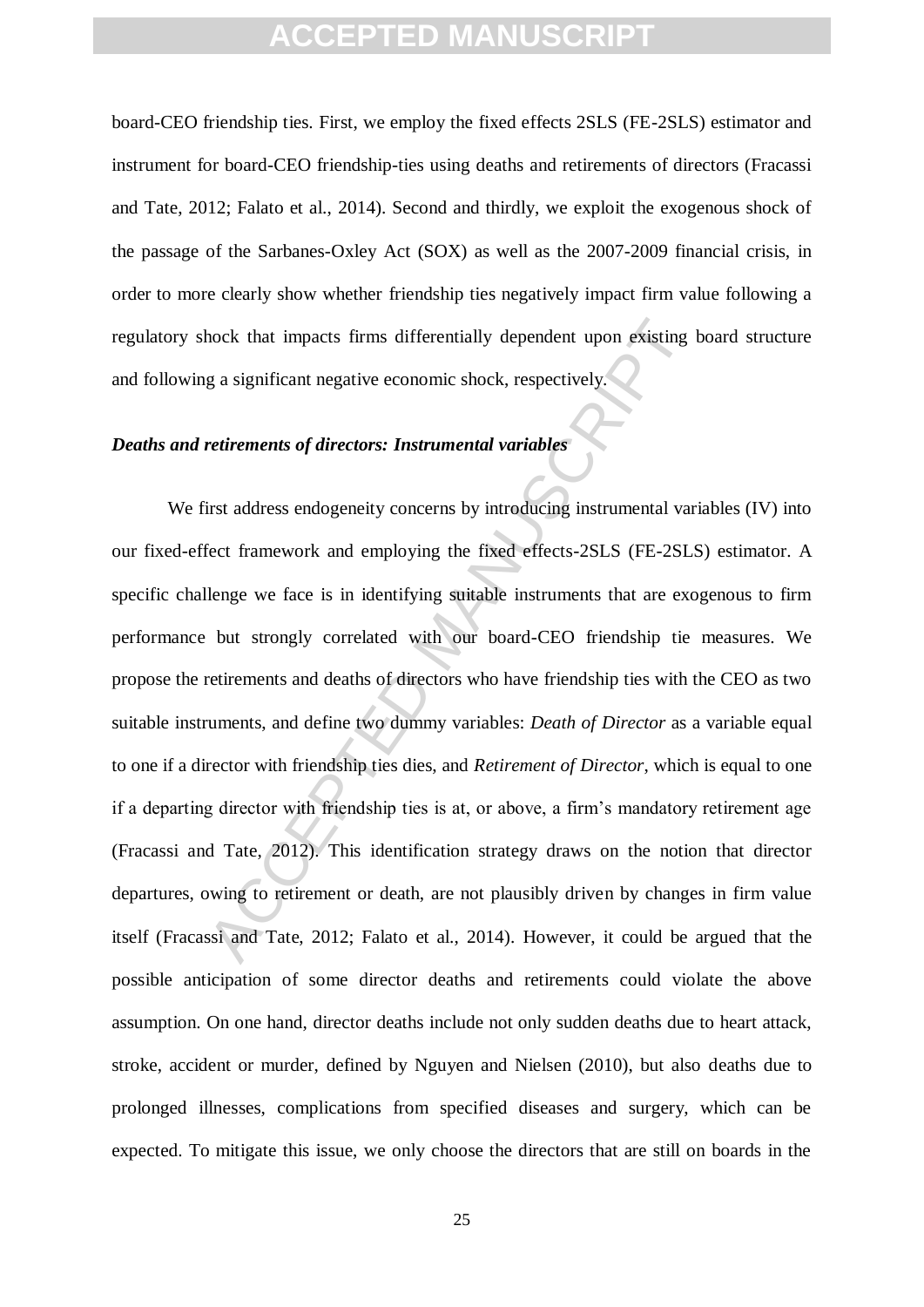year of their deaths or one year before because it indicates at least some surprises or unexpectations in their passing (Fracassi and Tate, 2012).

ates, unector returnments are sum easter to anticipate. This is becaused that are probably not only influenced by age and personal firm performance. For instance, during the underperformance perce likely to retire. The stu On the other hand, although the fact that some directors still remain on boards when they have reached firms' mandatory retirement ages creates some surprises of their final retirement dates, director retirements are still easier to anticipate. This is because directors' final retirement dates are probably not only influenced by age and personal considerations, but also by firm performance. For instance, during the underperformance periods, directors might be more likely to retire. The study of Fracassi and Tate (2012) has eliminated this probability by showing the evidence that directors with friendship ties tend to retire when firms perform well, while firm performance is not related to the retirement times of directors with no friendship ties. Further, our evidence regarding the F-test and the Sargan-Hansen test suggests the validity of these two instrumental variables to some extent.

To construct our instruments, we identify all director retirements and deaths within our sample, and observe 658 director deaths and 2976 retirements. Of the directors who died during our sample period, 83 are friendship-tied to the CEO. Of the directors who retired during our sample period, 296 are friendship-tied to the CEO. In terms of predicted signs, we anticipate that our instruments will reduce both *Friendship Tie Breadth* and *Friendship Tie Depth* significantly. One important reason that it seems implausible that CEOs can immediately replace friendship-tied directors with equally friendship-tied new directors.

Table 6 presents the results of the 2SLS-FE estimator. Columns (1) and (4) present first stage regression results. The coefficients for *Death of Director* and *Retirement of Director* are negative and statistically significant at the 1% level, indicating that the unexpected departures of directors who are friendship-tied to the CEO, due to deaths or retirements have a negative impact on board-CEO friendship ties. In terms of the validity of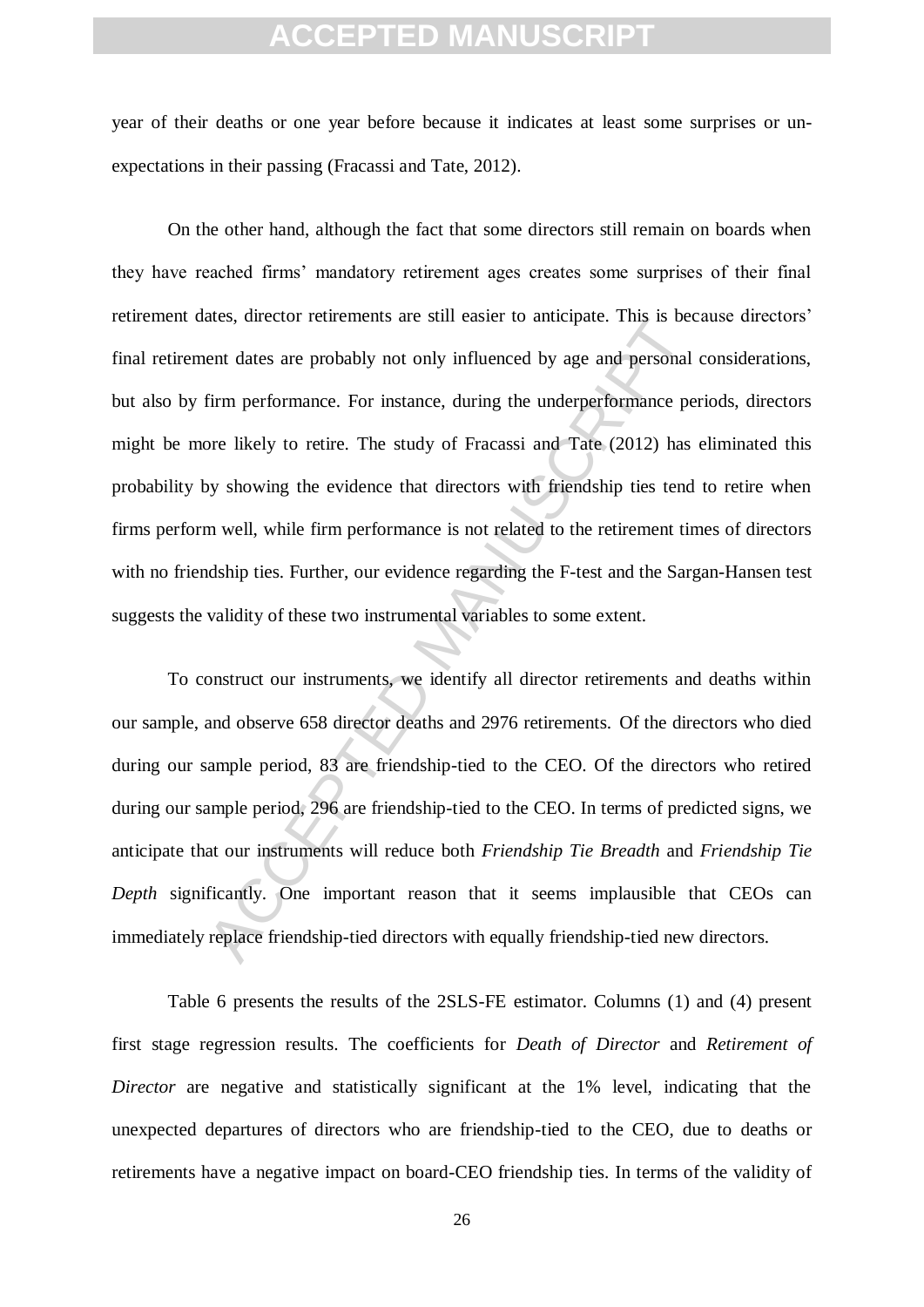our instruments, values for the F-test on the significance of our instruments exceed the critical value of 10% suggested by Staiger and Stock  $(1997)$ <sup>16</sup> the instruments are uncorrelated with the endogenous regressors. The Sargan-Hansen test of overidentifying restrictions lends further support to the validity of our instruments, since we observe that pvalues are statistically insignificant at conventional levels in all regressions.

The Breadth (columns (2) and (3)) and *Friendship Tie Depth* (columns (2) and (3)) and *Friendship Tie Depth* (columns tst-stage regressions. Consistent with our earlier results, we oblues for *Friendship Tie Breadth* and In the second stage results, we regress firm value on the predicted values of *Friendship Tie Breadth* (columns (2) and (3)) and *Friendship Tie Depth* (columns (5) and (6)) from the first-stage regressions. Consistent with our earlier results, we observe that the predicted values for *Friendship Tie Breadth* and *Friendship Tie Depth* are negative and statistically significant at the 1% level. In addition, IV estimates of the coefficients for *Friendship Tie Breadth* (*Depth*) are larger than the baseline estimates. For example, the coefficient of *Friendship Tie Breadth* (*Depth*) on *Tobin's Q* is almost one times (three times) larger than that in the baseline regressions. This fact suggests that our baseline fixed-effect regressions likely underestimate the true causal negative effect of board-CEO friendship ties on firm value.

#### **[Insert Table 6 here]**

In unreported tests we also probe the robustness of our difference-in-difference analysis by examining the post-effect of departures of friendly-tied directors from the board on firm value (proxied by *Tobin's Q* and *Total Q*) using actual departures and using 'falsified' placebo departure events. Our results show a significant positive impact on firm value following departures of friendly-tied directors but an insignificant effect in the case of placebo departure events.

 $16$  Our instruments also exceed critical values according to Stock and Yogo (2005) bias and size methods. We suppress these results for brevity.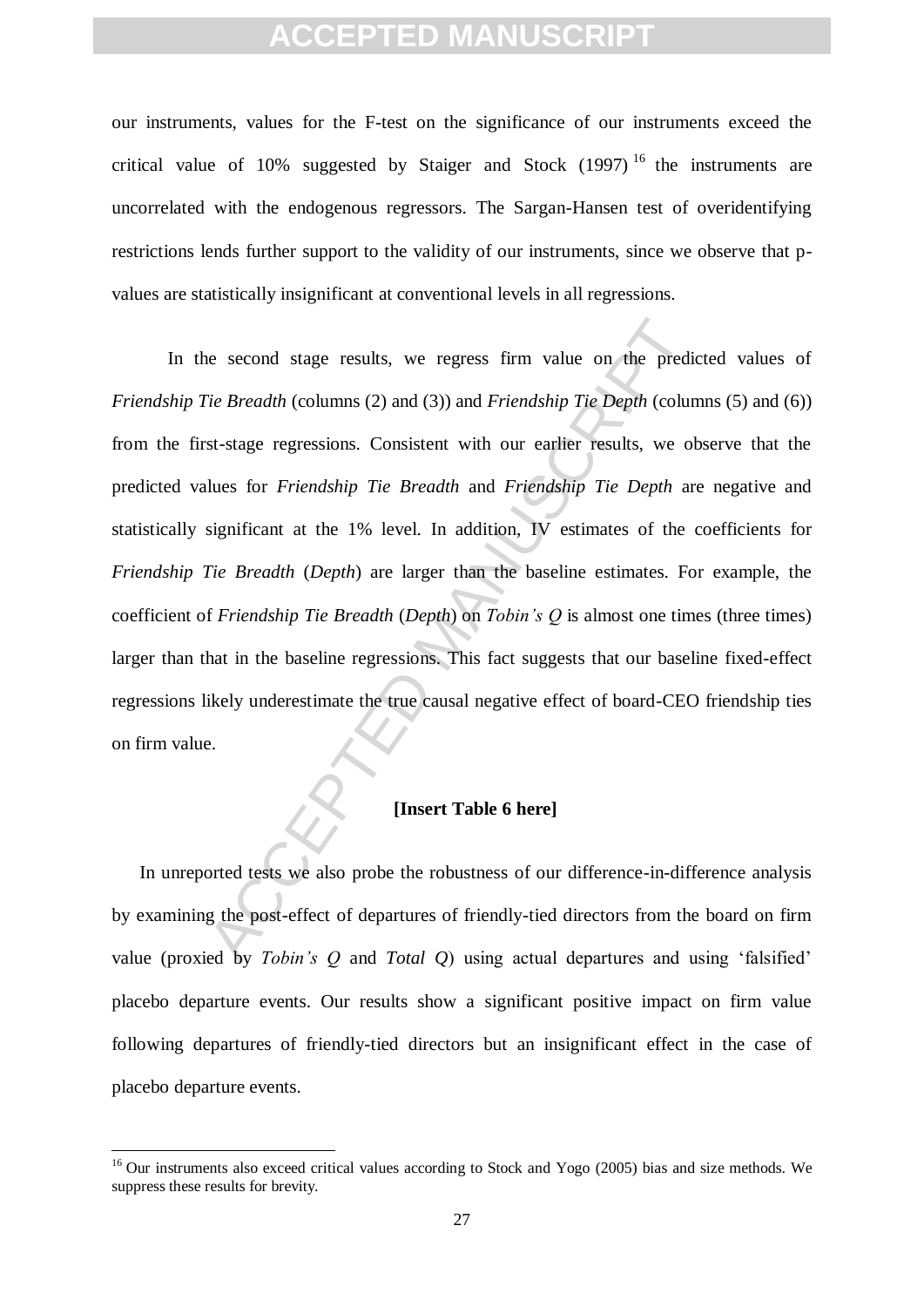#### *Sarbanes-Oxley Act (SOX) and the 2007-2009 Financial Crisis*

boz and contespondingly implemented by NTSE and NASDAQ<br>fically, the firms listed in NYSE and NASDAQ are required by t<br>rity of the board of directors to be independent, thus foreing an exc<br>position. Non-compliant firms are To further mitigate the endogeneity issues, we examine the impact of CEO-director friendship ties on firm value following the passage of SOX and during the recent 2007-2009 financial crisis. We begin by exploiting the new listing rules enacted by Sarbanes–Oxley Act (SOX) in 2002 and correspondingly implemented by NYSE and NASDAQ (Linck et al., 2008). Specifically, the firms listed in NYSE and NASDAQ are required by the new rules to have a majority of the board of directors to be independent, thus forcing an exogenous change in board composition. Non-compliant firms are mandated to enhance the board independence, which creates an exogenous change in board composition (or board-CEO friendship ties<sup>17</sup>) and enables us to identify the causal effect of board-CEO friendship ties on firm value.

Following Coles et al. (2014) and Chang and Wu (2017), we employ a modified DID specification to isolate the clean effect of board-CEO friendship ties on firm value<sup>18</sup>, which is presented below:

<sup>&</sup>lt;sup>17</sup> Krishnan et al. (2011) find that the number of directors with social connections to CEOs has experienced an increase in the post- SOX period.

<sup>&</sup>lt;sup>18</sup> The main difference from the normal DID is that we can differentiate or isolate the clean effect of board composition (or board-CEO friendship ties) on firm value from the direct effect of other new rules enacted by SOX on firm value. The reason is that other new rules or regulations brought by SOX might have impacted monitoring or firm value through numerous channels other than board-CEO friendship ties. For instance, the audit committee is required to directors with financial expertise, and CEOs are required to disclosure internal control statements.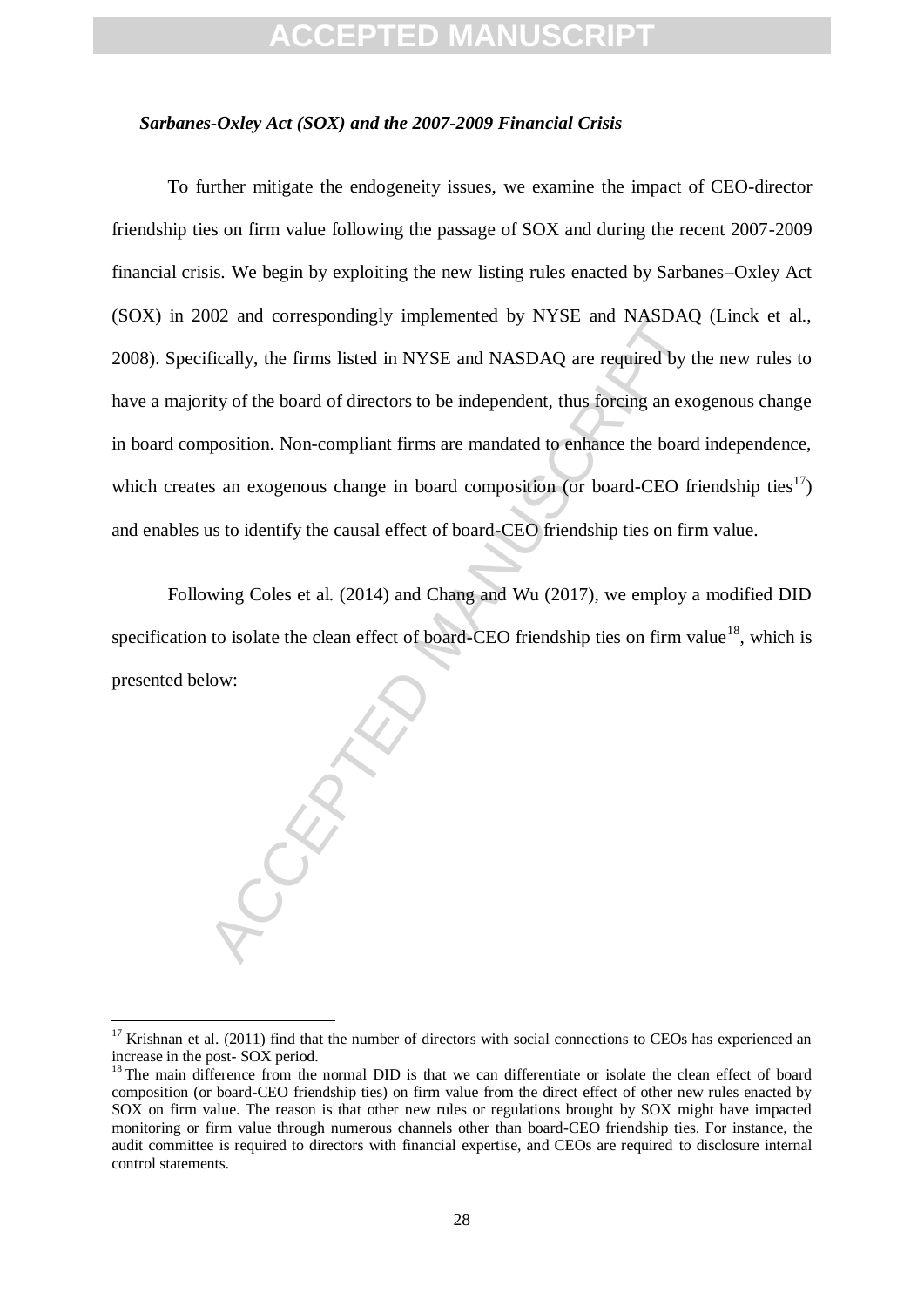Firm Value<sub>it</sub>

 $= \beta_0 + \beta_1(Friendship\ Tie\ Meausres_{i,t})$ +  $\beta_2$ (Friendship Tie Meausres<sub>i.t</sub> \* Post SOX<sub>t</sub>) +  $\beta_3(Non-compliant \, Firms_i * Friendship \, Tie \, Measures_{i,t})$  $+ \beta_4(Non-compliant \, Firms_i * Friendship \, Tie \, Meausures_{i.t.})$  $*$  *Post SOX*<sub>t</sub>) +  $\beta_5$ (Post SOX<sub>t</sub>)+ $\beta_6$ (Non – compliant Firms<sub>i</sub>) +  $\beta_7$ (CEO Characteristics<sub>i,t</sub>) +  $\beta_8$ (Board Characteristics<sub>i,t</sub>) +  $\beta_9(Firm$  Characterstics<sub>i,t</sub>) +  $\beta_{10}(Firm$  FE<sub>i</sub>) +  $\beta_{11}(Year$  FE<sub>t</sub>)  $+ \varepsilon_{i,t}$  (2)

\* Post  $SOX_t$ )<br>
+  $\beta_5 (Post\, SOX_t) + \beta_6 (Non - compliant\, Firms_i)$ <br>
+  $\beta_7 (CEO\, Characteristics_{\xi,t}) + \beta_8 (Board\, Character + \beta_9 (Firm\, Characteristics_{\xi,t}) + \beta_{10} (Firm\,FE_i) + \beta_{11} ($ <br>
+  $\epsilon_{i,t}$  (2)<br>
re Firm Value is proxied by Tobin's Q or Total Q. Friendship 1<br>
by Friendship Tie Brea Where *Firm Value* is proxied by *Tobin's Q* or *Total Q*. *Friendship Tie Measures* is represented by *Friendship Tie Breadth* or *Friendship Tie Depth*. *Non-compliant Firms* is a dummy variable that equals one for those firms that had independent board ratios below 50% before the introduction of SOX in 2002, or zero otherwise. *Post SOX* is a dummy variable that equals one if year is after 2002, or zero otherwise. In equation (2),  $\beta_1$  is the constant component that captures the impact of board-CEO friendship ties on firm value for compliant firms in the pre-SOX period, while  $\beta_1+\beta_3$  captures the impact of board-CEO friendship ties for non-compliant firms in the pre-SOX period. Both impacts include the bias due to endogeneity.  $\beta_1+\beta_2$  captures the effect of board-CEO friendship ties for compliant firms in the post-SOX period. This impact includes not only the effect of bias but also the direct effect of SOX (through channels other than board-CEO friendship ties).

Because SOX imposes an exogenous shock on board composition of non-compliant firms,  $\beta_1+\beta_2+\beta_3+\beta_4$  captures both the clean effect of board-CEO friendship ties on firm value, and the direct impact from SOX (through other channels). Thus, we can obtain the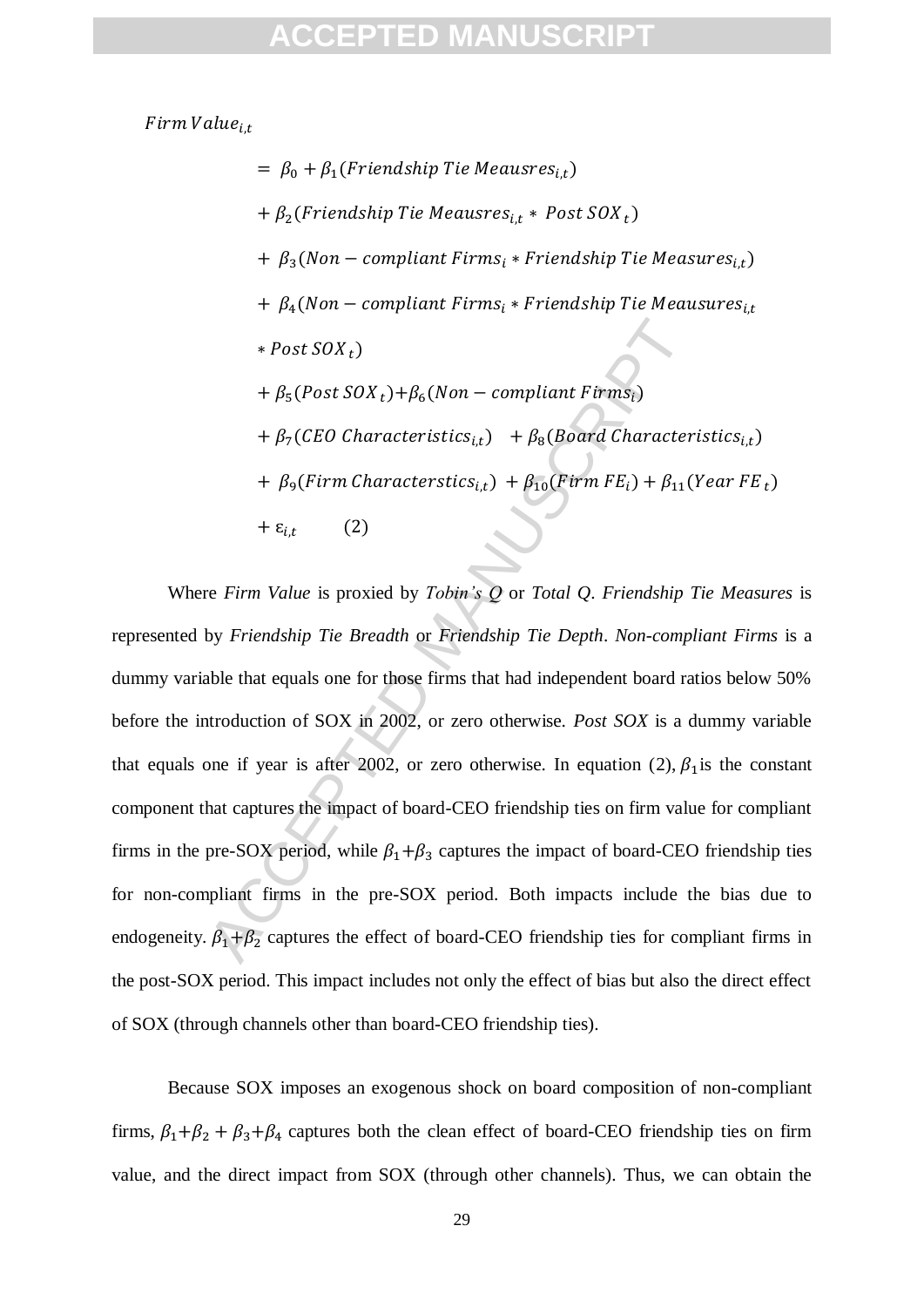clean estimates of the effect of board-CEO friendship ties  $(\beta_1 + \beta_3 + \beta_4)$  by subtracting the direct effect of SOX ( $\beta_2$ ) from the combined effect ( $\beta_1+\beta_2+\beta_3+\beta_4$ ). Specifically, since non-compliant firms are forced to enhance board independence after SOX,  $\beta_1 + \beta_3 + \beta_4$ represents the clean estimates of the impact of board-CEO friendship ties on firm value following the exogenous change in board-CEO network ties induced by SOX (see Coles et al. (2014) for a thorough elaboration). Finally, equation (2) includes our vectors of control variables (*CEO characteristics*, *Board Characteristics*, and *Firm Characteristics*) as well as firm and year fixed effects. The error term is  $\varepsilon_{i,t}$ , and model standard errors are clustered at the firm-level.

At thorough elaboration). Finally, equation (2) includes our vec<br>
EO characteristics, Board Characteristics, and Firm Characteris<br>
In The effects. The error term is  $\varepsilon_{i,t}$ , and model standard errors<br>
1.<br>
1.<br>
Estimation The estimation results are reported in Panel A of Table 7. First, we calculate the sum of  $\beta_1 + \beta_3 + \beta_4$  at the bottom of the table, which reflects the clean estimates of the total impact of board-CEO friendship ties on our two measures of firm value (Tobin's Q and Total Q). As can be seen, the clean estimates of board-CEO friendship ties on firm value remain negative and statistically significant. In addition, the economic magnitudes of our clean estimates are similar to those in the baseline regressions. Therefore, these results further corroborate our earlier findings, that, in order to maintain friendship ties directors are reluctant to monitor and challenge the CEO since this reduces the effectiveness of board monitoring and is associated with declines in firm value.

Secondly, we calculate the sum of  $\beta_1+\beta_2$  (not presented in this table for brevity), and obtain negative and significant coefficients, which indicate that the negative impact of board-CEO friendship ties on firm value for compliant firms is strengthened post-SOX. Thirdly, we calculate the sum of  $\beta_1+\beta_3$  (not presented in this table for brevity) and also obtain negative and significant coefficients. This suggests that the negative effect of board-CEO friendship ties on firm value for non-compliant firms, is also stronger after the passage of SOX. Taken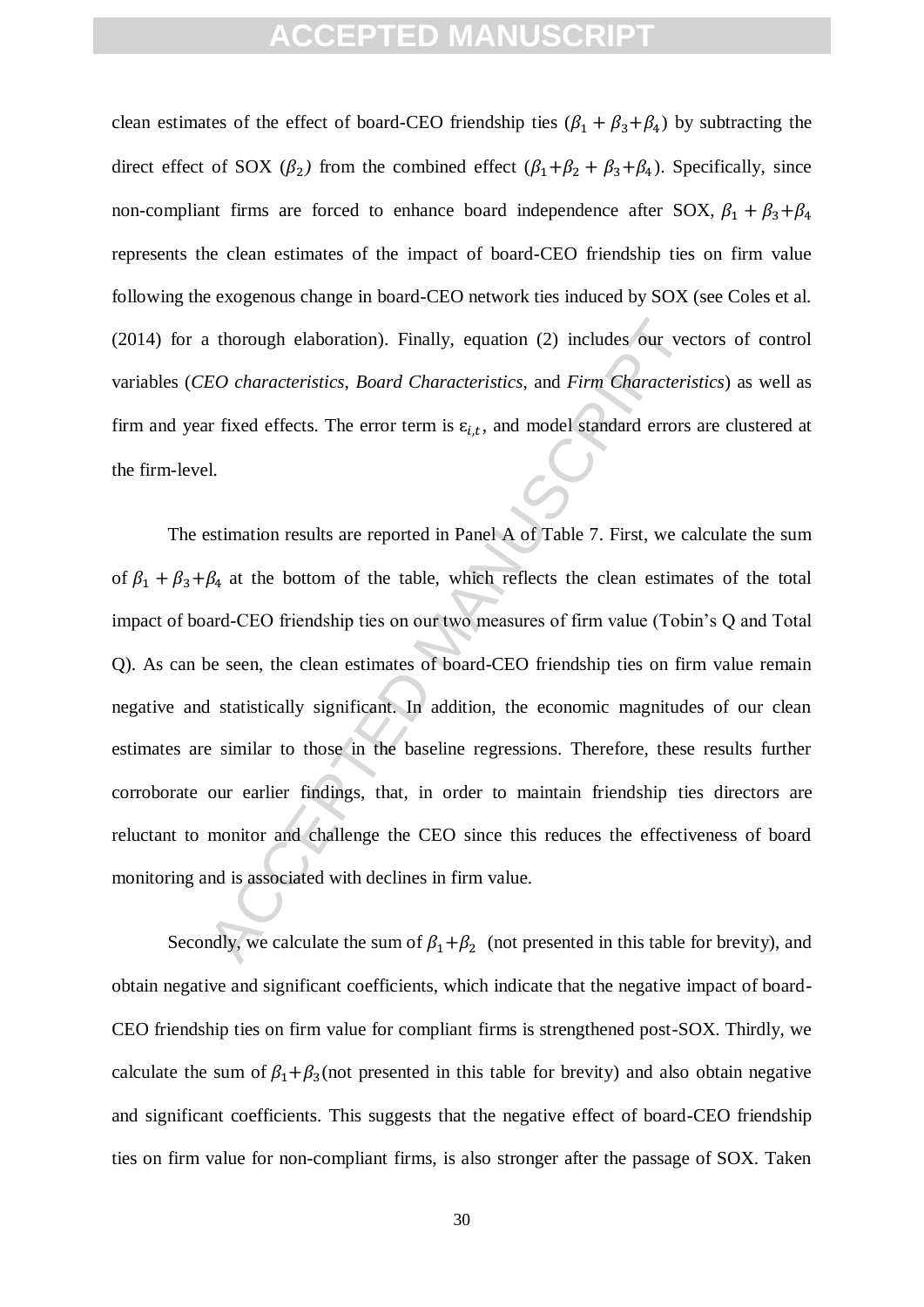together, this evidence is consistent with the evidence of Krishnan et al. (2011) that after a compulsory increase in board independence, both compliant and non-compliant firms use friendship ties between the independent directors and the CEO as an alternative way to circumvent overly restrictive board monitoring.

and the solution of the solution of the solution of the solution of the solution and samilar DID design. This is an important test since, for pact of friendship ties on firm value via the monitoring charge and turning adve Next, in Panel B of Table 7, we explicitly control for the 2007-2009 financial crisis period and adopt a similar DID design. This is an important test since, for example, the negative impact of friendship ties on firm value via the monitoring channel may be intensified during adverse economic conditions. In support, Boeker (1992) argues that a friendly director is unlikely to challenge and/or contribute to the dismissal of a CEO especially during periods of financial crisis. To implement our test, we include a crisis dummy equal to 1 if the year is equal to 2007, 2008, or 2009 and interact the dummy with the friendship tie measures. As shown in Panel B, we find that firm value is significantly reduced during the crisis period and that friendship-ties contribute significantly to the losses in firm values.

#### **[Insert Table 7 here]**

#### **4.5 Other tests**

To demonstrate the robustness of our main findings, in unreported tests, available on request, we consider the impact of friendship ties on the volatility of firm performance as measured by the standard deviation of ROE and ROA based on the Demerjian et al. (2012) measure of managerial performance. The results remain similar to our main results, and that friendship ties increase the volatility of firm performance and decrease managerial ability.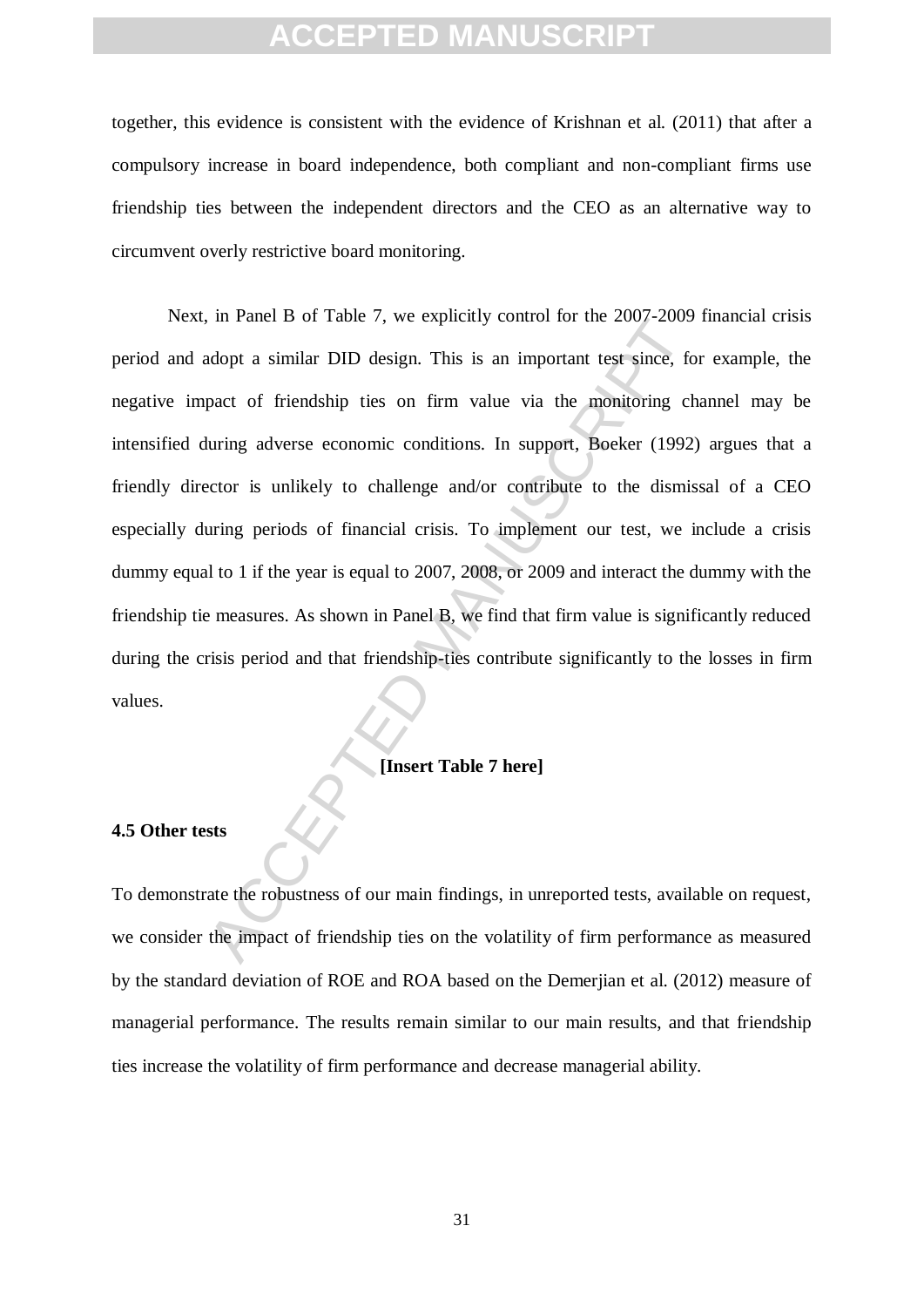#### **5. Conclusion**

study explores the enects of board composition and structure on<br>strongh which boards' composition impact on firm value.<br>rich dataset of 14,433 firm-year observations over the period 2<br>uments a number of interesting results This study explores the effects of board composition and structure on firm value and the channels through which boards' composition impact on firm value. We do so by employing a rich dataset of 14,433 firm-year observations over the period 2000-2014. Our analysis documents a number of interesting results. First, we find both the breadth and depth of board-CEO friendship ties are negatively and significantly related to firm value, although the impact of breadth ties appears stronger. Second, our results indicate that the board's monitoring and advising as the main channels through which the board-CEO friendly ties affect firm value. Specifically, we find the effects of interactions between board-CEO friendship ties and board monitoring to be negative. However, interactions between board-CEO friendship ties and board advising appear to be positive and significant indicating that such ties increase firm value by improving the quality of board advising. This finding is in line with predictions given by RBV. The finding that board-CEO friendship ties weaken the monitoring function of the board and reduce firm value renders support to the agency theoretical interpretations that such ties engender agency costs and reduce firm value.

Furthermore, assessing potential channels through which friendship ties may influence firm value, we show that the negative impact of board-CEO friendship ties is mitigated in complex firms with higher advising needs but intensified in firms with lower corporate governance quality who have higher monitoring needs. Further analysis reveals that social ties tend to destroy firm value whereas professional ties do not. The study also reveals that departures of friendship-tied directors are associated with significant and economically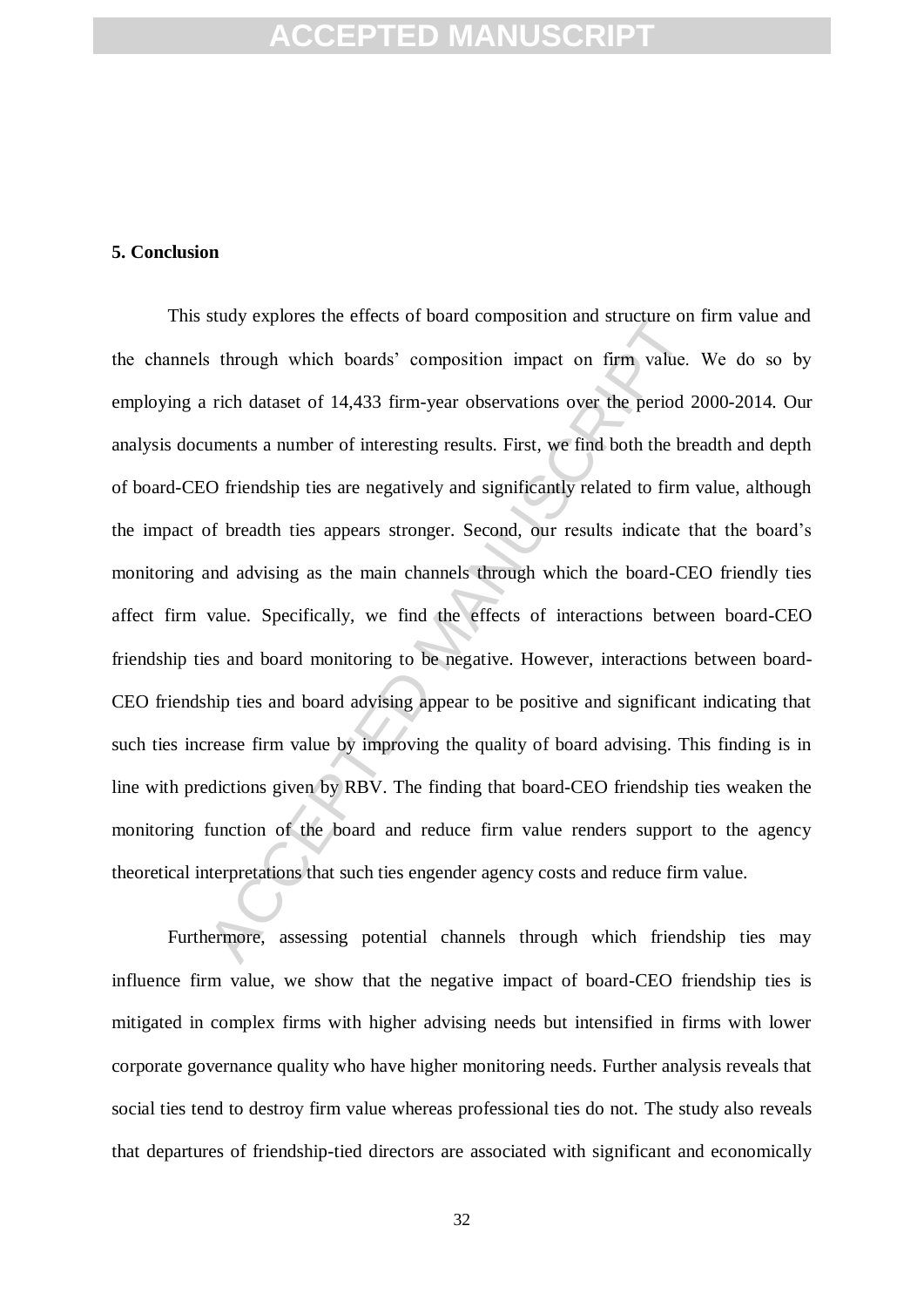meaningful improvements in firm value, compared to departures of non-friendship-tied directors. Our results are robust to further tests, including endogeneity, unobserved heterogeneity, simultaneity, and reverse causality.

Taken together, our results imply that friendship ties are of considerable importance and have potential implications for corporate governance reforms. In particular, they suggest that regulators, legislators and investors should consider the impact of board-CEO social ties, particularly, friendship ties, when evaluating the efficacy of firm corporate governance structures.

relation implications for corporate governance retorns. In particular<br>st, legislators and investors should consider the impact of board-C<br>friendship ties, when evaluating the efficacy of firm corporaly.<br>Iy, we acknowledge Finally, we acknowledge some limitations of our study. First, despite the fact that our proxies for monitoring and advising have been extensively used in prior studies, they still may not fully capture a board's monitoring and advising functions. Second, while our single country setting provides some potential interesting lessons to other developed and emerging economies it is unlikely to fully capture heterogeneity that may exist in the influence of social ties between countries. For example, prior studies have widely documented that in emerging countries such as China and India, board appointments are driven by social networks given the markedly fewer restrictions on board composition, particularly, the types of board connections (Rajagopalan and Zhang, 2008). We contend that the effects of board-CEO social ties may be even more severe in these countries. Future studies may therefore wish to investigate whether and how board-CEO friendly ties, operationalized in the present study, impact firm value in cross-country settings.

#### **References**

- Abernethy, M. A., Kuang, Y. F., & Qin, B. (2014). The influence of CEO power on compensation contract design. *Accounting Review*, 90, 1265-1306.
- Adams, R. B., & Ferreira, D. (2007). A theory of friendly boards. *Journal of Finance*, 62, 217-250.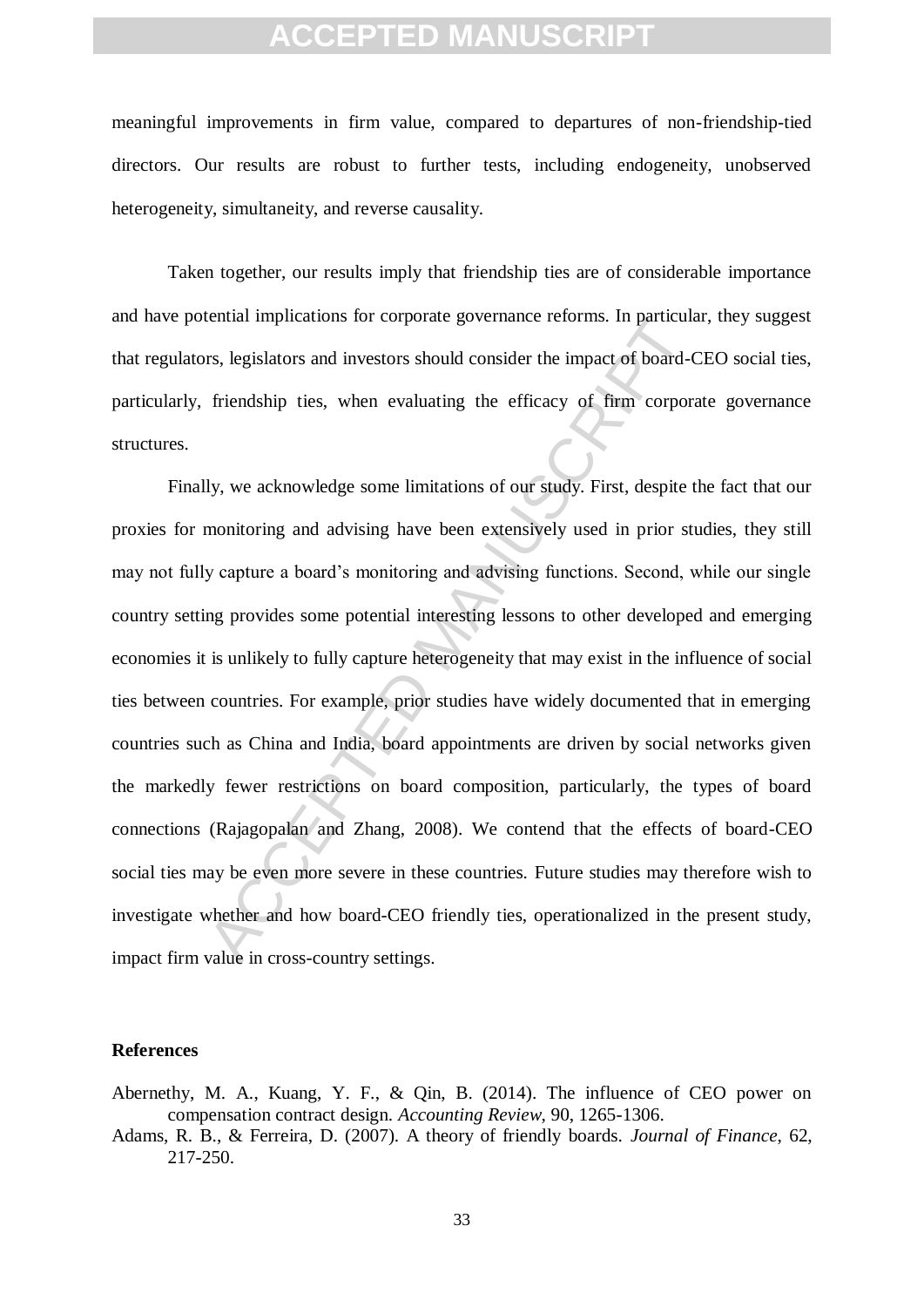- Adams, R. B., & Ferreira, D. (2009). Women in the boardroom and their impact on governance and performance. *Journal of Financial Economics*, 94, 291-309.
- Adams, R.B., Hermalin, E., & Weisback, M.S. (2010). The role of boards of directors in corporate governance: a conceptual framework and survey. *Journal of Economic Literature,* 48, 58-107.
- Agrawal, A., & Knoeber, R (1996). Firm performance and mechanism to control agency problems between managers and shareholders*. Journal of Financial Quantitative Analysis,* 31, 377-397.
- Akbar, S., Kharabsheh, B., Poletti-Hughes, J., & Shah, S. Z. A. (2017). Board structure and corporate risk taking in the UK financial sector. *International Review of Financial Analysis*, 50, 101-110.
- Ali, A., & Zhang, W. (2015). CEO tenure and earnings management. *Journal of Accounting & Economics*, 59, 60-79.
- Allan, G. A. (1979). *A Sociology of Friendship and Kinship*. London: Allen and Unwin.
- Amit, R. & Schoemaker, R. (1993). Strategic assets and organizational rent. *Strategic Management Journal,* 14, 33-46
- Armstrong, C. S., Core, J. E., & Guay, W. R. (2014). Do independent directors cause improvements in firm transparency? *Journal of Financial Economics*, 113, 383-403.
- Baldenius, T., Melumad, N., & Meng, X. (2014). Board composition and CEO power. *Journal of Financial Economics*, 112, 53-68.
- Barney, J. B. (1991). Firm resources and sustained competitive advantage. *Journal of Management*, 17, 99-120.
- Barney, J. B. (2007). *Gaining and sustaining competitive advantage*. New Jersey: Pearson Prentice Hall.
- Bartlett, R. P. & Partnoy, F. (2018). The misuse of Tobin's Q. University of Berkeley Public Law Research Paper. Available at ssrn.com/abstract/abstract =3118020
- Bhagat, S., & Bolton, B. (2013). Director ownership, governance, and performance. *Journal of Financial & Quantitative Analysis*, 48, 105-135.
- Blyler, M. & Coff, R. W. (2003). Dynamic capabilities, social capital, and rent appropriation: Ties that split pies. *Strategic Management Journal*, 24, 677-686.
- Boeker, W. (1992). Power and managerial dismissal: Scapegoating at the top. *Administrative Science Quarterly*, 37, 400-421.
- Bruynseels, L., & Cardinaels, E. (2014). The audit committee: Management watchdog or personal friend of the CEO? *Accounting Review*, 89, 113-145.
- and risk acknige in the OK linearchia sector. *International Revie*<br>
1915. Systs, 50, 101-110.<br>
Committee, 39, 60-79.<br>
Committee, 39, 60-79.<br>
(1979). A Sociology of Friendship and Kinship. London: Allen an<br>
1(1979). A Soci Carter, D. A., D'Souza, F., Simkins, B. J., & Simpson, W. G. (2010). The gender and ethnic diversity of US boards and board committees and firm financial performance. *Corporate Governance: An International Review*, 18, 396-414.
- Chang, C. H., Wu, Q. (2017). Social networking and corporate innovation. Unpublished Working Paper. SSRN.
- Coles, J. L., Daniel, N. D., & Naveen, L. (2004). Co-opted boards. *Review of Financial Studies*, 27, 751-1795.
- Coles, J. L., Daniel, N. D., & Naveen, L. (2006). Managerial incentives and risk-taking. *Journal of Financial Economics*, 79, 431-468.
- Coles, J. L., Daniel, N. D., & Naveen, L. (2008). Boards: Does one size fit all? *Journal of Financial Economics*, 87, 329-356.
- Coles, J. L., Daniel, N. D., Naveen, L. (2014). Co-opted boards. *Review of Financial Studies*, 27, 1751-1796.
- Cornett, M. M., McNutt, J. J., & Tehranian, H. (2009). Corporate governance and earnings management at large US bank holding companies. *Journal of Corporate Finance*, 15, 412-430.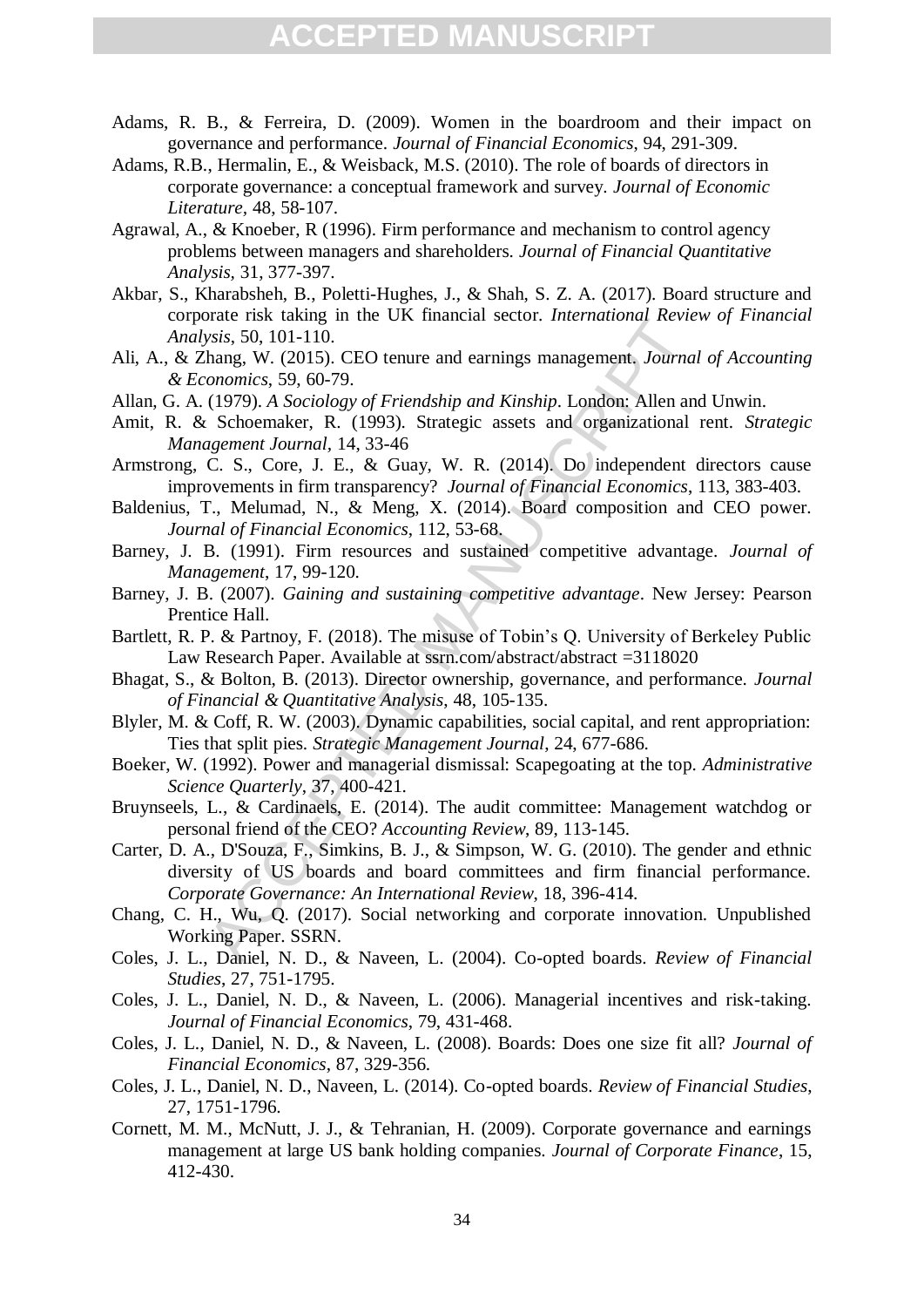- Custódio, C., & Metzger, D. (2014). Financial expert CEOs: CEO's work experience and firm's financial policies. *Journal of Financial Economics*, 114, 125-154.
- Daily, C. M. & Dalton, D. R. (1994). Bankruptcy and corporate governance: The impact of board composition and structure. *Academy of Management Journal,* 37, 6, 1603-1617.
- Daily, C. M., Certo, S. T. & Dalton, D. R. (2000). A decade of corporate women: Some progress in the board room, none in the executive suite. *Strategic Management Journal,* 20, 93-99.
- Dalton, D. R., Daily, C. M., Ellstrand, A. E., & Johnson, J. L. (1998). Meta-analytic reviews of board composition, leadership structure, and financial performance. *Strategic Management Journal,* 19, 269-290.
- Demb, A., & Neubauer, F. (1992). *The Corporate Board: Confronting the Paradoxes*. Oxford: Oxford University Press.
- Fahlenbrach, R., & Stulz, R. M. (2011). Bank CEO incentives and the credit crisis. *Journal of Financial Economics*, 99, 11-26.
- Falato, A., & Kadyrzhanova, D., Lel, U. (2014). Distracted directors: Does board busyness hurt shareholder value? *Journal of Financial Economics*, 113, 404-426.
- Faleye, O. (2007). Classified boards, firm value, and managerial entrenchment. *Journal of Financial Economics*, 83, 501-529.
- Fama, E. F, & Jensen, M. C. (1983). Separation of ownership and control. *Journal of Law and Economics*, 26, 301-325.
- Fang, V. W., Noe, T. H., & Tice, S. (2009). Stock market liquidity and firm value. *Journal of Financial Economics*, 94, 150-169.
- Finkelstein, S. & Hambrick, D. (1996). *Strategic leadership*. St. Paul: West Education Publishing Co.
- Fracassi, C., & Tate, G. (2012). External networking and internal firm governance. *Journal of Finance*, 67, 153-194.
- Guo, L., & Masulis, R. W. (2015). Board Structure and Monitoring: New Evidence from CEO Turnovers. *Review of Financial Studies*, 28, 2770-2811.
- Hambrick, D. C. & Mason, P. (1984). Upper echelons: The organisation as a reflection of its top managers. *Academy of Management Journal,* 14, 401-418.
- Harris, M, & Raviv, A. (2006). A theory of board control and size, *Review of Financial Studies*, 21, 1797-1832.
- Hillman, A., & Dalziel, T. (2003). Boards of Directors and Firm Performance: Integrating Agency and Resource Dependence Perspectives. *Academy of Management Review*, 28, 383-396.
- gement Journal, 19, 209-250.<br>
Reubauer, F. (1992). The Corporate Board: Confronting the Par<br>
rd University Press.<br>
R. & Stulz, R. M. (2011). Bank CEO incentives and the credit cr<br>
rd University Press.<br>
R. & Stulz, R. M. (2 Hitt, M. A., Bierman, L., Shimizu, K., & Kochhar, R. (2001). Direct and moderating effects of Human capital on strategy and performance in professional services firms: A resource-based perspective. *Academy of Management,* 44, 13-28.
- Hoitash, U. (2011). Should independent board members with social ties to management disqualify themselves from serving on the board? *Journal of Business Ethics*, 99, 399- 423.
- Houston, J. F., Lee, J., & Suntheim, F. (2018). Social networks in the global banking sector. *Journal of Accounting and Economics*, 65, 237-269.
- Hwang, B. H., & Kim, S. (2009). It pays to have friends. *Journal of Financial Economics*, 93, 138-158.
- Ingram, P., & Roberts, P. W. (2000). Friendships among competitors in the Sydney hotel industry. *American Journal of Sociology*, 106, 387-423.
- Investor Relations Business (IRB). (2000) Good governance pays off: Institutions will pay a premium for an independent board. *Investor Relations Business*, 5, 1-3.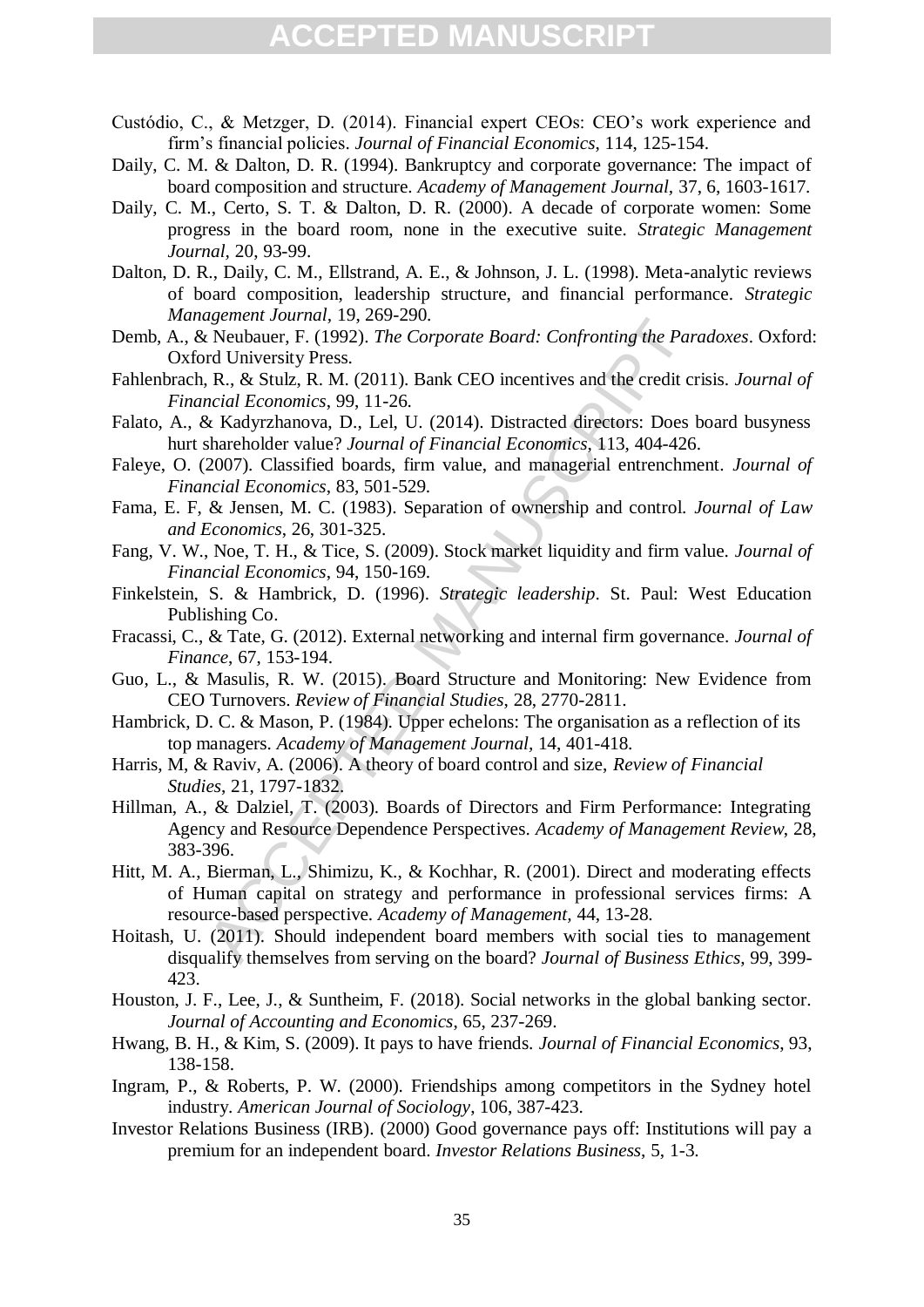- Ishii, J. & Xuan, Y. (2014). Acquirer-target social ties and merger outcomes. *Journal of Financial Economics,* 112, 344-363
- Jensen, M. C. & Meckling, W. H. (1976). Theory of firms: Managerial behavior, agency costs and ownership structure. *Journal of Financial Economics*, 3, 4, 305-360.
- Johnson, J., Daily, C. M., & Ellstrand, A. E. (1996). Boards of directors: A review and research agenda. *Journal of Management*, 22, 409-438.
- Kang, J. K., Liu, W. L., Low, A., & Zhang, L. (2018). Friendly boards and innovation. *Journal of Empirical Finance*, 45, 1-25.
- Khanna, V., Kim, E., & Lu, Y. (2015). CEO connectedness and corporate fraud. *Journal of Finance*, 70, 1203-1252.
- the, 70, 1200-12252.<br>
E. Nicholson, G. J. (2003). Board composition and corporate per<br>
Austrian experience: An International Review, 11, 189-205.<br>
Analulin, E., & Patro, S. (2014). Outside directors and board<br>
afauldin, E Kiel, G. C. & Nicholson, G. J. (2003). Board composition and corporate performance: how the Austrian experience informs contrasting theories of corporate governance, *Corporate Governance: An International Review*, 11, 189-205.
- Kim, K., Mauldin, E., & Patro, S. (2014). Outside directors and board advising and monitoring performance. *Journal of Accounting and Economics*, 57, 110-131.
- Kim, Y & Cannella, A. A. Jr. (2008). Toward a Social Capital Theory of Director Selection. *Corporate Governance: An International Review*, 16, 282-293.
- Klein, K. J., Lim, B., Salz, J. L., & Mayer, D. M. (2004). How do they get there? An examination of the antecedents of centrality in team networks. *Academy of Management Journal*, 47, 952-963.
- Krishnan, G. V., Raman, K. K., Yang, K., & Yu, W. (2011). CFO/CEO-board social ties, Sarbanes-Oxley, and earnings management. *Accounting Horizons*, 25, 537-557.
- Kroll, M., Walters, B. A., & Wright, P. (2008). Board vigilance, director experience, and corporate outcomes. *Strategic Management Journal*, 29, 363-382.
- Kumar, P & Zattoni, A. (2016). Executive compensation, board functioning and corporate
- governance. *Corporate Governance: An International Review*, 24, 2-4.
- Kumar, P & Zattoni, A. (2018). Corporate governance, boards of directors, and firm performance: Avenues for future research. *Corporate Governance: An International Review,* 26, 394-396.
- Lang, L. H. P., Stulz, R. M. & Walking, R. A. (1989). Managerial performance, Tobin Q, and the gains from successful tender offers. *Journal of Financial Economics*, 29, 315-336
- Leana, C. R., & van Burden, H. J. (1999). Organizational social capital and employment practices. *Academy of Management Review*, 24, 538-555.
- Linck, J. S., Netter, J. M., & Yang, T. (2008). The determinants of board structure. *Journal of Financial Economics*, 87, 308-328.
- Lo, K., & Wu, S. S. (2016). Private Information in Executive Compensation: The Information Role vs. The Monitoring Role of the Board. *Corporate Governance: An International Review*, 24*,* 5-23.
- Markarian, G., & Parbonetti, A. (2007). Firm complexity and board of director composition, *Corporate Governance: An International Review,* 15, 1224-1243
- Morse, A., Nanda, V., & Seru, A. (2011). Are incentive contracts rigged by powerful CEOs? *Journal of Finance*, 66, 1779-1821.
- Nahapiet, J. & Ghoshal, S. (1998). Social capital, intellectual capital, and organizational advantage. *Academy of Management Review*, 23, 242-266.
- Neter, J., Wasserman, W., & Kutner, M.H. (1985). *Applied linear statistical models*, (2<sup>nd</sup> ed), Homewood, IL: Irwin.
- Nguyen, B. D. (2012). Does the Rolodex Matter? Corporate Elite's Small World and the Effectiveness of Boards of Directors. *Management Science*, 58, 236-252.
- Pathan, S. (2009). Strong boards, CEO power and bank risk-taking. *Journal of Banking & Finance*, 33, 1340-1350.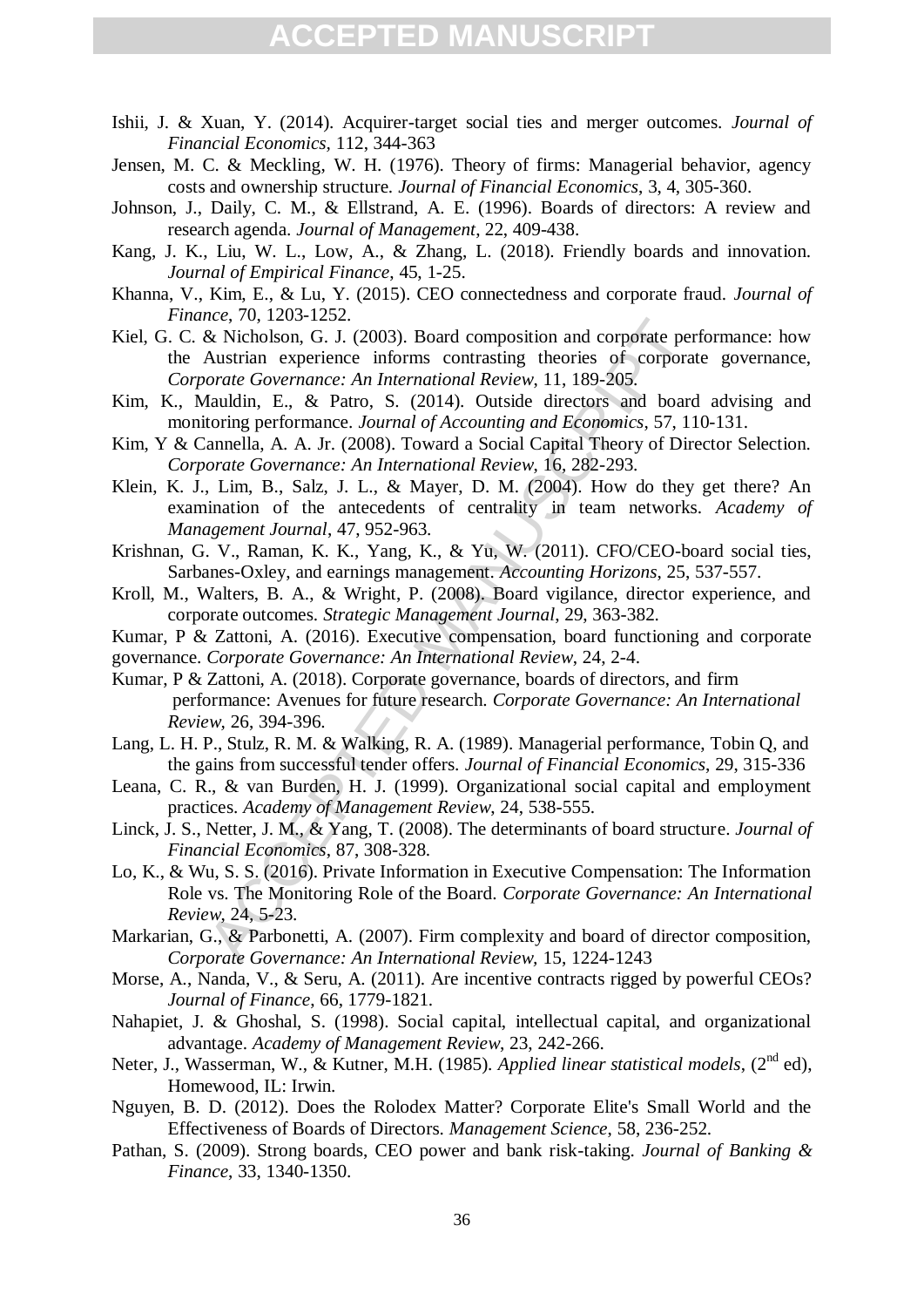- Pennings, J.M., Lee, K., and van Wittewostuijn, A. (1998). Human capital, social capital and firm dissolution. *Academy of Management Journal*, 41, 424-440.
- Peteraf, M. A. (1993). The cornerstones of competitive advantage: A resource-based view. *Strategic Management Journal*, 14, 179-191.
- Peters, R. H., & Taylor, L. A. (2017). Intangible capital and the investment-q relation. *Journal of Financial Economics*, 123, 251-272.
- Rajagopalan, N. & Zhang, Y. (2008). Corporate governance performance in China and India: Challenges and opportunities*, Business Horizons,* 51, 55-64.
- Raheja, C. G. (2005). Determinants of board size and composition: a theory of corporate boards. *Journal of Financial & Quantitative Analysis,* 40, 283-306.
- Rose, J. M., Rose, A. M., Norman, C. S., & Mazza, C. R. (2014). Will disclosure of friendship ties between directors and CEOs yield perverse effects? *Accounting Review*, 89, 1545-1563.
- Schmidt, B. (2015). Costs and benefits of friendly boards during mergers and acquisitions. *Journal of Financial Economics*, 117, 424-447.
- Servaes, H. (1991). Tobin's q, agency costs, and corporate control: an empirical analysis of firm specific parameters, *Journal of Finance*, 46, 409-419.
- Shin, J. Y., Hyun, J. H., Oh, S., & Yang, H. (2018). The effects of politically connected outside directors on firm performance: Evidence from Korean chaebol firms. *Corporate Governance: An International Review*, 26, 23-44.
- Shrader, R., & Siegel, D. S. (2007). Assessing the relationship between human capital and firm performance: Evidence from technology-based new ventures, *Entrepreneurship*
- *Theory & Practice,* 31, 893-908*.*
- Staiger, D., & Stock, J. H. (1997). Instrumental variables regression with weak instruments. *Econometrica*, 65, 557–586.
- Stevenson, W. B., & Radin, R. F. (2009). Social capital and social influence on the board of directors. *Journal of Management Studies*, 46, 16-44.
- s. Sournal of Punnetate or Manual Premiere Amatter System.<br>
1, Rose, A. M., Norman, C. S., & Mazza, C. R. (2014). Wil<br>
Ship ties between directors and CEOs yield perverse effects? Acc<br>
2015). Costs and benefits of friendly Stock, J. H., & Yogo, M. (2005). *Testing for weak instruments in linear IV regression*, in: Andrews, D. W. K., Stock, J. H., eds., Identification and Inference for Econometric Models: Essays in Honor of Thomas Rothenberg, chapter 5, 80-108. (Cambridge University Press, Cambridge, UK).
- Sundaramurphy, C., Pukthuanthong, K., & Kor, Y. (2014). Positive and negative synergies between the CEO's and the corporate board's human and social capital: A study of biotechnology firms. *Strategic Management Journal*, 35, 845-868.
- Talavera, O., Yin, S., & Zhang, M. (2018). Age diversity, directors' personal values, and bank performance. *International Review of Financial Analysis*, 55, 60-79.
- Tsai, W. & Ghoshal, S. (1998). Social capital and value creation: The role of intrafirm networks. *Academy of Management Journal*, 41, 464-474.
- Uhde, D. A., Klarner, P., & Tuschke, A. (2017). Board monitoring of the chief financial officer: A review and research agenda. *Corporate Governance: An International Review*, 25, 116-133.
- Wernefelt, B., & Montgomery, A. (1988). Tobin's q and the importance of focus in firm performance. *American Economic Review*, 78, 246-250
- Westphal, J. D. (1999). Collaboration in the boardroom: Behavioral and performance consequences of CEO-board social ties. *Academy of Management Journal*, 42, 7-24.
- Westphal, J. D., & Stern, I. (2006). The other pathway to the boardroom: Interpersonal influence behavior as a substitute for elite credentials and majority status in obtaining board appointments. *Administrative Science Quarterly*, 51, 169-204.
- Westphal, J. D., & Zajac, E. J. (1995). Who shall govern? CEO/board power, demographic similarity, and new director selection. *Administrative Science Quarterly*, 60-83.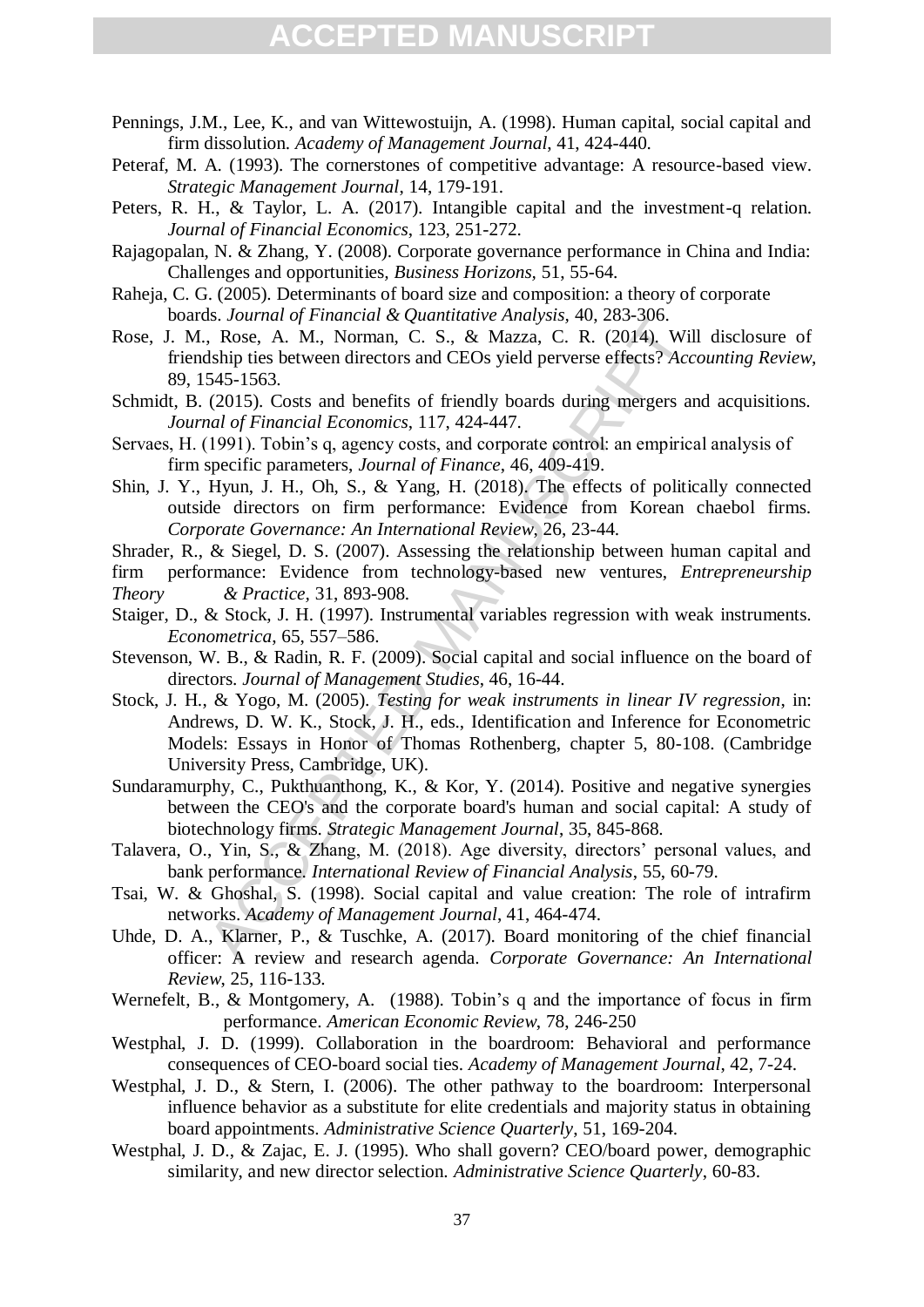- Westphal, J. D., Boivie, S., Chng, M., & Han, D. (2006). The strategic impetus for social network ties: Reconstituting broken CEO friendship ties. *Strategic Management Journal*, 27, 425-445.
- Wilbanks, R. M., Hermanson, D. R., & Sharma, V. D. (2017). Audit Committee Oversight of Fraud Risk: The Role of Social Ties, Professional Ties, and Governance Characteristics. *Accounting Horizons*, 31, 21-38.
- Wintoki, M.B. (2007). Corporate boards and regulation: The effect of the Sarbanes-Oxley Act and the exchange listing requirements on firm value. *Journal of Corporate Finance*, 13, 229-250
- Wintoki, M.B., Linck, J. S., & Netter, J. M. (2012). Endogeneity and the dynamics of internal corporate governance. *Journal of Financial Economics*, 105, 581-606.

Wu, H-L. (2008). How do board-CEO relationships influence the performance of new

- product development introduction? Moving from ingle to interdependent explanations. *Corporate Governance: An International Review,* 16, 77-89.
- Yermack, D., (1996). Higher market valuation of companies with a small board of directors. *Journal of Financial Economics*, 40, 185-211.
- Zahra, S. A. & Pearce, J. A. (1989). Board of directors and corporate financial performance: a review and integrative model. *Journal of Management*, 5, 291-334.
- Zajonic, R. B. (1968). Attitudinal effects of mere exposure. *Journal of Personality and Social Psychology*, 9, 1-27.
- S., Enc., 3. S., ex letter, 3. That (2012). Enloyeeury and the typical products, 105, 581-606.<br>
Arate governance. Journal of Financial Economics, 105, 581-606.<br>
2008). How do board-CEO relationships influence the performed Zorn, M. L., Shropshire, C., Martin, J. A., Combs, J. G., & Ketchen D. J. (2017). Home Alone: The Effects of Lone-Insider Boards on CEO Pay, Financial Misconduct, and Firm Performance. *Strategic Management Journal*, 38, 2623-2646.